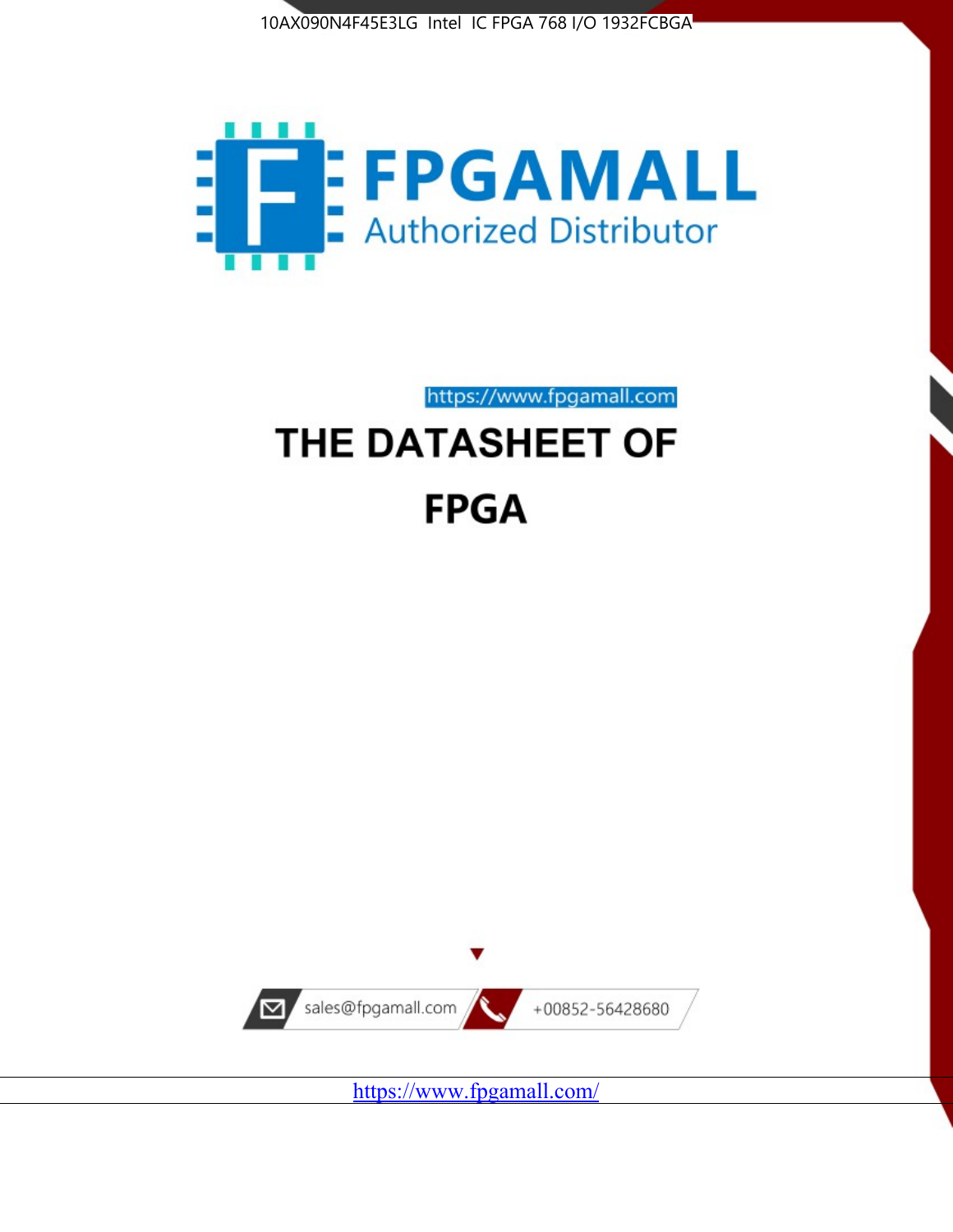10AX090N4F45E3LG Intel IC FPGA 768 I/O 1932FCBGA



# **Intel® Arria® 10 Device Overview**



**A10-OVERVIEW | 2018.12.06** Latest document on the web: **[PDF](https://www.intel.com/content/dam/www/programmable/us/en/pdfs/literature/hb/arria-10/a10_overview.pdf)** | **[HTML](https://www.intel.com/content/www/us/en/programmable/documentation/sam1403480274650.html)**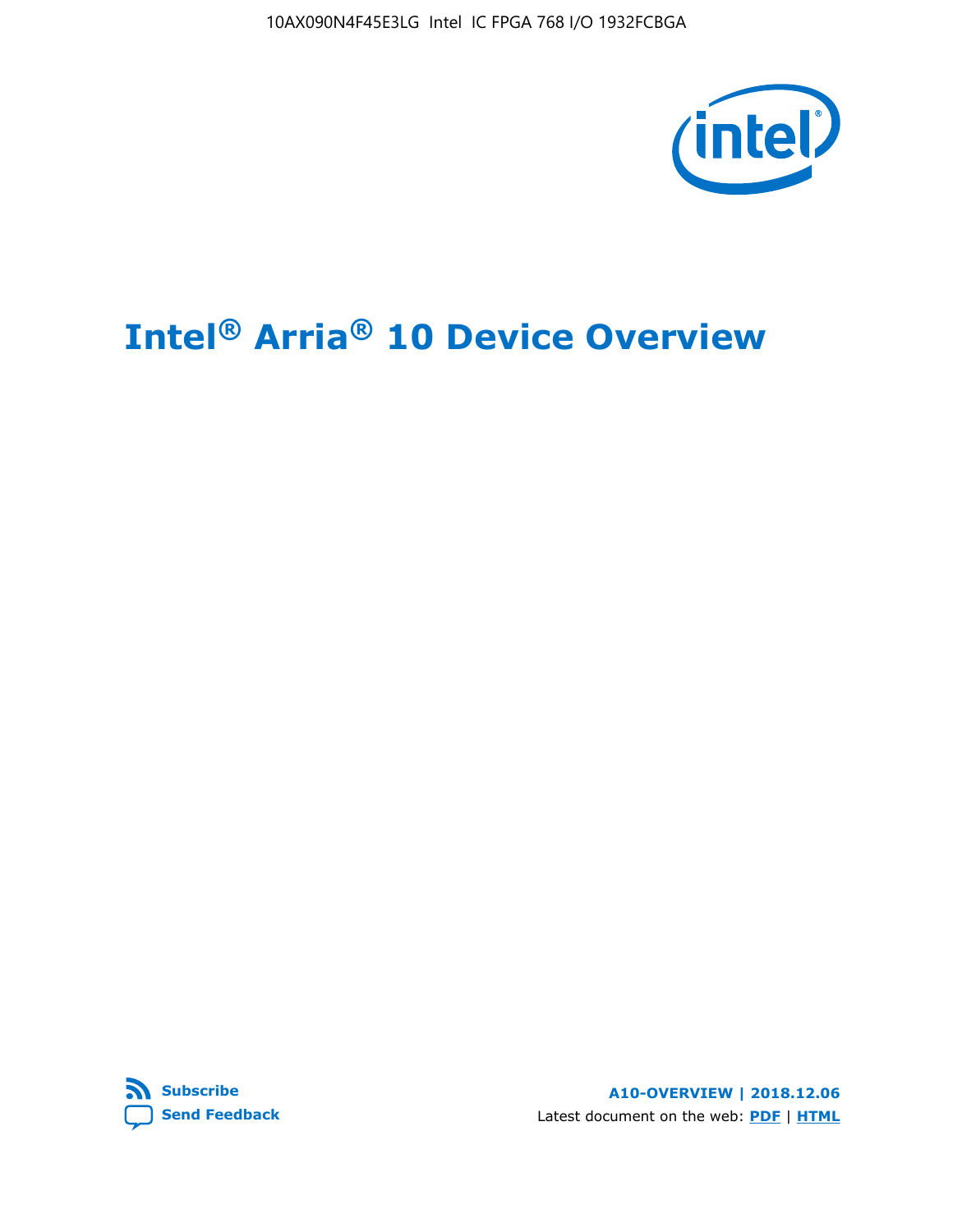

**Contents** 

## **Contents**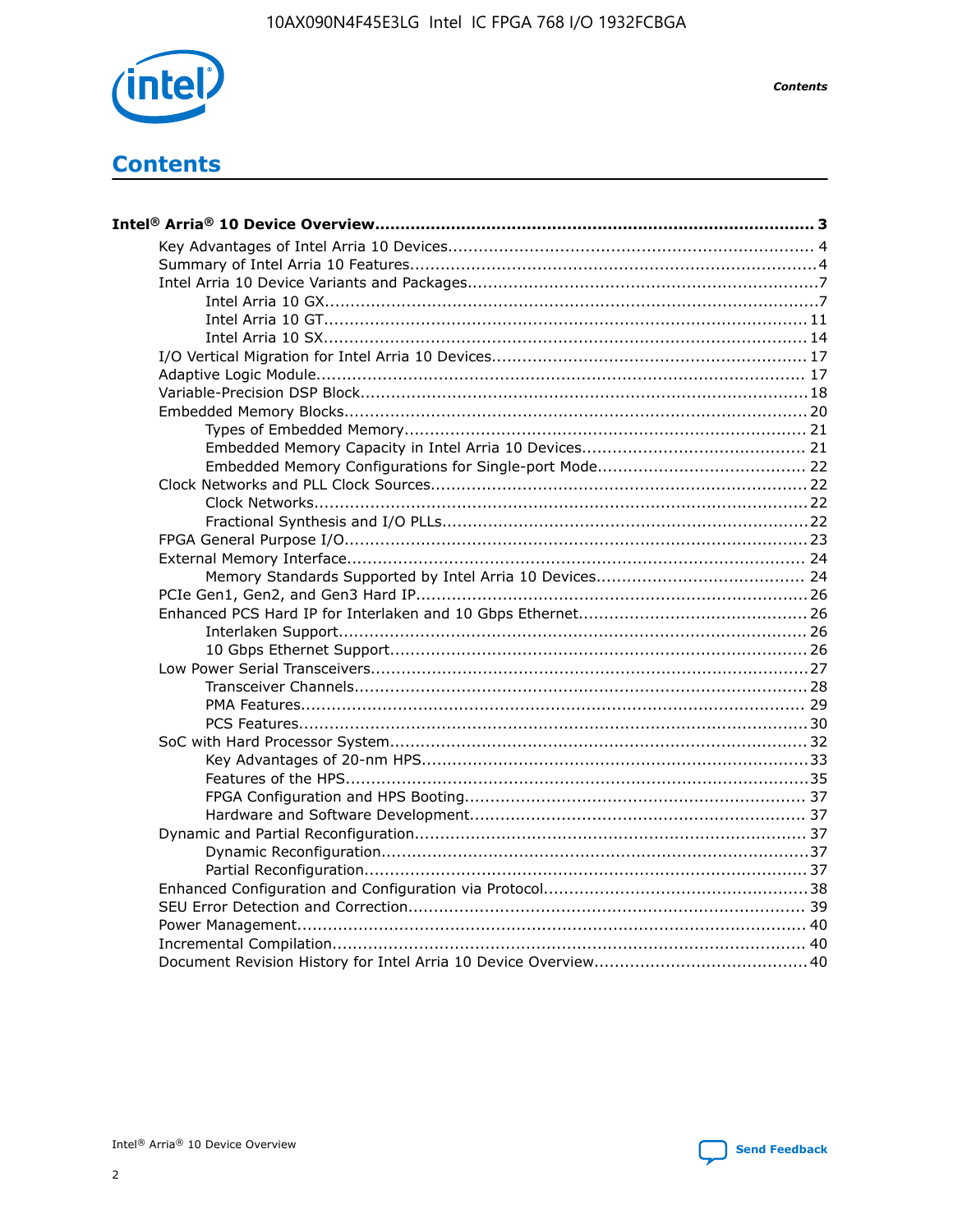**A10-OVERVIEW | 2018.12.06**

**[Send Feedback](mailto:FPGAtechdocfeedback@intel.com?subject=Feedback%20on%20Intel%20Arria%2010%20Device%20Overview%20(A10-OVERVIEW%202018.12.06)&body=We%20appreciate%20your%20feedback.%20In%20your%20comments,%20also%20specify%20the%20page%20number%20or%20paragraph.%20Thank%20you.)**



## **Intel® Arria® 10 Device Overview**

The Intel<sup>®</sup> Arria<sup>®</sup> 10 device family consists of high-performance and power-efficient 20 nm mid-range FPGAs and SoCs.

Intel Arria 10 device family delivers:

- Higher performance than the previous generation of mid-range and high-end FPGAs.
- Power efficiency attained through a comprehensive set of power-saving technologies.

The Intel Arria 10 devices are ideal for high performance, power-sensitive, midrange applications in diverse markets.

| <b>Market</b>         | <b>Applications</b>                                                                                               |
|-----------------------|-------------------------------------------------------------------------------------------------------------------|
| Wireless              | Channel and switch cards in remote radio heads<br>٠<br>Mobile backhaul<br>٠                                       |
| Wireline              | 40G/100G muxponders and transponders<br>٠<br>100G line cards<br>٠<br><b>Bridging</b><br>٠<br>Aggregation<br>٠     |
| <b>Broadcast</b>      | Studio switches<br>٠<br>Servers and transport<br>٠<br>Videoconferencing<br>٠<br>Professional audio and video<br>٠ |
| Computing and Storage | Flash cache<br>٠<br>Cloud computing servers<br>٠<br>Server acceleration<br>٠                                      |
| Medical               | Diagnostic scanners<br>٠<br>Diagnostic imaging<br>٠                                                               |
| Military              | Missile guidance and control<br>٠<br>Radar<br>٠<br>Electronic warfare<br>٠<br>Secure communications<br>٠          |

#### **Table 1. Sample Markets and Ideal Applications for Intel Arria 10 Devices**

#### **Related Information**

- [Intel Arria 10 Device Handbook: Known Issues](http://www.altera.com/support/kdb/solutions/rd07302013_646.html) Lists the planned updates to the *Intel Arria 10 Device Handbook* chapters.
- [Intel Arria 10 GX/GT Device Errata and Design Recommendations](https://www.intel.com/content/www/us/en/programmable/documentation/agz1493851706374.html#yqz1494433888646)
- [Intel Arria 10 SX Device Errata and Design Recommendations](https://www.intel.com/content/www/us/en/programmable/documentation/cru1462832385668.html#cru1462832558642)

Intel Corporation. All rights reserved. Intel, the Intel logo, Altera, Arria, Cyclone, Enpirion, MAX, Nios, Quartus and Stratix words and logos are trademarks of Intel Corporation or its subsidiaries in the U.S. and/or other countries. Intel warrants performance of its FPGA and semiconductor products to current specifications in accordance with Intel's standard warranty, but reserves the right to make changes to any products and services at any time without notice. Intel assumes no responsibility or liability arising out of the application or use of any information, product, or service described herein except as expressly agreed to in writing by Intel. Intel customers are advised to obtain the latest version of device specifications before relying on any published information and before placing orders for products or services. \*Other names and brands may be claimed as the property of others.

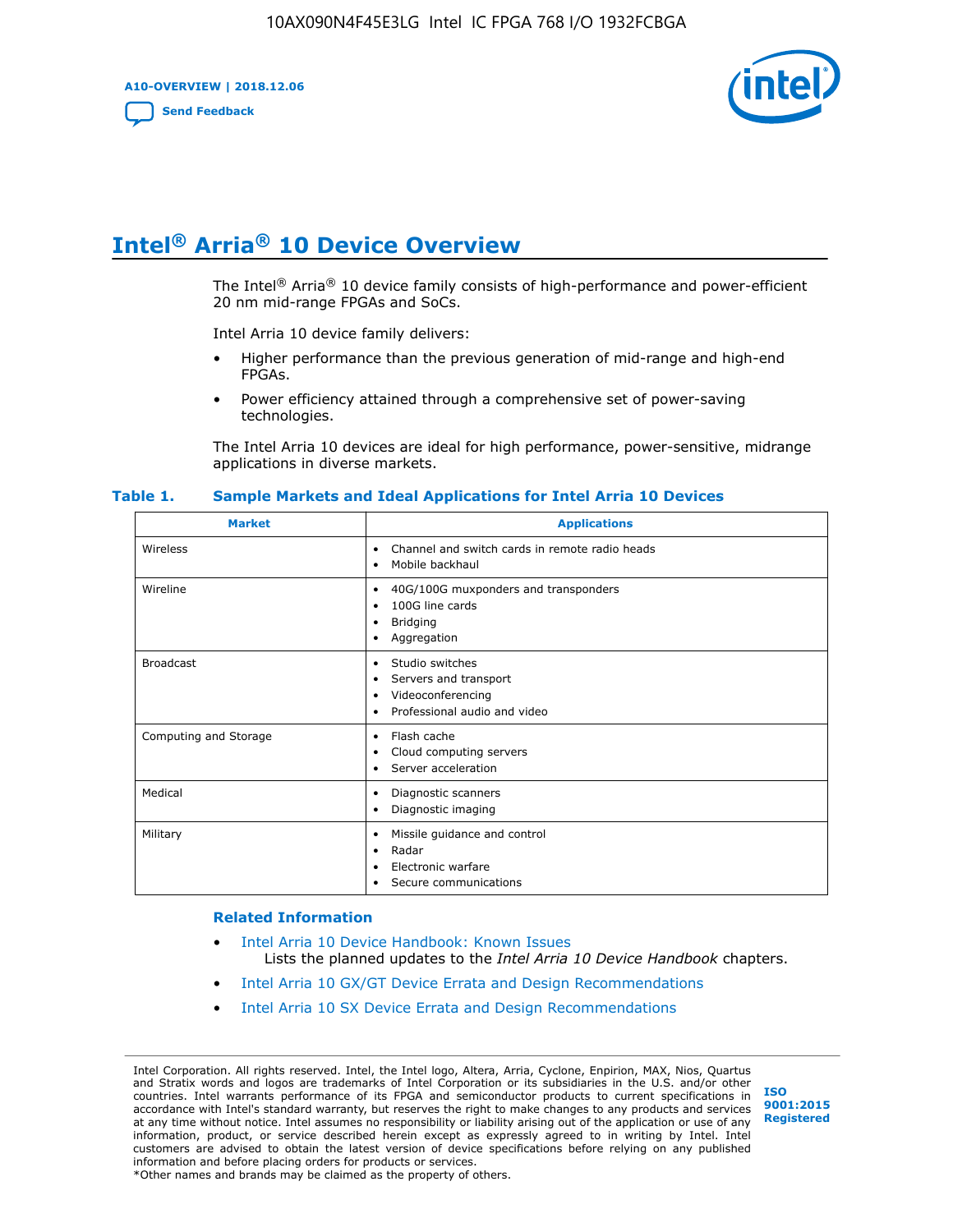

## **Key Advantages of Intel Arria 10 Devices**

### **Table 2. Key Advantages of the Intel Arria 10 Device Family**

| <b>Advantage</b>                                                                                          | <b>Supporting Feature</b>                                                                                                                                                                                                                                                                                                |
|-----------------------------------------------------------------------------------------------------------|--------------------------------------------------------------------------------------------------------------------------------------------------------------------------------------------------------------------------------------------------------------------------------------------------------------------------|
| Enhanced core architecture                                                                                | Built on TSMC's 20 nm process technology<br>٠<br>60% higher performance than the previous generation of mid-range FPGAs<br>٠<br>15% higher performance than the fastest previous-generation FPGA<br>٠                                                                                                                    |
| High-bandwidth integrated<br>transceivers                                                                 | Short-reach rates up to 25.8 Gigabits per second (Gbps)<br>٠<br>Backplane capability up to 12.5 Gbps<br>٠<br>Integrated 10GBASE-KR and 40GBASE-KR4 Forward Error Correction (FEC)<br>٠                                                                                                                                   |
| Improved logic integration and<br>hard IP blocks                                                          | 8-input adaptive logic module (ALM)<br>٠<br>Up to 65.6 megabits (Mb) of embedded memory<br>٠<br>Variable-precision digital signal processing (DSP) blocks<br>Fractional synthesis phase-locked loops (PLLs)<br>Hard PCI Express Gen3 IP blocks<br>Hard memory controllers and PHY up to 2,400 Megabits per second (Mbps) |
| Second generation hard<br>processor system (HPS) with<br>integrated ARM* Cortex*-A9*<br>MPCore* processor | Tight integration of a dual-core ARM Cortex-A9 MPCore processor, hard IP, and an<br>٠<br>FPGA in a single Intel Arria 10 system-on-a-chip (SoC)<br>Supports over 128 Gbps peak bandwidth with integrated data coherency between<br>$\bullet$<br>the processor and the FPGA fabric                                        |
| Advanced power savings                                                                                    | Comprehensive set of advanced power saving features<br>٠<br>Power-optimized MultiTrack routing and core architecture<br>٠<br>Up to 40% lower power compared to previous generation of mid-range FPGAs<br>Up to 60% lower power compared to previous generation of high-end FPGAs                                         |

## **Summary of Intel Arria 10 Features**

#### **Table 3. Summary of Features for Intel Arria 10 Devices**

| <b>Feature</b>                  | <b>Description</b>                                                                                                                                                                                                                                                                                                                                                                                           |
|---------------------------------|--------------------------------------------------------------------------------------------------------------------------------------------------------------------------------------------------------------------------------------------------------------------------------------------------------------------------------------------------------------------------------------------------------------|
| Technology                      | TSMC's 20-nm SoC process technology<br>Allows operation at a lower $V_{\text{CC}}$ level of 0.82 V instead of the 0.9 V standard $V_{\text{CC}}$ core voltage                                                                                                                                                                                                                                                |
| Packaging                       | 1.0 mm ball-pitch Fineline BGA packaging<br>٠<br>0.8 mm ball-pitch Ultra Fineline BGA packaging<br>Multiple devices with identical package footprints for seamless migration between different<br><b>FPGA</b> densities<br>Devices with compatible package footprints allow migration to next generation high-end<br>Stratix <sup>®</sup> 10 devices<br>RoHS, leaded $(1)$ , and lead-free (Pb-free) options |
| High-performance<br>FPGA fabric | Enhanced 8-input ALM with four registers<br>Improved multi-track routing architecture to reduce congestion and improve compilation time<br>Hierarchical core clocking architecture<br>Fine-grained partial reconfiguration                                                                                                                                                                                   |
| Internal memory<br>blocks       | M20K-20-Kb memory blocks with hard error correction code (ECC)<br>Memory logic array block (MLAB)-640-bit memory                                                                                                                                                                                                                                                                                             |
|                                 | continued                                                                                                                                                                                                                                                                                                                                                                                                    |



<sup>(1)</sup> Contact Intel for availability.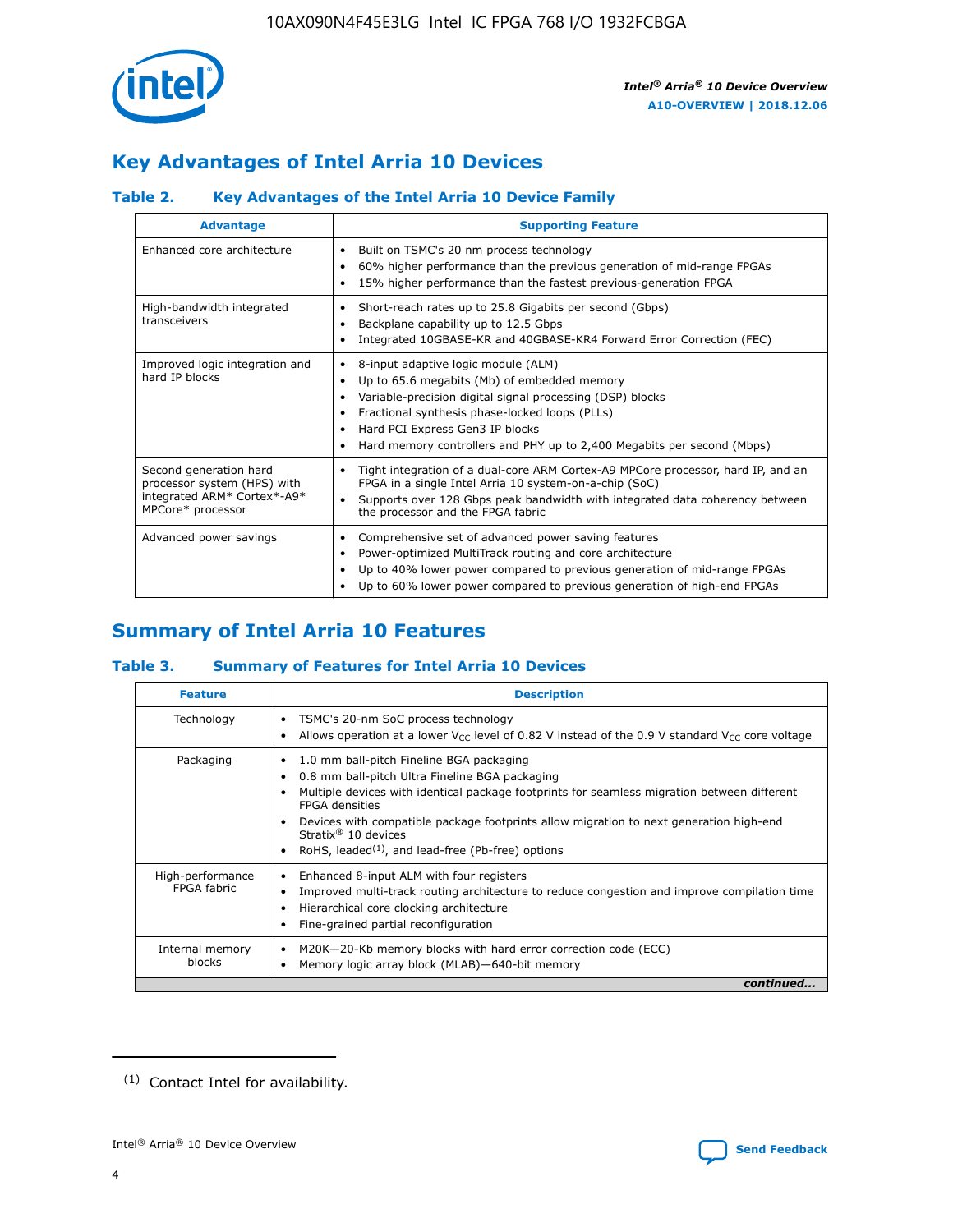r



| <b>Feature</b>                         |                                                                                                                                                                                                                                                                                                                                       | <b>Description</b>                                                                                                                                                                                                                                                                                                                                                                                                                                                                                                                                                                                                                                                                                                                                                                                                                                                            |  |  |  |  |
|----------------------------------------|---------------------------------------------------------------------------------------------------------------------------------------------------------------------------------------------------------------------------------------------------------------------------------------------------------------------------------------|-------------------------------------------------------------------------------------------------------------------------------------------------------------------------------------------------------------------------------------------------------------------------------------------------------------------------------------------------------------------------------------------------------------------------------------------------------------------------------------------------------------------------------------------------------------------------------------------------------------------------------------------------------------------------------------------------------------------------------------------------------------------------------------------------------------------------------------------------------------------------------|--|--|--|--|
| Embedded Hard IP<br>blocks             | Variable-precision DSP                                                                                                                                                                                                                                                                                                                | Native support for signal processing precision levels from $18 \times 19$ to<br>$\bullet$<br>54 x 54<br>Native support for 27 x 27 multiplier mode<br>$\bullet$<br>64-bit accumulator and cascade for systolic finite impulse responses<br>$\bullet$<br>(FIRs)<br>Internal coefficient memory banks<br>$\bullet$<br>Preadder/subtractor for improved efficiency<br>Additional pipeline register to increase performance and reduce<br>power<br>Supports floating point arithmetic:<br>- Perform multiplication, addition, subtraction, multiply-add,<br>multiply-subtract, and complex multiplication.<br>- Supports multiplication with accumulation capability, cascade<br>summation, and cascade subtraction capability.<br>- Dynamic accumulator reset control.<br>- Support direct vector dot and complex multiplication chaining<br>multiply floating point DSP blocks. |  |  |  |  |
|                                        | Memory controller                                                                                                                                                                                                                                                                                                                     | DDR4, DDR3, and DDR3L                                                                                                                                                                                                                                                                                                                                                                                                                                                                                                                                                                                                                                                                                                                                                                                                                                                         |  |  |  |  |
|                                        | PCI Express*                                                                                                                                                                                                                                                                                                                          | PCI Express (PCIe*) Gen3 (x1, x2, x4, or x8), Gen2 (x1, x2, x4, or x8)<br>and Gen1 (x1, x2, x4, or x8) hard IP with complete protocol stack,<br>endpoint, and root port                                                                                                                                                                                                                                                                                                                                                                                                                                                                                                                                                                                                                                                                                                       |  |  |  |  |
|                                        | Transceiver I/O                                                                                                                                                                                                                                                                                                                       | 10GBASE-KR/40GBASE-KR4 Forward Error Correction (FEC)<br>PCS hard IPs that support:<br>٠<br>- 10-Gbps Ethernet (10GbE)<br>- PCIe PIPE interface<br>- Interlaken<br>- Gbps Ethernet (GbE)<br>- Common Public Radio Interface (CPRI) with deterministic latency<br>support<br>- Gigabit-capable passive optical network (GPON) with fast lock-<br>time support<br>13.5G JESD204b<br>$\bullet$<br>8B/10B, 64B/66B, 64B/67B encoders and decoders<br>$\bullet$<br>Custom mode support for proprietary protocols                                                                                                                                                                                                                                                                                                                                                                   |  |  |  |  |
| Core clock networks                    | $\bullet$                                                                                                                                                                                                                                                                                                                             | Up to 800 MHz fabric clocking, depending on the application:<br>- 667 MHz external memory interface clocking with 2,400 Mbps DDR4 interface<br>- 800 MHz LVDS interface clocking with 1,600 Mbps LVDS interface<br>Global, regional, and peripheral clock networks<br>Clock networks that are not used can be gated to reduce dynamic power                                                                                                                                                                                                                                                                                                                                                                                                                                                                                                                                   |  |  |  |  |
| Phase-locked loops<br>(PLLs)           | High-resolution fractional synthesis PLLs:<br>٠<br>Integer PLLs:<br>- Adjacent to general purpose I/Os                                                                                                                                                                                                                                | - Precision clock synthesis, clock delay compensation, and zero delay buffering (ZDB)<br>- Support integer mode and fractional mode<br>- Fractional mode support with third-order delta-sigma modulation<br>- Support external memory and LVDS interfaces                                                                                                                                                                                                                                                                                                                                                                                                                                                                                                                                                                                                                     |  |  |  |  |
| FPGA General-purpose<br>$I/Os$ (GPIOs) | On-chip termination (OCT)<br>٠                                                                                                                                                                                                                                                                                                        | 1.6 Gbps LVDS-every pair can be configured as receiver or transmitter                                                                                                                                                                                                                                                                                                                                                                                                                                                                                                                                                                                                                                                                                                                                                                                                         |  |  |  |  |
| <b>External Memory</b><br>Interface    | 1.2 V to 3.0 V single-ended LVTTL/LVCMOS interfacing<br>Hard memory controller- DDR4, DDR3, and DDR3L support<br>$\bullet$<br>$-$ DDR4 $-$ speeds up to 1,200 MHz/2,400 Mbps<br>- DDR3-speeds up to 1,067 MHz/2,133 Mbps<br>Soft memory controller—provides support for RLDRAM $3^{(2)}$ , QDR IV $^{(2)}$ , and QDR II+<br>continued |                                                                                                                                                                                                                                                                                                                                                                                                                                                                                                                                                                                                                                                                                                                                                                                                                                                                               |  |  |  |  |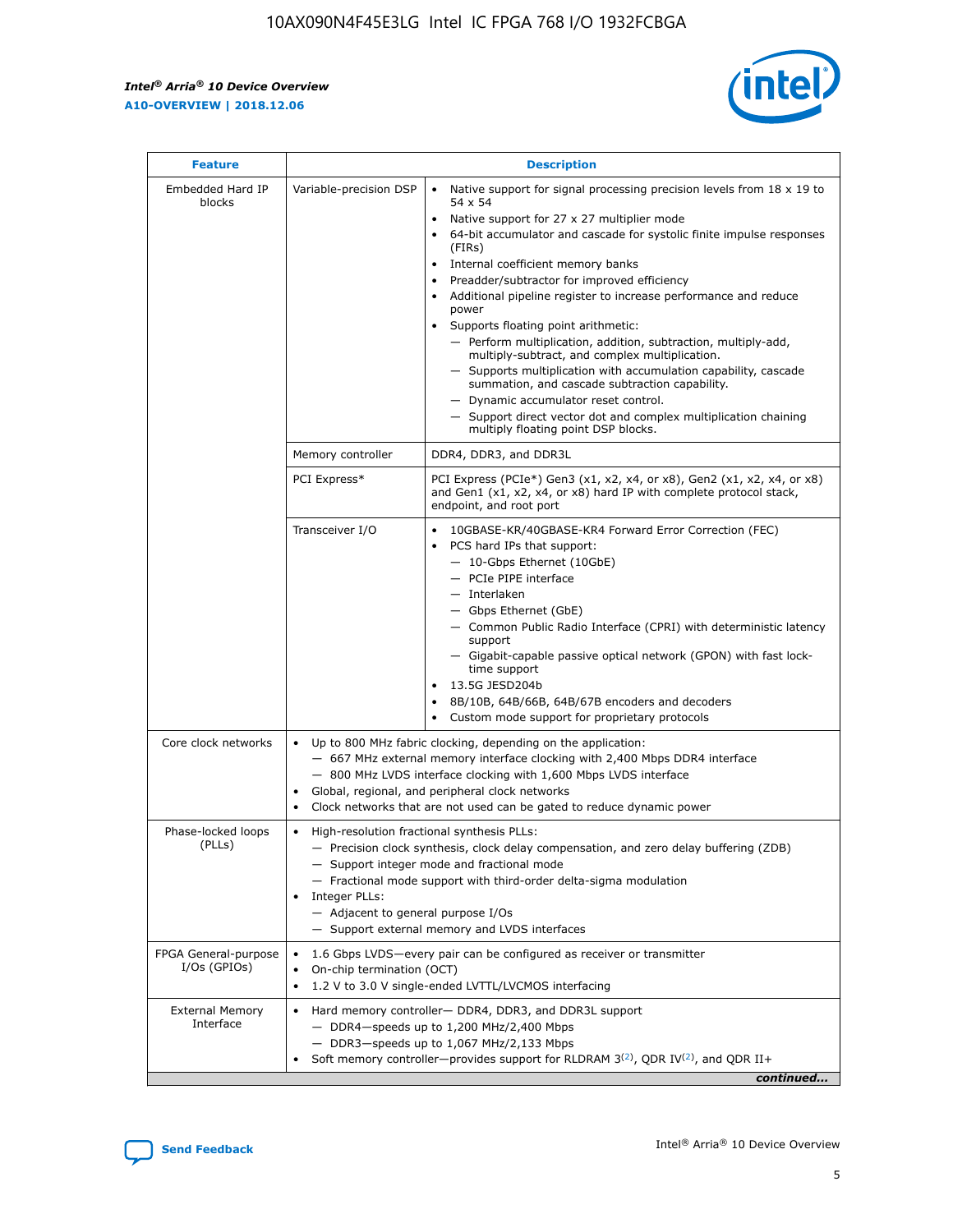

| <b>Feature</b>                                    | <b>Description</b>                                                                                                                                                                                                                                                                                                                                                                                                                                                                                                                                                                                                                             |  |  |  |  |  |  |  |
|---------------------------------------------------|------------------------------------------------------------------------------------------------------------------------------------------------------------------------------------------------------------------------------------------------------------------------------------------------------------------------------------------------------------------------------------------------------------------------------------------------------------------------------------------------------------------------------------------------------------------------------------------------------------------------------------------------|--|--|--|--|--|--|--|
| Low-power serial<br>transceivers                  | • Continuous operating range:<br>- Intel Arria 10 GX-1 Gbps to 17.4 Gbps<br>- Intel Arria 10 GT-1 Gbps to 25.8 Gbps<br>Backplane support:<br>$-$ Intel Arria 10 GX-up to 12.5<br>$-$ Intel Arria 10 GT-up to 12.5<br>Extended range down to 125 Mbps with oversampling<br>ATX transmit PLLs with user-configurable fractional synthesis capability<br>• Electronic Dispersion Compensation (EDC) support for XFP, SFP+, QSFP, and CFP optical<br>module<br>• Adaptive linear and decision feedback equalization<br>Transmitter pre-emphasis and de-emphasis<br>$\bullet$<br>Dynamic partial reconfiguration of individual transceiver channels |  |  |  |  |  |  |  |
| <b>HPS</b><br>(Intel Arria 10 SX<br>devices only) | Processor and system<br>Dual-core ARM Cortex-A9 MPCore processor-1.2 GHz CPU with<br>$\bullet$<br>1.5 GHz overdrive capability<br>256 KB on-chip RAM and 64 KB on-chip ROM<br>$\bullet$<br>System peripherals-general-purpose timers, watchdog timers, direct<br>memory access (DMA) controller, FPGA configuration manager, and<br>clock and reset managers<br>• Security features—anti-tamper, secure boot, Advanced Encryption<br>Standard (AES) and authentication (SHA)<br>ARM CoreSight* JTAG debug access port, trace port, and on-chip<br>trace storage                                                                                |  |  |  |  |  |  |  |
|                                                   | <b>External interfaces</b><br>Hard memory interface—Hard memory controller (2,400 Mbps DDR4,<br>$\bullet$<br>and 2,133 Mbps DDR3), Quad serial peripheral interface (QSPI) flash<br>controller, NAND flash controller, direct memory access (DMA)<br>controller, Secure Digital/MultiMediaCard (SD/MMC) controller<br>Communication interface-10/100/1000 Ethernet media access<br>control (MAC), USB On-The-GO (OTG) controllers, I <sup>2</sup> C controllers,<br>UART 16550, serial peripheral interface (SPI), and up to 62<br>HPS GPIO interfaces (48 direct-share I/Os)                                                                  |  |  |  |  |  |  |  |
|                                                   | High-performance ARM AMBA* AXI bus bridges that support<br>Interconnects to core<br>$\bullet$<br>simultaneous read and write<br>HPS-FPGA bridges—include the FPGA-to-HPS, HPS-to-FPGA, and<br>$\bullet$<br>lightweight HPS-to-FPGA bridges that allow the FPGA fabric to issue<br>transactions to slaves in the HPS, and vice versa<br>Configuration bridge that allows HPS configuration manager to<br>configure the core logic via dedicated 32-bit configuration port<br>FPGA-to-HPS SDRAM controller bridge-provides configuration<br>interfaces for the multiport front end (MPFE) of the HPS SDRAM<br>controller                         |  |  |  |  |  |  |  |
| Configuration                                     | Tamper protection—comprehensive design protection to protect your valuable IP investments<br>Enhanced 256-bit advanced encryption standard (AES) design security with authentication<br>$\bullet$<br>Configuration via protocol (CvP) using PCIe Gen1, Gen2, or Gen3<br>continued                                                                                                                                                                                                                                                                                                                                                              |  |  |  |  |  |  |  |

<sup>(2)</sup> Intel Arria 10 devices support this external memory interface using hard PHY with soft memory controller.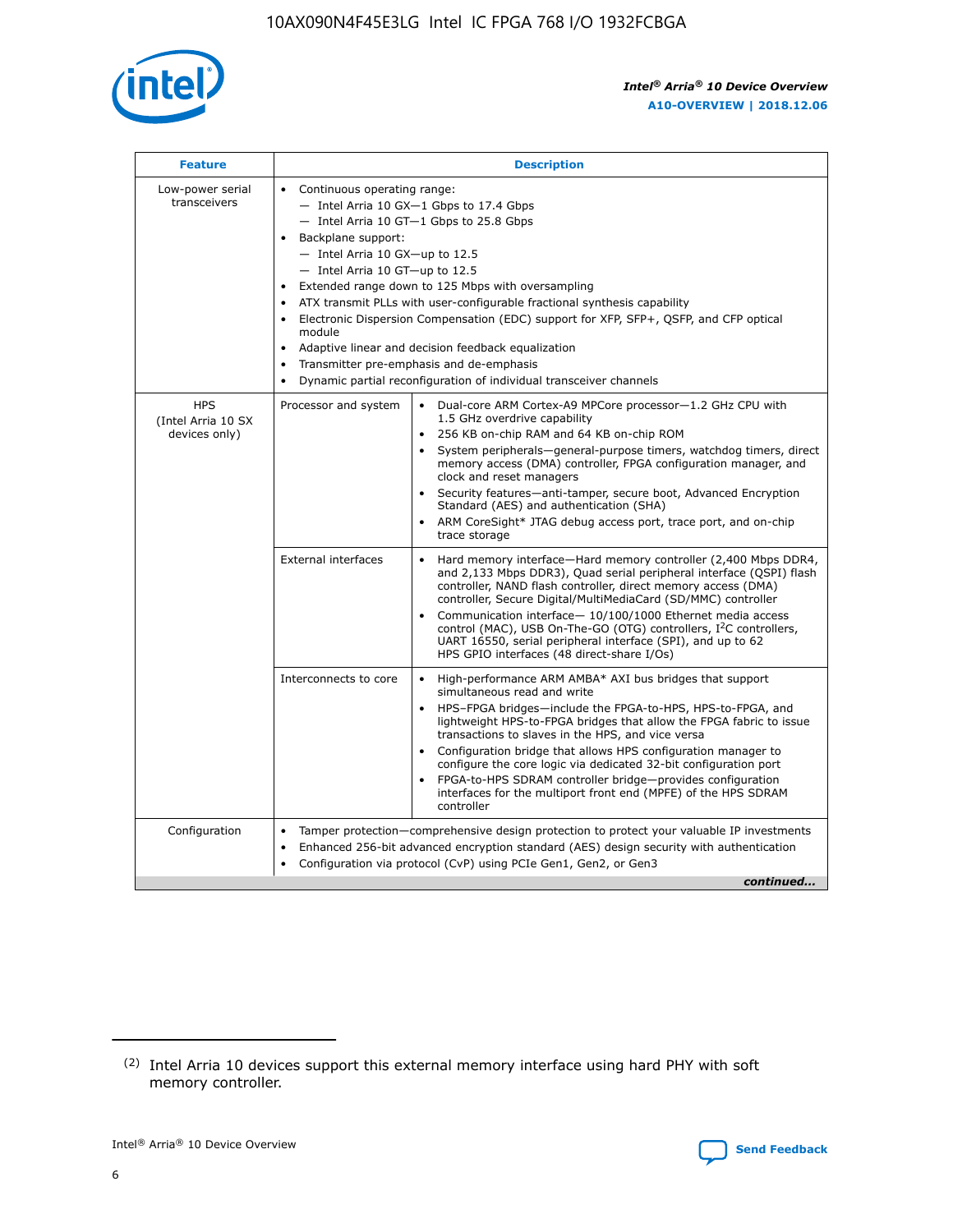

| <b>Feature</b>     | <b>Description</b>                                                                                                                                                                                                            |
|--------------------|-------------------------------------------------------------------------------------------------------------------------------------------------------------------------------------------------------------------------------|
|                    | Dynamic reconfiguration of the transceivers and PLLs<br>Fine-grained partial reconfiguration of the core fabric<br>Active Serial x4 Interface<br>$\bullet$                                                                    |
| Power management   | SmartVID<br>Low static power device options<br>Programmable Power Technology<br>Intel Quartus <sup>®</sup> Prime integrated power analysis                                                                                    |
| Software and tools | Intel Quartus Prime design suite<br>Transceiver toolkit<br>$\bullet$<br>Platform Designer system integration tool<br>DSP Builder for Intel FPGAs<br>OpenCL <sup>™</sup> support<br>Intel SoC FPGA Embedded Design Suite (EDS) |

#### **Related Information**

[Intel Arria 10 Transceiver PHY Overview](https://www.intel.com/content/www/us/en/programmable/documentation/nik1398707230472.html#nik1398706768037) Provides details on Intel Arria 10 transceivers.

## **Intel Arria 10 Device Variants and Packages**

#### **Table 4. Device Variants for the Intel Arria 10 Device Family**

| <b>Variant</b>    | <b>Description</b>                                                                                                                                                                                                     |
|-------------------|------------------------------------------------------------------------------------------------------------------------------------------------------------------------------------------------------------------------|
| Intel Arria 10 GX | FPGA featuring 17.4 Gbps transceivers for short reach applications with 12.5 backplane driving<br>capability.                                                                                                          |
| Intel Arria 10 GT | FPGA featuring:<br>17.4 Gbps transceivers for short reach applications with 12.5 backplane driving capability.<br>25.8 Gbps transceivers for supporting CAUI-4 and CEI-25G applications with CFP2 and CFP4<br>modules. |
| Intel Arria 10 SX | SoC integrating ARM-based HPS and FPGA featuring 17.4 Gbps transceivers for short reach<br>applications with 12.5 backplane driving capability.                                                                        |

## **Intel Arria 10 GX**

This section provides the available options, maximum resource counts, and package plan for the Intel Arria 10 GX devices.

The information in this section is correct at the time of publication. For the latest information and to get more details, refer to the Intel FPGA Product Selector.

#### **Related Information**

#### [Intel FPGA Product Selector](http://www.altera.com/products/selector/psg-selector.html) Provides the latest information on Intel products.

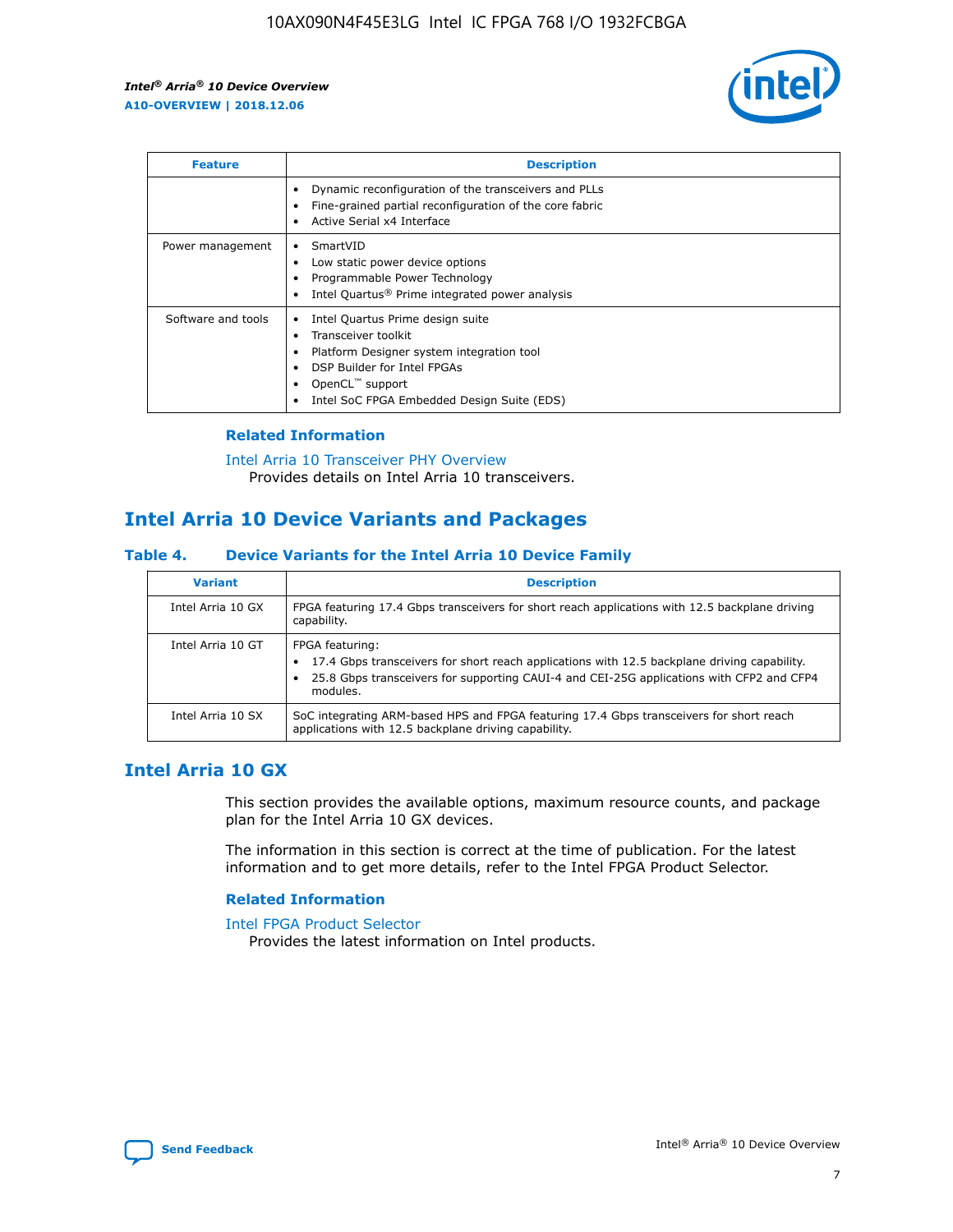

## **Available Options**





#### **Related Information**

[Transceiver Performance for Intel Arria 10 GX/SX Devices](https://www.intel.com/content/www/us/en/programmable/documentation/mcn1413182292568.html#mcn1413213965502) Provides more information about the transceiver speed grade.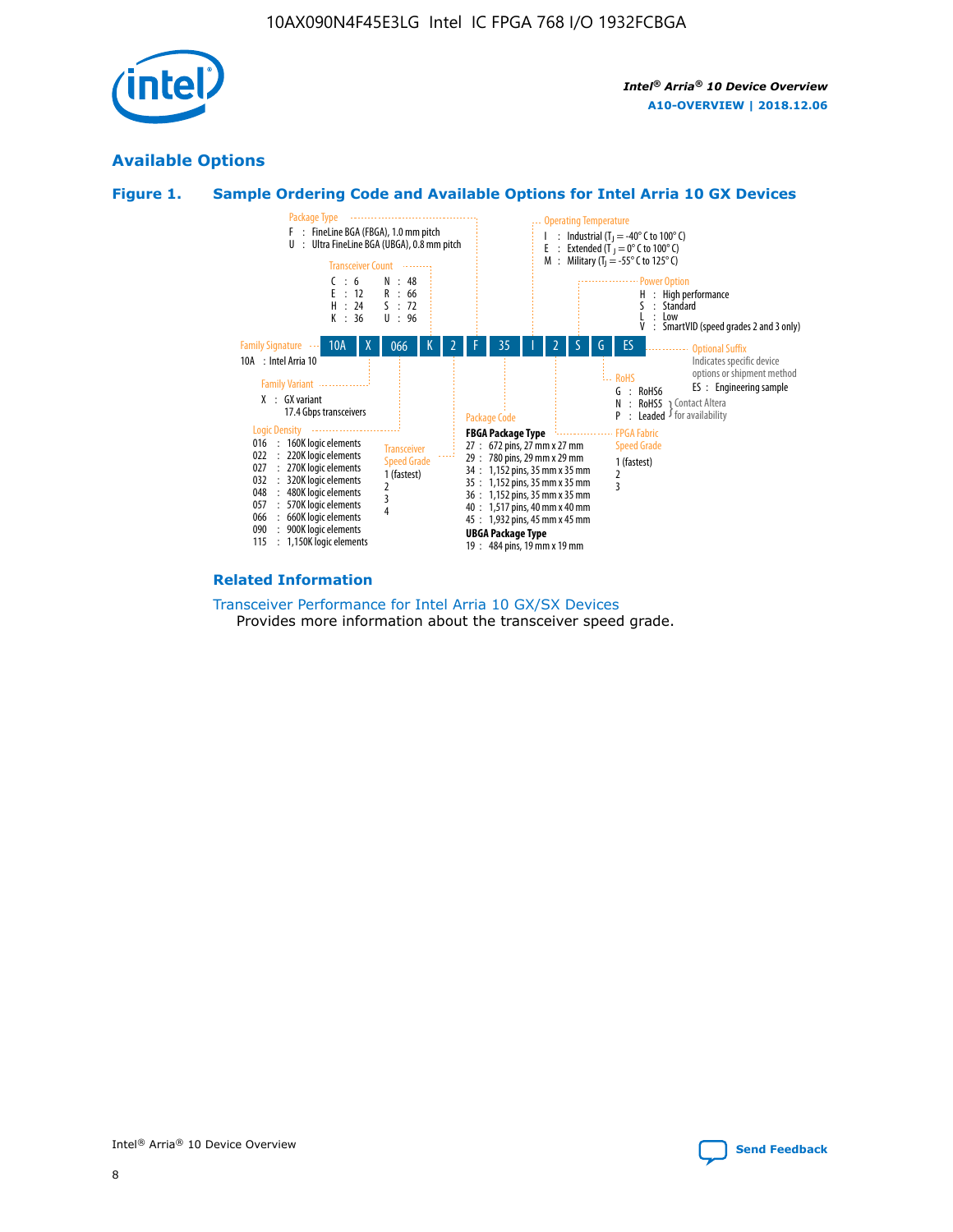

#### **Maximum Resources**

#### **Table 5. Maximum Resource Counts for Intel Arria 10 GX Devices (GX 160, GX 220, GX 270, GX 320, and GX 480)**

| <b>Resource</b>              |                         | <b>Product Line</b> |                                                 |                |                |                |  |  |  |
|------------------------------|-------------------------|---------------------|-------------------------------------------------|----------------|----------------|----------------|--|--|--|
|                              |                         | <b>GX 160</b>       | <b>GX 220</b><br><b>GX 270</b><br><b>GX 320</b> |                |                | <b>GX 480</b>  |  |  |  |
| Logic Elements (LE) (K)      |                         | 160                 | 220                                             | 270            | 320            | 480            |  |  |  |
| <b>ALM</b>                   |                         | 61,510              | 80,330                                          | 101,620        | 119,900        | 183,590        |  |  |  |
| Register                     |                         | 246,040             | 406,480<br>321,320                              |                | 479,600        | 734,360        |  |  |  |
| Memory (Kb)                  | M <sub>20</sub> K       | 8,800               | 11,740                                          | 15,000         | 17,820         | 28,620         |  |  |  |
|                              | <b>MLAB</b>             | 1,050               | 1,690                                           | 2,452<br>2,727 |                | 4,164          |  |  |  |
| Variable-precision DSP Block |                         | 156                 | 192                                             | 830            | 985            | 1,368          |  |  |  |
| 18 x 19 Multiplier           |                         | 312                 | 384                                             | 1,970<br>1,660 |                | 2,736          |  |  |  |
| PLL                          | Fractional<br>Synthesis | 6                   | 6                                               | 8              | 8              | 12             |  |  |  |
|                              | I/O                     | 6                   | 6                                               | 8              | 8              | 12             |  |  |  |
| 17.4 Gbps Transceiver        |                         | 12                  | 12                                              | 24             | 24             | 36             |  |  |  |
| GPIO <sup>(3)</sup>          |                         | 288                 | 288                                             | 384            | 384            | 492            |  |  |  |
| LVDS Pair $(4)$              |                         | 120                 | 120                                             | 168            | 168            | 222            |  |  |  |
| PCIe Hard IP Block           |                         | 1                   | 1                                               | 2              | $\overline{2}$ | $\overline{2}$ |  |  |  |
| Hard Memory Controller       |                         | 6                   | 6                                               | 8              | 8              | 12             |  |  |  |

<sup>(4)</sup> Each LVDS I/O pair can be used as differential input or output.



<sup>(3)</sup> The number of GPIOs does not include transceiver I/Os. In the Intel Quartus Prime software, the number of user I/Os includes transceiver I/Os.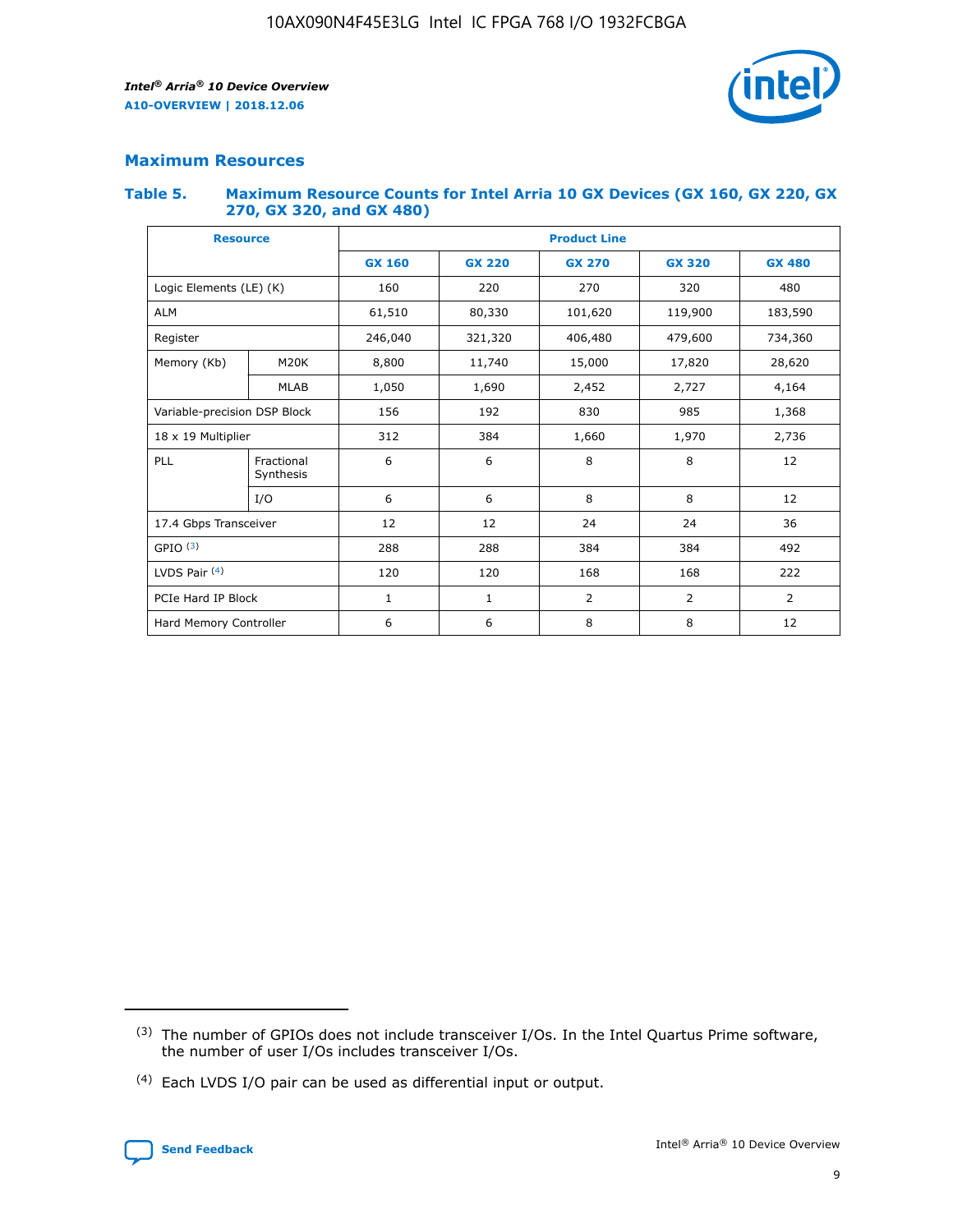

#### **Table 6. Maximum Resource Counts for Intel Arria 10 GX Devices (GX 570, GX 660, GX 900, and GX 1150)**

|                              | <b>Resource</b>         | <b>Product Line</b> |                |                |                |  |  |  |
|------------------------------|-------------------------|---------------------|----------------|----------------|----------------|--|--|--|
|                              |                         | <b>GX 570</b>       | <b>GX 660</b>  | <b>GX 900</b>  | <b>GX 1150</b> |  |  |  |
| Logic Elements (LE) (K)      |                         | 570                 | 660            | 900            | 1,150          |  |  |  |
| <b>ALM</b>                   |                         | 217,080             | 251,680        | 339,620        | 427,200        |  |  |  |
| Register                     |                         | 868,320             | 1,006,720      |                | 1,708,800      |  |  |  |
| Memory (Kb)                  | <b>M20K</b>             | 36,000              | 42,620         | 48,460         | 54,260         |  |  |  |
|                              | <b>MLAB</b>             | 5,096               | 5,788          | 9,386          | 12,984         |  |  |  |
| Variable-precision DSP Block |                         | 1,523               | 1,687          | 1,518          | 1,518          |  |  |  |
| $18 \times 19$ Multiplier    |                         | 3,046               | 3,374          | 3,036          | 3,036          |  |  |  |
| PLL                          | Fractional<br>Synthesis | 16                  | 16             | 32             | 32             |  |  |  |
|                              | I/O                     | 16                  | 16             | 16             | 16             |  |  |  |
| 17.4 Gbps Transceiver        |                         | 48                  | 48<br>96       |                | 96             |  |  |  |
| GPIO <sup>(3)</sup>          |                         | 696                 | 696            | 768            | 768            |  |  |  |
| LVDS Pair $(4)$              |                         | 324                 | 324            | 384            | 384            |  |  |  |
| PCIe Hard IP Block           |                         | 2                   | $\overline{2}$ | $\overline{4}$ | 4              |  |  |  |
| Hard Memory Controller       |                         | 16                  | 16             | 16             | 16             |  |  |  |

## **Package Plan**

#### **Table 7. Package Plan for Intel Arria 10 GX Devices (U19, F27, and F29)**

Refer to I/O and High Speed I/O in Intel Arria 10 Devices chapter for the number of 3 V I/O, LVDS I/O, and LVDS channels in each device package.

| <b>Product Line</b> | <b>U19</b><br>$(19 \text{ mm} \times 19 \text{ mm})$<br>484-pin UBGA) |          |             | <b>F27</b><br>(27 mm × 27 mm,<br>672-pin FBGA) |          |             | <b>F29</b><br>(29 mm × 29 mm,<br>780-pin FBGA) |          |             |
|---------------------|-----------------------------------------------------------------------|----------|-------------|------------------------------------------------|----------|-------------|------------------------------------------------|----------|-------------|
|                     | 3 V I/O                                                               | LVDS I/O | <b>XCVR</b> | 3 V I/O                                        | LVDS I/O | <b>XCVR</b> | 3 V I/O                                        | LVDS I/O | <b>XCVR</b> |
| GX 160              | 48                                                                    | 192      | 6           | 48                                             | 192      | 12          | 48                                             | 240      | 12          |
| GX 220              | 48                                                                    | 192      | 6           | 48                                             | 192      | 12          | 48                                             | 240      | 12          |
| GX 270              |                                                                       |          |             | 48                                             | 192      | 12          | 48                                             | 312      | 12          |
| GX 320              |                                                                       |          |             | 48                                             | 192      | 12          | 48                                             | 312      | 12          |
| GX 480              |                                                                       |          |             |                                                |          |             | 48                                             | 312      | 12          |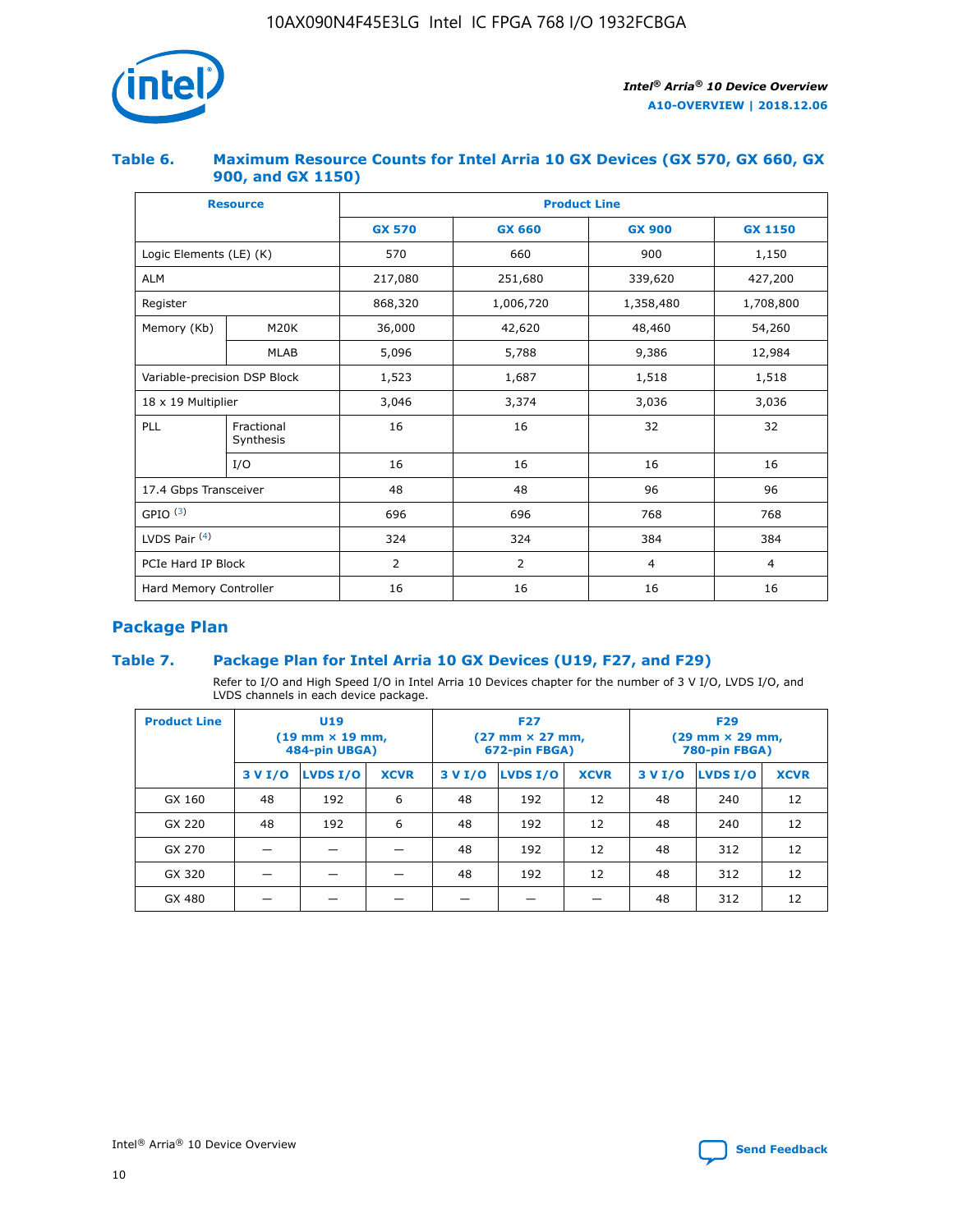

#### **Table 8. Package Plan for Intel Arria 10 GX Devices (F34, F35, NF40, and KF40)**

Refer to I/O and High Speed I/O in Intel Arria 10 Devices chapter for the number of 3 V I/O, LVDS I/O, and LVDS channels in each device package.

| <b>Product Line</b> | <b>F34</b><br>$(35 \text{ mm} \times 35 \text{ mm})$<br>1152-pin FBGA) |                    | <b>F35</b><br>$(35 \text{ mm} \times 35 \text{ mm})$<br><b>1152-pin FBGA)</b> |           | <b>KF40</b><br>$(40$ mm $\times$ 40 mm,<br>1517-pin FBGA) |             |           | <b>NF40</b><br>$(40$ mm $\times$ 40 mm,<br><b>1517-pin FBGA)</b> |             |            |                    |             |
|---------------------|------------------------------------------------------------------------|--------------------|-------------------------------------------------------------------------------|-----------|-----------------------------------------------------------|-------------|-----------|------------------------------------------------------------------|-------------|------------|--------------------|-------------|
|                     | 3V<br>I/O                                                              | <b>LVDS</b><br>I/O | <b>XCVR</b>                                                                   | 3V<br>I/O | <b>LVDS</b><br>I/O                                        | <b>XCVR</b> | 3V<br>I/O | <b>LVDS</b><br>I/O                                               | <b>XCVR</b> | 3 V<br>I/O | <b>LVDS</b><br>I/O | <b>XCVR</b> |
| GX 270              | 48                                                                     | 336                | 24                                                                            | 48        | 336                                                       | 24          |           |                                                                  |             |            |                    |             |
| GX 320              | 48                                                                     | 336                | 24                                                                            | 48        | 336                                                       | 24          |           |                                                                  |             |            |                    |             |
| GX 480              | 48                                                                     | 444                | 24                                                                            | 48        | 348                                                       | 36          |           |                                                                  |             |            |                    |             |
| GX 570              | 48                                                                     | 444                | 24                                                                            | 48        | 348                                                       | 36          | 96        | 600                                                              | 36          | 48         | 540                | 48          |
| GX 660              | 48                                                                     | 444                | 24                                                                            | 48        | 348                                                       | 36          | 96        | 600                                                              | 36          | 48         | 540                | 48          |
| GX 900              |                                                                        | 504                | 24                                                                            | -         |                                                           |             |           |                                                                  |             |            | 600                | 48          |
| GX 1150             |                                                                        | 504                | 24                                                                            |           |                                                           |             |           |                                                                  |             |            | 600                | 48          |

#### **Table 9. Package Plan for Intel Arria 10 GX Devices (RF40, NF45, SF45, and UF45)**

Refer to I/O and High Speed I/O in Intel Arria 10 Devices chapter for the number of 3 V I/O, LVDS I/O, and LVDS channels in each device package.

| <b>Product Line</b> | <b>RF40</b><br>$(40$ mm $\times$ 40 mm,<br>1517-pin FBGA) |                    |             | <b>NF45</b><br>$(45 \text{ mm} \times 45 \text{ mm})$<br><b>1932-pin FBGA)</b> |                    |             | <b>SF45</b><br>$(45 \text{ mm} \times 45 \text{ mm})$<br><b>1932-pin FBGA)</b> |                    |             | <b>UF45</b><br>$(45 \text{ mm} \times 45 \text{ mm})$<br><b>1932-pin FBGA)</b> |                    |             |
|---------------------|-----------------------------------------------------------|--------------------|-------------|--------------------------------------------------------------------------------|--------------------|-------------|--------------------------------------------------------------------------------|--------------------|-------------|--------------------------------------------------------------------------------|--------------------|-------------|
|                     | 3V<br>I/O                                                 | <b>LVDS</b><br>I/O | <b>XCVR</b> | 3 V<br>I/O                                                                     | <b>LVDS</b><br>I/O | <b>XCVR</b> | 3 V<br>I/O                                                                     | <b>LVDS</b><br>I/O | <b>XCVR</b> | 3V<br>I/O                                                                      | <b>LVDS</b><br>I/O | <b>XCVR</b> |
| GX 900              |                                                           | 342                | 66          | _                                                                              | 768                | 48          |                                                                                | 624                | 72          |                                                                                | 480                | 96          |
| GX 1150             |                                                           | 342                | 66          | _                                                                              | 768                | 48          |                                                                                | 624                | 72          |                                                                                | 480                | 96          |

#### **Related Information**

[I/O and High-Speed Differential I/O Interfaces in Intel Arria 10 Devices chapter, Intel](https://www.intel.com/content/www/us/en/programmable/documentation/sam1403482614086.html#sam1403482030321) [Arria 10 Device Handbook](https://www.intel.com/content/www/us/en/programmable/documentation/sam1403482614086.html#sam1403482030321)

Provides the number of 3 V and LVDS I/Os, and LVDS channels for each Intel Arria 10 device package.

## **Intel Arria 10 GT**

This section provides the available options, maximum resource counts, and package plan for the Intel Arria 10 GT devices.

The information in this section is correct at the time of publication. For the latest information and to get more details, refer to the Intel FPGA Product Selector.

#### **Related Information**

#### [Intel FPGA Product Selector](http://www.altera.com/products/selector/psg-selector.html)

Provides the latest information on Intel products.

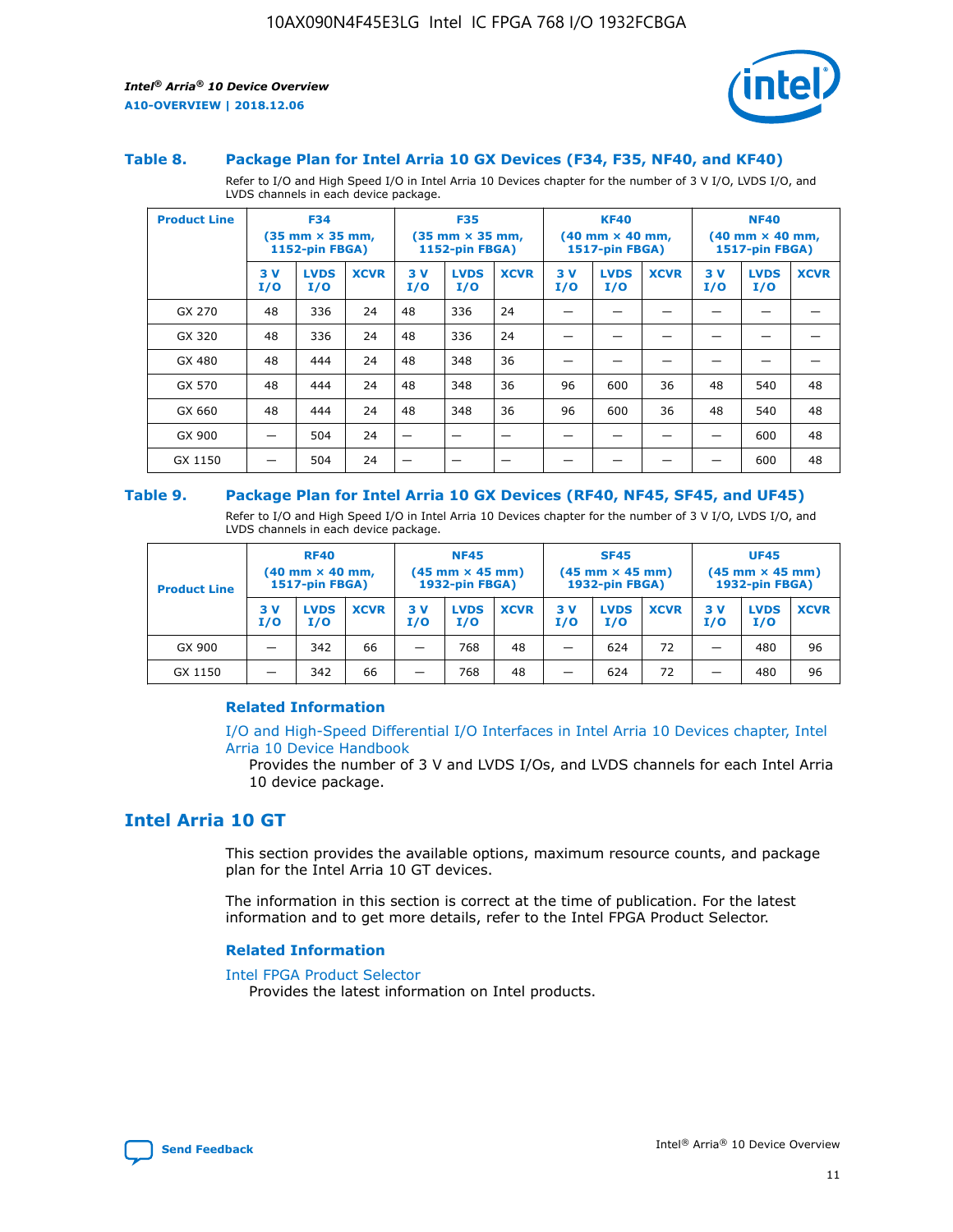

## **Available Options**

### **Figure 2. Sample Ordering Code and Available Options for Intel Arria 10 GT Devices**

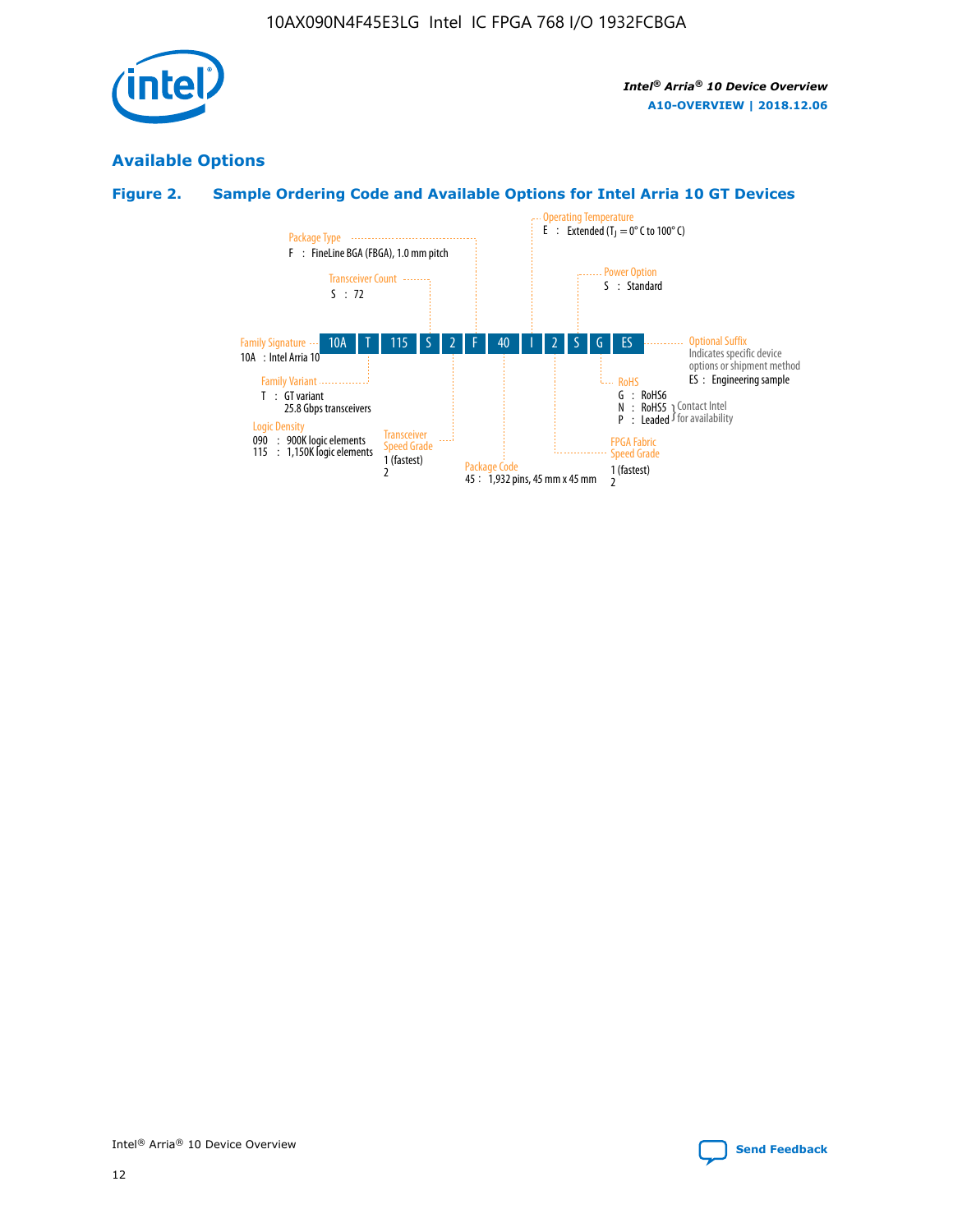

#### **Maximum Resources**

#### **Table 10. Maximum Resource Counts for Intel Arria 10 GT Devices**

| <b>Resource</b>              |                      |                | <b>Product Line</b> |  |
|------------------------------|----------------------|----------------|---------------------|--|
|                              |                      | <b>GT 900</b>  | <b>GT 1150</b>      |  |
| Logic Elements (LE) (K)      |                      | 900            | 1,150               |  |
| <b>ALM</b>                   |                      | 339,620        | 427,200             |  |
| Register                     |                      | 1,358,480      | 1,708,800           |  |
| Memory (Kb)                  | M <sub>20</sub> K    | 48,460         | 54,260              |  |
|                              | <b>MLAB</b>          | 9,386          | 12,984              |  |
| Variable-precision DSP Block |                      | 1,518          | 1,518               |  |
| 18 x 19 Multiplier           |                      | 3,036          | 3,036               |  |
| PLL                          | Fractional Synthesis | 32             | 32                  |  |
|                              | I/O                  | 16             | 16                  |  |
| Transceiver                  | 17.4 Gbps            | 72(5)          | 72(5)               |  |
|                              | 25.8 Gbps            | 6              | 6                   |  |
| GPIO <sup>(6)</sup>          |                      | 624            | 624                 |  |
| LVDS Pair $(7)$              |                      | 312            | 312                 |  |
| PCIe Hard IP Block           |                      | $\overline{4}$ | $\overline{4}$      |  |
| Hard Memory Controller       |                      | 16             | 16                  |  |

#### **Related Information**

#### [Intel Arria 10 GT Channel Usage](https://www.intel.com/content/www/us/en/programmable/documentation/nik1398707230472.html#nik1398707008178)

Configuring GT/GX channels in Intel Arria 10 GT devices.

#### **Package Plan**

#### **Table 11. Package Plan for Intel Arria 10 GT Devices**

Refer to I/O and High Speed I/O in Intel Arria 10 Devices chapter for the number of 3 V I/O, LVDS I/O, and LVDS channels in each device package.

| <b>Product Line</b> | <b>SF45</b><br>(45 mm × 45 mm, 1932-pin FBGA) |                 |             |  |  |  |
|---------------------|-----------------------------------------------|-----------------|-------------|--|--|--|
|                     | 3 V I/O                                       | <b>LVDS I/O</b> | <b>XCVR</b> |  |  |  |
| GT 900              |                                               | 624             | 72          |  |  |  |
| GT 1150             |                                               | 624             | 72          |  |  |  |

<sup>(7)</sup> Each LVDS I/O pair can be used as differential input or output.



 $(5)$  If all 6 GT channels are in use, 12 of the GX channels are not usable.

<sup>(6)</sup> The number of GPIOs does not include transceiver I/Os. In the Intel Quartus Prime software, the number of user I/Os includes transceiver I/Os.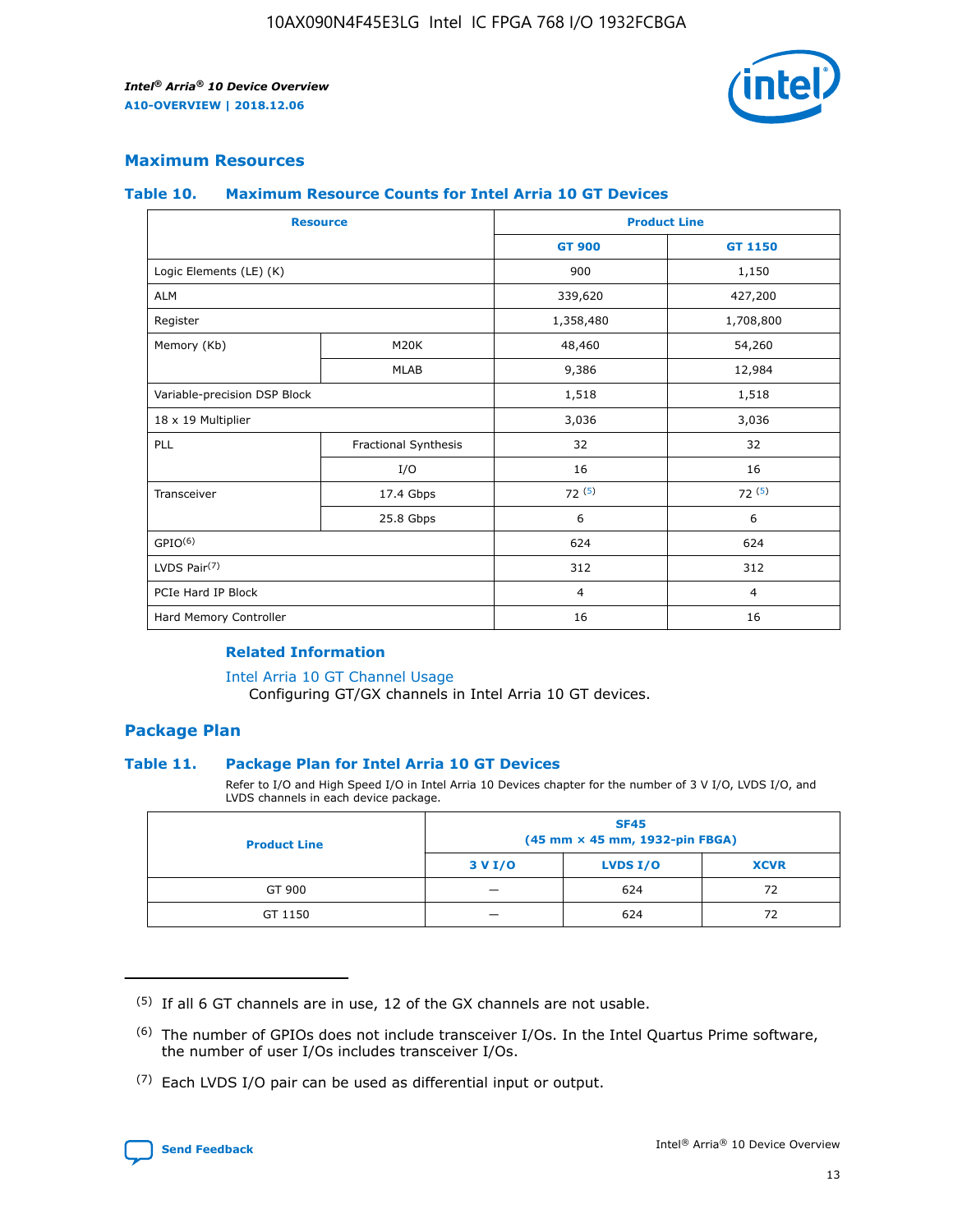

#### **Related Information**

[I/O and High-Speed Differential I/O Interfaces in Intel Arria 10 Devices chapter, Intel](https://www.intel.com/content/www/us/en/programmable/documentation/sam1403482614086.html#sam1403482030321) [Arria 10 Device Handbook](https://www.intel.com/content/www/us/en/programmable/documentation/sam1403482614086.html#sam1403482030321)

Provides the number of 3 V and LVDS I/Os, and LVDS channels for each Intel Arria 10 device package.

## **Intel Arria 10 SX**

This section provides the available options, maximum resource counts, and package plan for the Intel Arria 10 SX devices.

The information in this section is correct at the time of publication. For the latest information and to get more details, refer to the Intel FPGA Product Selector.

#### **Related Information**

[Intel FPGA Product Selector](http://www.altera.com/products/selector/psg-selector.html) Provides the latest information on Intel products.

#### **Available Options**

#### **Figure 3. Sample Ordering Code and Available Options for Intel Arria 10 SX Devices**



#### **Related Information**

[Transceiver Performance for Intel Arria 10 GX/SX Devices](https://www.intel.com/content/www/us/en/programmable/documentation/mcn1413182292568.html#mcn1413213965502) Provides more information about the transceiver speed grade.

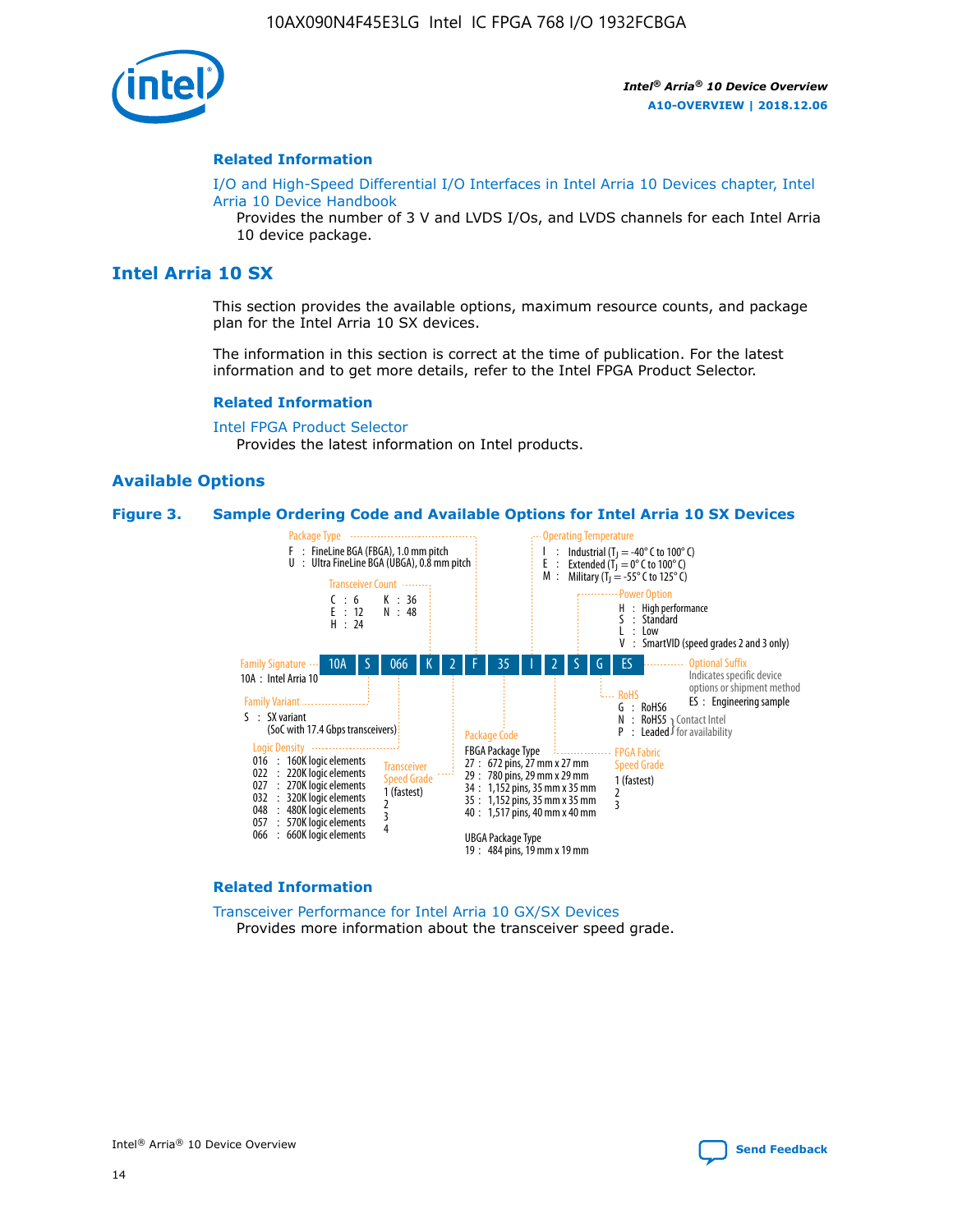

#### **Maximum Resources**

#### **Table 12. Maximum Resource Counts for Intel Arria 10 SX Devices**

| <b>Resource</b>                   |                         | <b>Product Line</b> |               |                |                |                |                |                |  |  |  |
|-----------------------------------|-------------------------|---------------------|---------------|----------------|----------------|----------------|----------------|----------------|--|--|--|
|                                   |                         | <b>SX 160</b>       | <b>SX 220</b> | <b>SX 270</b>  | <b>SX 320</b>  | <b>SX 480</b>  | <b>SX 570</b>  | <b>SX 660</b>  |  |  |  |
| Logic Elements (LE) (K)           |                         | 160                 | 220           | 270            | 320            | 480            | 570            | 660            |  |  |  |
| <b>ALM</b>                        |                         | 61,510              | 80,330        | 101,620        | 119,900        | 183,590        | 217,080        | 251,680        |  |  |  |
| Register                          |                         | 246,040             | 321,320       | 406,480        | 479,600        | 734,360        | 868,320        | 1,006,720      |  |  |  |
| Memory (Kb)                       | M <sub>20</sub> K       | 8,800               | 11,740        | 15,000         | 17,820         | 28,620         | 36,000         | 42,620         |  |  |  |
|                                   | <b>MLAB</b>             | 1,050               | 1,690         | 2,452          | 2,727          | 4,164          | 5,096          | 5,788          |  |  |  |
| Variable-precision DSP Block      |                         | 156                 | 192           | 830            | 985            | 1,368          | 1,523          | 1,687          |  |  |  |
| 18 x 19 Multiplier                |                         | 312                 | 384           | 1,660          | 1,970          | 2,736          | 3,046          | 3,374          |  |  |  |
| PLL                               | Fractional<br>Synthesis | 6                   | 6             | 8              | 8              | 12             | 16             | 16             |  |  |  |
|                                   | I/O                     | 6                   | 6             | 8              | 8              | 12             | 16             | 16             |  |  |  |
| 17.4 Gbps Transceiver             |                         | 12                  | 12            | 24             | 24             | 36             | 48             | 48             |  |  |  |
| GPIO <sup>(8)</sup>               |                         | 288                 | 288           | 384            | 384            | 492            | 696            | 696            |  |  |  |
| LVDS Pair $(9)$                   |                         | 120                 | 120           | 168            | 168            | 174            | 324            | 324            |  |  |  |
|                                   | PCIe Hard IP Block      |                     | $\mathbf{1}$  | $\overline{2}$ | $\overline{2}$ | $\overline{2}$ | $\overline{2}$ | $\overline{2}$ |  |  |  |
| Hard Memory Controller            |                         | 6                   | 6             | 8              | 8              | 12             | 16             | 16             |  |  |  |
| ARM Cortex-A9 MPCore<br>Processor |                         | Yes                 | Yes           | Yes            | Yes            | Yes            | Yes            | <b>Yes</b>     |  |  |  |

#### **Package Plan**

#### **Table 13. Package Plan for Intel Arria 10 SX Devices (U19, F27, F29, and F34)**

Refer to I/O and High Speed I/O in Intel Arria 10 Devices chapter for the number of 3 V I/O, LVDS I/O, and LVDS channels in each device package.

| <b>Product Line</b> | U <sub>19</sub><br>$(19 \text{ mm} \times 19 \text{ mm})$<br>484-pin UBGA) |                    | <b>F27</b><br>$(27 \text{ mm} \times 27 \text{ mm})$<br>672-pin FBGA) |           | <b>F29</b><br>$(29 \text{ mm} \times 29 \text{ mm})$<br>780-pin FBGA) |             |            | <b>F34</b><br>$(35 \text{ mm} \times 35 \text{ mm})$<br><b>1152-pin FBGA)</b> |             |           |                    |             |
|---------------------|----------------------------------------------------------------------------|--------------------|-----------------------------------------------------------------------|-----------|-----------------------------------------------------------------------|-------------|------------|-------------------------------------------------------------------------------|-------------|-----------|--------------------|-------------|
|                     | 3V<br>I/O                                                                  | <b>LVDS</b><br>I/O | <b>XCVR</b>                                                           | 3V<br>I/O | <b>LVDS</b><br>I/O                                                    | <b>XCVR</b> | 3 V<br>I/O | <b>LVDS</b><br>I/O                                                            | <b>XCVR</b> | 3V<br>I/O | <b>LVDS</b><br>I/O | <b>XCVR</b> |
| SX 160              | 48                                                                         | 144                | 6                                                                     | 48        | 192                                                                   | 12          | 48         | 240                                                                           | 12          | –         |                    |             |
| SX 220              | 48                                                                         | 144                | 6                                                                     | 48        | 192                                                                   | 12          | 48         | 240                                                                           | 12          |           |                    |             |
| SX 270              |                                                                            |                    |                                                                       | 48        | 192                                                                   | 12          | 48         | 312                                                                           | 12          | 48        | 336                | 24          |
| SX 320              |                                                                            |                    |                                                                       | 48        | 192                                                                   | 12          | 48         | 312                                                                           | 12          | 48        | 336                | 24          |
|                     | continued                                                                  |                    |                                                                       |           |                                                                       |             |            |                                                                               |             |           |                    |             |

 $(8)$  The number of GPIOs does not include transceiver I/Os. In the Intel Quartus Prime software, the number of user I/Os includes transceiver I/Os.

 $(9)$  Each LVDS I/O pair can be used as differential input or output.

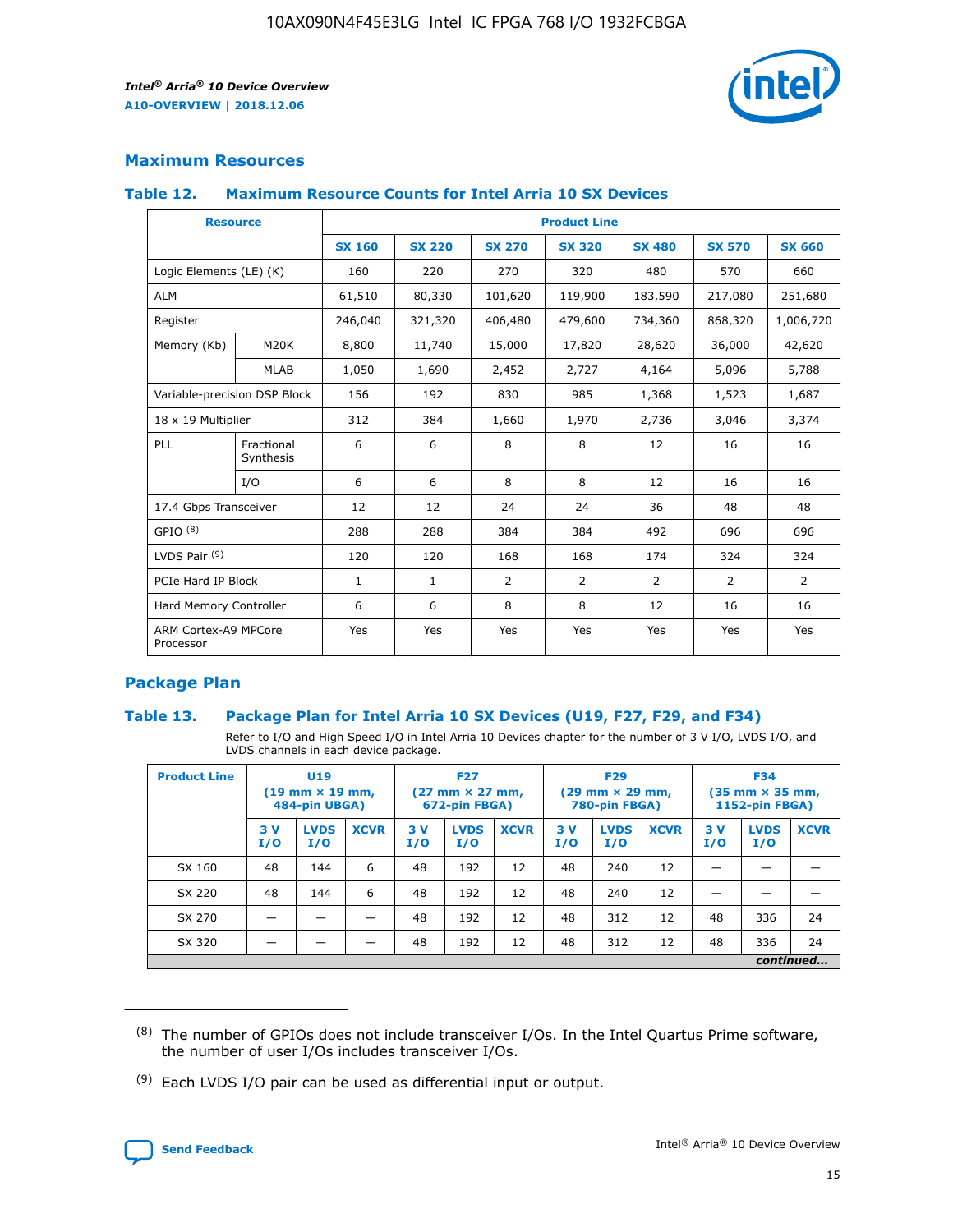

| <b>Product Line</b> |            | <b>U19</b><br>$(19 \text{ mm} \times 19 \text{ mm})$<br>484-pin UBGA) |             | <b>F27</b><br>$(27 \text{ mm} \times 27 \text{ mm})$<br>672-pin FBGA) |                    | <b>F29</b><br>$(29$ mm $\times$ 29 mm,<br>780-pin FBGA) |           |                    | <b>F34</b><br>$(35$ mm $\times$ 35 mm,<br><b>1152-pin FBGA)</b> |           |                    |             |
|---------------------|------------|-----------------------------------------------------------------------|-------------|-----------------------------------------------------------------------|--------------------|---------------------------------------------------------|-----------|--------------------|-----------------------------------------------------------------|-----------|--------------------|-------------|
|                     | 3 V<br>I/O | <b>LVDS</b><br>I/O                                                    | <b>XCVR</b> | 3V<br>I/O                                                             | <b>LVDS</b><br>I/O | <b>XCVR</b>                                             | 3V<br>I/O | <b>LVDS</b><br>I/O | <b>XCVR</b>                                                     | 3V<br>I/O | <b>LVDS</b><br>I/O | <b>XCVR</b> |
| SX 480              |            |                                                                       |             |                                                                       |                    |                                                         | 48        | 312                | 12                                                              | 48        | 444                | 24          |
| SX 570              |            |                                                                       |             |                                                                       |                    |                                                         |           |                    |                                                                 | 48        | 444                | 24          |
| SX 660              |            |                                                                       |             |                                                                       |                    |                                                         |           |                    |                                                                 | 48        | 444                | 24          |

#### **Table 14. Package Plan for Intel Arria 10 SX Devices (F35, KF40, and NF40)**

Refer to I/O and High Speed I/O in Intel Arria 10 Devices chapter for the number of 3 V I/O, LVDS I/O, and LVDS channels in each device package.

| <b>Product Line</b> | <b>F35</b><br>(35 mm × 35 mm,<br><b>1152-pin FBGA)</b> |          |             |                                           | <b>KF40</b><br>(40 mm × 40 mm,<br>1517-pin FBGA) |    | <b>NF40</b><br>$(40 \text{ mm} \times 40 \text{ mm})$<br>1517-pin FBGA) |          |             |  |
|---------------------|--------------------------------------------------------|----------|-------------|-------------------------------------------|--------------------------------------------------|----|-------------------------------------------------------------------------|----------|-------------|--|
|                     | 3 V I/O                                                | LVDS I/O | <b>XCVR</b> | <b>LVDS I/O</b><br>3 V I/O<br><b>XCVR</b> |                                                  |    | 3 V I/O                                                                 | LVDS I/O | <b>XCVR</b> |  |
| SX 270              | 48                                                     | 336      | 24          |                                           |                                                  |    |                                                                         |          |             |  |
| SX 320              | 48                                                     | 336      | 24          |                                           |                                                  |    |                                                                         |          |             |  |
| SX 480              | 48                                                     | 348      | 36          |                                           |                                                  |    |                                                                         |          |             |  |
| SX 570              | 48                                                     | 348      | 36          | 96<br>36<br>600                           |                                                  |    | 48                                                                      | 540      | 48          |  |
| SX 660              | 48                                                     | 348      | 36          | 96                                        | 600                                              | 36 | 48                                                                      | 540      | 48          |  |

### **Related Information**

[I/O and High-Speed Differential I/O Interfaces in Intel Arria 10 Devices chapter, Intel](https://www.intel.com/content/www/us/en/programmable/documentation/sam1403482614086.html#sam1403482030321) [Arria 10 Device Handbook](https://www.intel.com/content/www/us/en/programmable/documentation/sam1403482614086.html#sam1403482030321)

Provides the number of 3 V and LVDS I/Os, and LVDS channels for each Intel Arria 10 device package.

Intel<sup>®</sup> Arria<sup>®</sup> 10 Device Overview **[Send Feedback](mailto:FPGAtechdocfeedback@intel.com?subject=Feedback%20on%20Intel%20Arria%2010%20Device%20Overview%20(A10-OVERVIEW%202018.12.06)&body=We%20appreciate%20your%20feedback.%20In%20your%20comments,%20also%20specify%20the%20page%20number%20or%20paragraph.%20Thank%20you.)** Send Feedback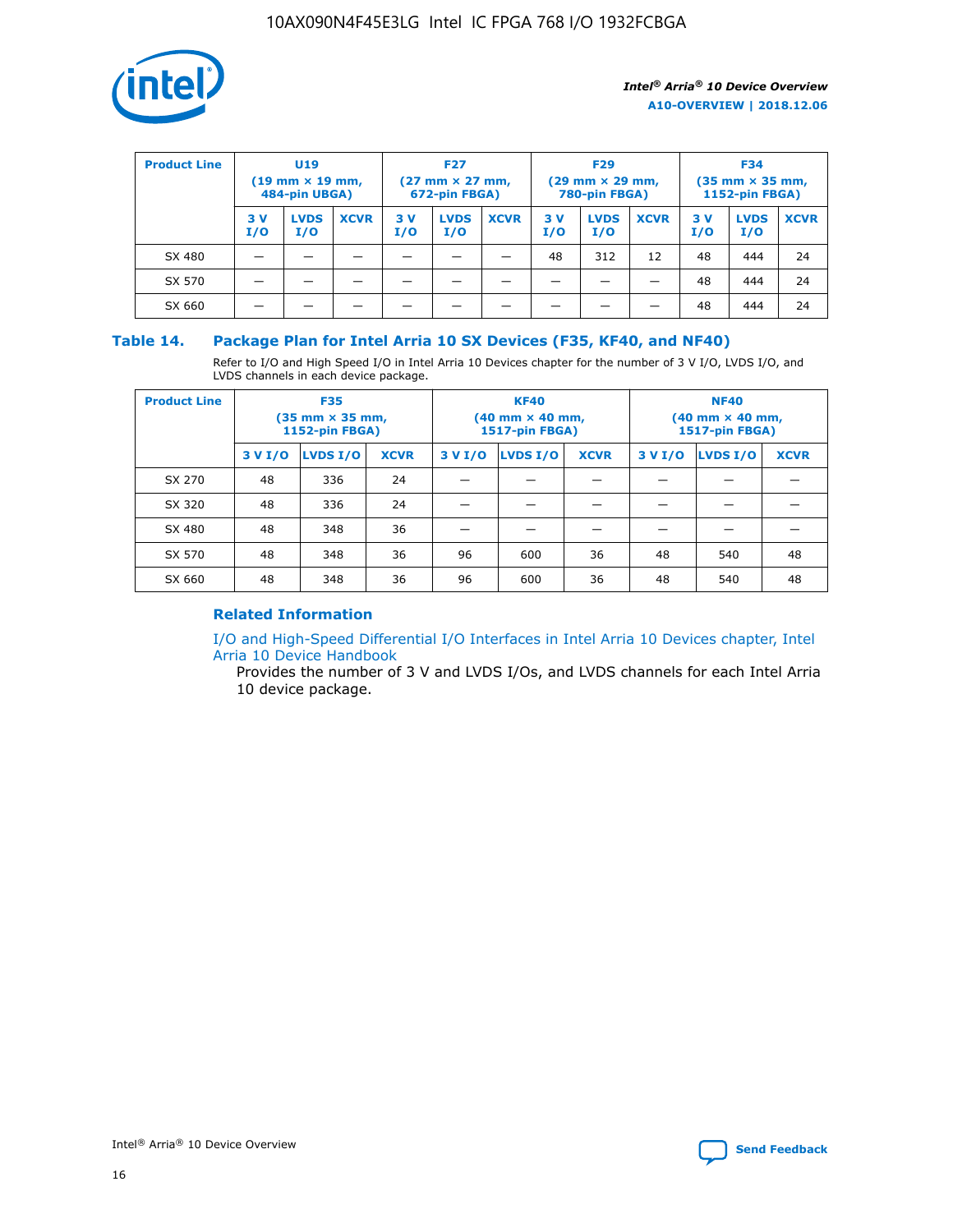

## **I/O Vertical Migration for Intel Arria 10 Devices**

#### **Figure 4. Migration Capability Across Intel Arria 10 Product Lines**

- The arrows indicate the migration paths. The devices included in each vertical migration path are shaded. Devices with fewer resources in the same path have lighter shades.
- To achieve the full I/O migration across product lines in the same migration path, restrict I/Os and transceivers usage to match the product line with the lowest I/O and transceiver counts.
- An LVDS I/O bank in the source device may be mapped to a 3 V I/O bank in the target device. To use memory interface clock frequency higher than 533 MHz, assign external memory interface pins only to banks that are LVDS I/O in both devices.
- There may be nominal 0.15 mm package height difference between some product lines in the same package type.
	- **Variant Product Line Package U19 F27 F29 F34 F35 KF40 NF40 RF40 NF45 SF45 UF45** Intel® Arria® 10 GX GX 160 GX 220 GX 270 GX 320 GX 480 GX 570 GX 660 GX 900 GX 1150 Intel Arria 10 GT GT 900 GT 1150 Intel Arria 10 SX SX 160 SX 220 SX 270 SX 320 SX 480 SX 570 SX 660
- Some migration paths are not shown in the Intel Quartus Prime software **Pin Migration View**.

*Note:* To verify the pin migration compatibility, use the **Pin Migration View** window in the Intel Quartus Prime software Pin Planner.

## **Adaptive Logic Module**

Intel Arria 10 devices use a 20 nm ALM as the basic building block of the logic fabric.

The ALM architecture is the same as the previous generation FPGAs, allowing for efficient implementation of logic functions and easy conversion of IP between the device generations.

The ALM, as shown in following figure, uses an 8-input fracturable look-up table (LUT) with four dedicated registers to help improve timing closure in register-rich designs and achieve an even higher design packing capability than the traditional two-register per LUT architecture.

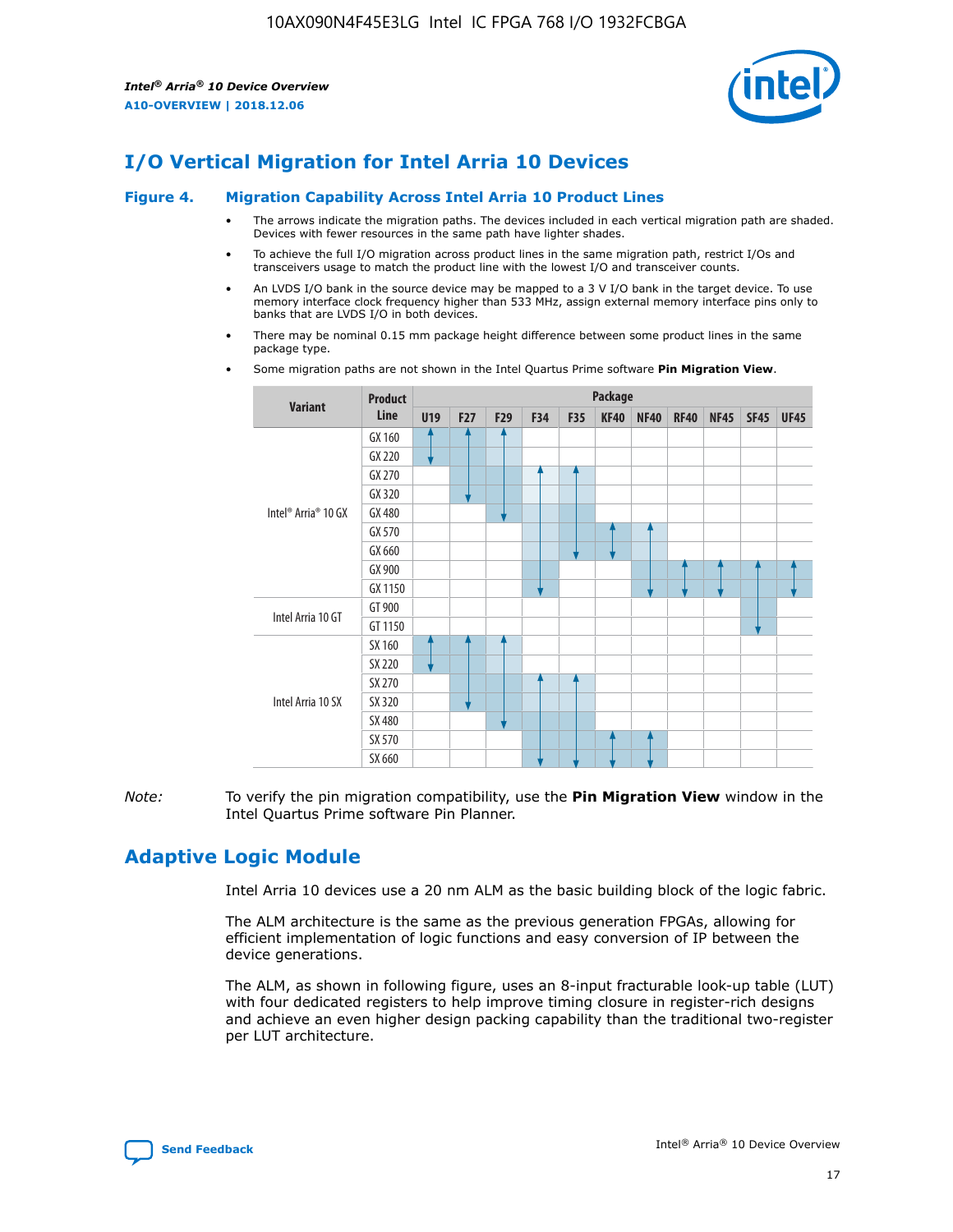

**Figure 5. ALM for Intel Arria 10 Devices**



The Intel Quartus Prime software optimizes your design according to the ALM logic structure and automatically maps legacy designs into the Intel Arria 10 ALM architecture.

## **Variable-Precision DSP Block**

The Intel Arria 10 variable precision DSP blocks support fixed-point arithmetic and floating-point arithmetic.

Features for fixed-point arithmetic:

- High-performance, power-optimized, and fully registered multiplication operations
- 18-bit and 27-bit word lengths
- Two 18 x 19 multipliers or one 27 x 27 multiplier per DSP block
- Built-in addition, subtraction, and 64-bit double accumulation register to combine multiplication results
- Cascading 19-bit or 27-bit when pre-adder is disabled and cascading 18-bit when pre-adder is used to form the tap-delay line for filtering applications
- Cascading 64-bit output bus to propagate output results from one block to the next block without external logic support
- Hard pre-adder supported in 19-bit and 27-bit modes for symmetric filters
- Internal coefficient register bank in both 18-bit and 27-bit modes for filter implementation
- 18-bit and 27-bit systolic finite impulse response (FIR) filters with distributed output adder
- Biased rounding support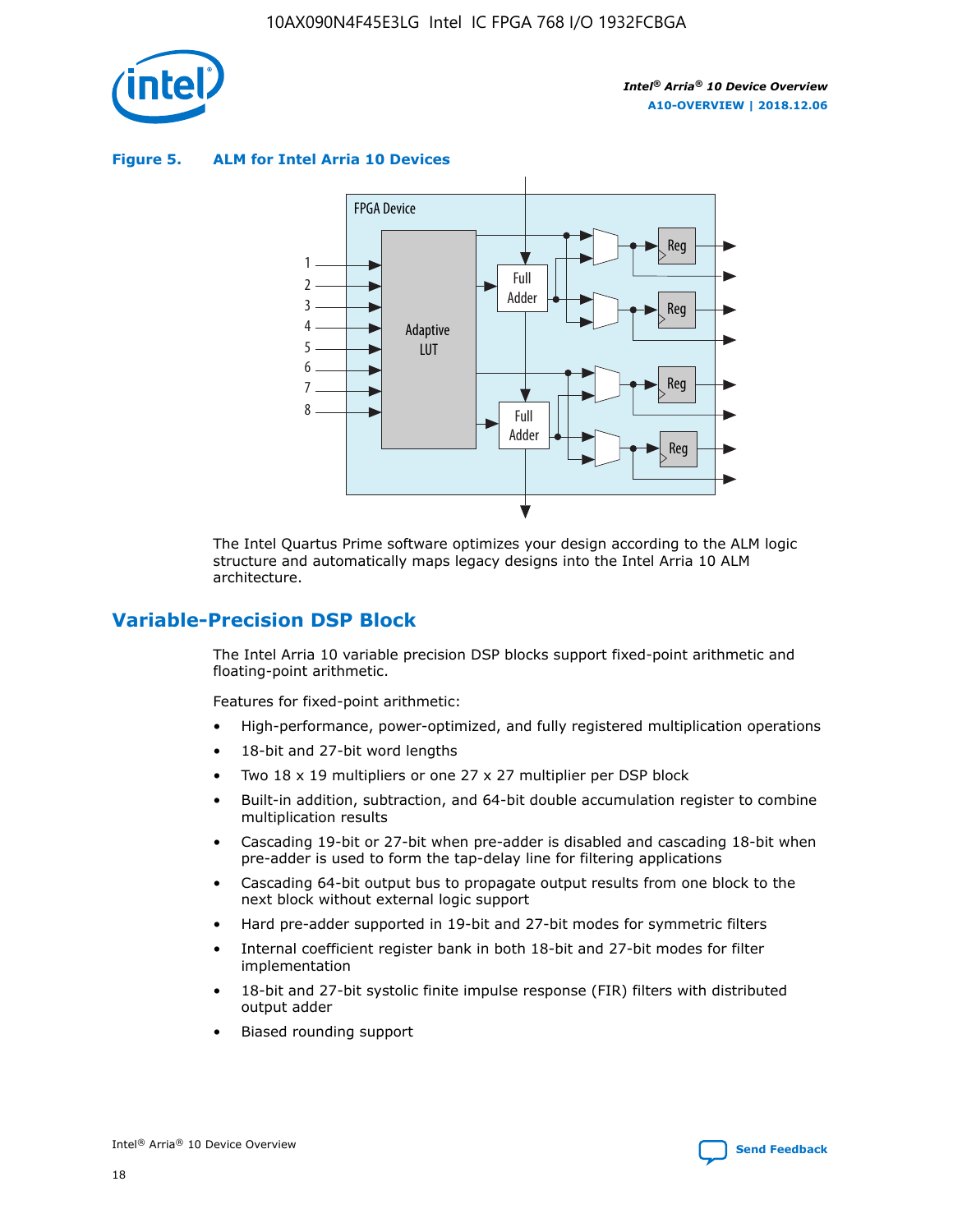

Features for floating-point arithmetic:

- A completely hardened architecture that supports multiplication, addition, subtraction, multiply-add, and multiply-subtract
- Multiplication with accumulation capability and a dynamic accumulator reset control
- Multiplication with cascade summation capability
- Multiplication with cascade subtraction capability
- Complex multiplication
- Direct vector dot product
- Systolic FIR filter

#### **Table 15. Variable-Precision DSP Block Configurations for Intel Arria 10 Devices**

| <b>Usage Example</b>                                       | <b>Multiplier Size (Bit)</b>    | <b>DSP Block Resources</b> |
|------------------------------------------------------------|---------------------------------|----------------------------|
| Medium precision fixed point                               | Two 18 x 19                     |                            |
| High precision fixed or Single precision<br>floating point | One 27 x 27                     |                            |
| Fixed point FFTs                                           | One 19 x 36 with external adder |                            |
| Very high precision fixed point                            | One 36 x 36 with external adder |                            |
| Double precision floating point                            | One 54 x 54 with external adder | 4                          |

#### **Table 16. Resources for Fixed-Point Arithmetic in Intel Arria 10 Devices**

The table lists the variable-precision DSP resources by bit precision for each Intel Arria 10 device.

| <b>Variant</b>  | <b>Product Line</b> | <b>Variable-</b><br>precision<br><b>DSP Block</b> | <b>Independent Input and Output</b><br><b>Multiplications Operator</b> |                                     | 18 x 19<br><b>Multiplier</b><br><b>Adder Sum</b> | $18 \times 18$<br><b>Multiplier</b><br><b>Adder</b> |
|-----------------|---------------------|---------------------------------------------------|------------------------------------------------------------------------|-------------------------------------|--------------------------------------------------|-----------------------------------------------------|
|                 |                     |                                                   | 18 x 19<br><b>Multiplier</b>                                           | $27 \times 27$<br><b>Multiplier</b> | <b>Mode</b>                                      | <b>Summed with</b><br>36 bit Input                  |
| AIntel Arria 10 | GX 160              | 156                                               | 312                                                                    | 156                                 | 156                                              | 156                                                 |
| GX              | GX 220              | 192                                               | 384                                                                    | 192                                 | 192                                              | 192                                                 |
|                 | GX 270              | 830                                               | 1,660                                                                  | 830                                 | 830                                              | 830                                                 |
|                 | GX 320              | 984                                               | 1,968                                                                  | 984                                 | 984                                              | 984                                                 |
|                 | GX 480              | 1,368                                             | 2,736                                                                  | 1,368                               | 1,368                                            | 1,368                                               |
|                 | GX 570              | 1,523                                             | 3,046                                                                  | 1,523                               | 1,523                                            | 1,523                                               |
|                 | GX 660              | 1,687                                             | 3,374                                                                  | 1,687                               | 1,687                                            | 1,687                                               |
|                 | GX 900              | 1,518                                             | 3,036                                                                  | 1,518                               | 1,518                                            | 1,518                                               |
|                 | GX 1150             | 1,518                                             | 3,036                                                                  | 1,518                               | 1,518                                            | 1,518                                               |
| Intel Arria 10  | GT 900              | 1,518                                             | 3,036                                                                  | 1,518                               | 1,518                                            | 1,518                                               |
| GT              | GT 1150             | 1,518                                             | 3,036                                                                  | 1,518                               | 1,518                                            | 1,518                                               |
| Intel Arria 10  | SX 160              | 156                                               | 312                                                                    | 156                                 | 156                                              | 156                                                 |
| <b>SX</b>       | SX 220<br>192       |                                                   | 384                                                                    | 192                                 | 192                                              | 192                                                 |
|                 | SX 270              | 830                                               | 830<br>1,660                                                           |                                     | 830                                              | 830                                                 |
|                 |                     |                                                   |                                                                        |                                     |                                                  | continued                                           |

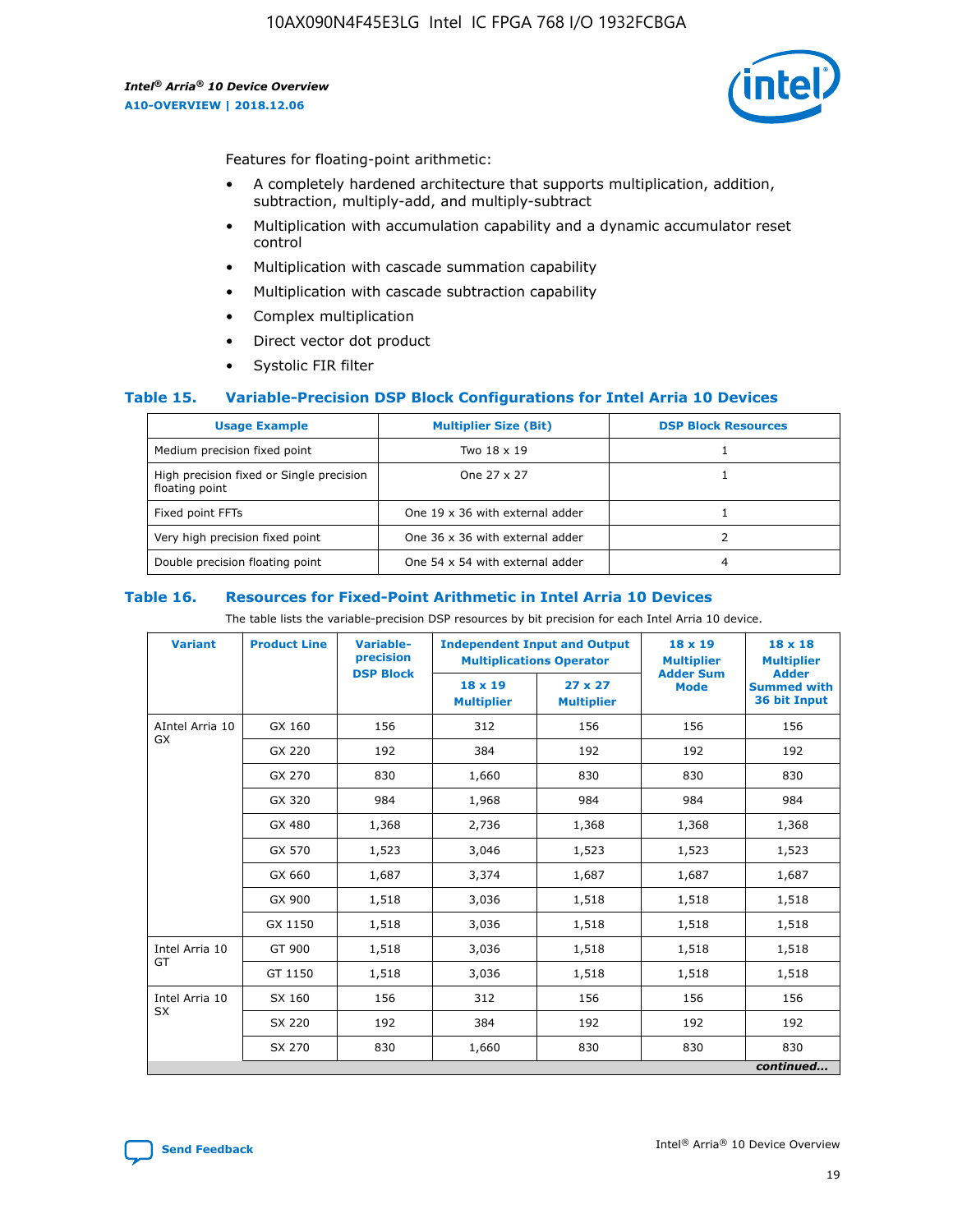

| <b>Variant</b> | <b>Product Line</b> | Variable-<br>precision | <b>Independent Input and Output</b><br><b>Multiplications Operator</b> |                                     | $18 \times 19$<br><b>Multiplier</b> | $18 \times 18$<br><b>Multiplier</b><br><b>Adder</b> |  |
|----------------|---------------------|------------------------|------------------------------------------------------------------------|-------------------------------------|-------------------------------------|-----------------------------------------------------|--|
|                |                     | <b>DSP Block</b>       | $18 \times 19$<br><b>Multiplier</b>                                    | $27 \times 27$<br><b>Multiplier</b> | <b>Adder Sum</b><br><b>Mode</b>     | <b>Summed with</b><br>36 bit Input                  |  |
|                | SX 320              | 984                    | 1,968                                                                  | 984                                 | 984                                 | 984                                                 |  |
|                | SX 480              | 1,368                  | 2,736                                                                  | 1,368                               | 1,368                               | 1,368                                               |  |
|                | SX 570              | 1,523                  | 3,046                                                                  | 1,523                               | 1,523                               | 1,523                                               |  |
|                | SX 660              | 1,687                  | 3,374                                                                  | 1,687                               | 1,687                               | 1,687                                               |  |

## **Table 17. Resources for Floating-Point Arithmetic in Intel Arria 10 Devices**

The table lists the variable-precision DSP resources by bit precision for each Intel Arria 10 device.

| <b>Variant</b> | <b>Product Line</b> | <b>Variable-</b><br>precision<br><b>DSP Block</b> | <b>Single</b><br><b>Precision</b><br><b>Floating-Point</b><br><b>Multiplication</b><br><b>Mode</b> | <b>Single-Precision</b><br><b>Floating-Point</b><br><b>Adder Mode</b> | Single-<br><b>Precision</b><br><b>Floating-Point</b><br><b>Multiply</b><br><b>Accumulate</b><br><b>Mode</b> | <b>Peak</b><br><b>Giga Floating-</b><br><b>Point</b><br><b>Operations</b><br>per Second<br>(GFLOPs) |
|----------------|---------------------|---------------------------------------------------|----------------------------------------------------------------------------------------------------|-----------------------------------------------------------------------|-------------------------------------------------------------------------------------------------------------|-----------------------------------------------------------------------------------------------------|
| Intel Arria 10 | GX 160              | 156                                               | 156                                                                                                | 156                                                                   | 156                                                                                                         | 140                                                                                                 |
| GX             | GX 220              | 192                                               | 192                                                                                                | 192                                                                   | 192                                                                                                         | 173                                                                                                 |
|                | GX 270              | 830                                               | 830                                                                                                | 830                                                                   | 830                                                                                                         | 747                                                                                                 |
|                | GX 320              | 984                                               | 984                                                                                                | 984                                                                   | 984                                                                                                         | 886                                                                                                 |
|                | GX 480              | 1,369                                             | 1,368                                                                                              | 1,368                                                                 | 1,368                                                                                                       | 1,231                                                                                               |
|                | GX 570              | 1,523                                             | 1,523                                                                                              | 1,523                                                                 | 1,523                                                                                                       | 1,371                                                                                               |
|                | GX 660              | 1,687                                             | 1,687                                                                                              | 1,687                                                                 | 1,687                                                                                                       | 1,518                                                                                               |
|                | GX 900              | 1,518                                             | 1,518                                                                                              | 1,518                                                                 | 1,518                                                                                                       | 1,366                                                                                               |
|                | GX 1150             | 1,518                                             | 1,518                                                                                              | 1,518                                                                 | 1,518                                                                                                       | 1,366                                                                                               |
| Intel Arria 10 | GT 900              | 1,518                                             | 1,518                                                                                              | 1,518                                                                 | 1,518                                                                                                       | 1,366                                                                                               |
| GT             | GT 1150             | 1,518                                             | 1,518                                                                                              | 1,518                                                                 | 1,518                                                                                                       | 1,366                                                                                               |
| Intel Arria 10 | SX 160              | 156                                               | 156                                                                                                | 156                                                                   | 156                                                                                                         | 140                                                                                                 |
| SX             | SX 220              | 192                                               | 192                                                                                                | 192                                                                   | 192                                                                                                         | 173                                                                                                 |
|                | SX 270              | 830                                               | 830                                                                                                | 830                                                                   | 830                                                                                                         | 747                                                                                                 |
|                | SX 320              | 984                                               | 984                                                                                                | 984                                                                   | 984                                                                                                         | 886                                                                                                 |
|                | SX 480              | 1,369                                             | 1,368                                                                                              | 1,368                                                                 | 1,368                                                                                                       | 1,231                                                                                               |
|                | SX 570              | 1,523                                             | 1,523                                                                                              | 1,523                                                                 | 1,523                                                                                                       | 1,371                                                                                               |
|                | SX 660              | 1,687                                             | 1,687                                                                                              | 1,687                                                                 | 1,687                                                                                                       | 1,518                                                                                               |

## **Embedded Memory Blocks**

The embedded memory blocks in the devices are flexible and designed to provide an optimal amount of small- and large-sized memory arrays to fit your design requirements.

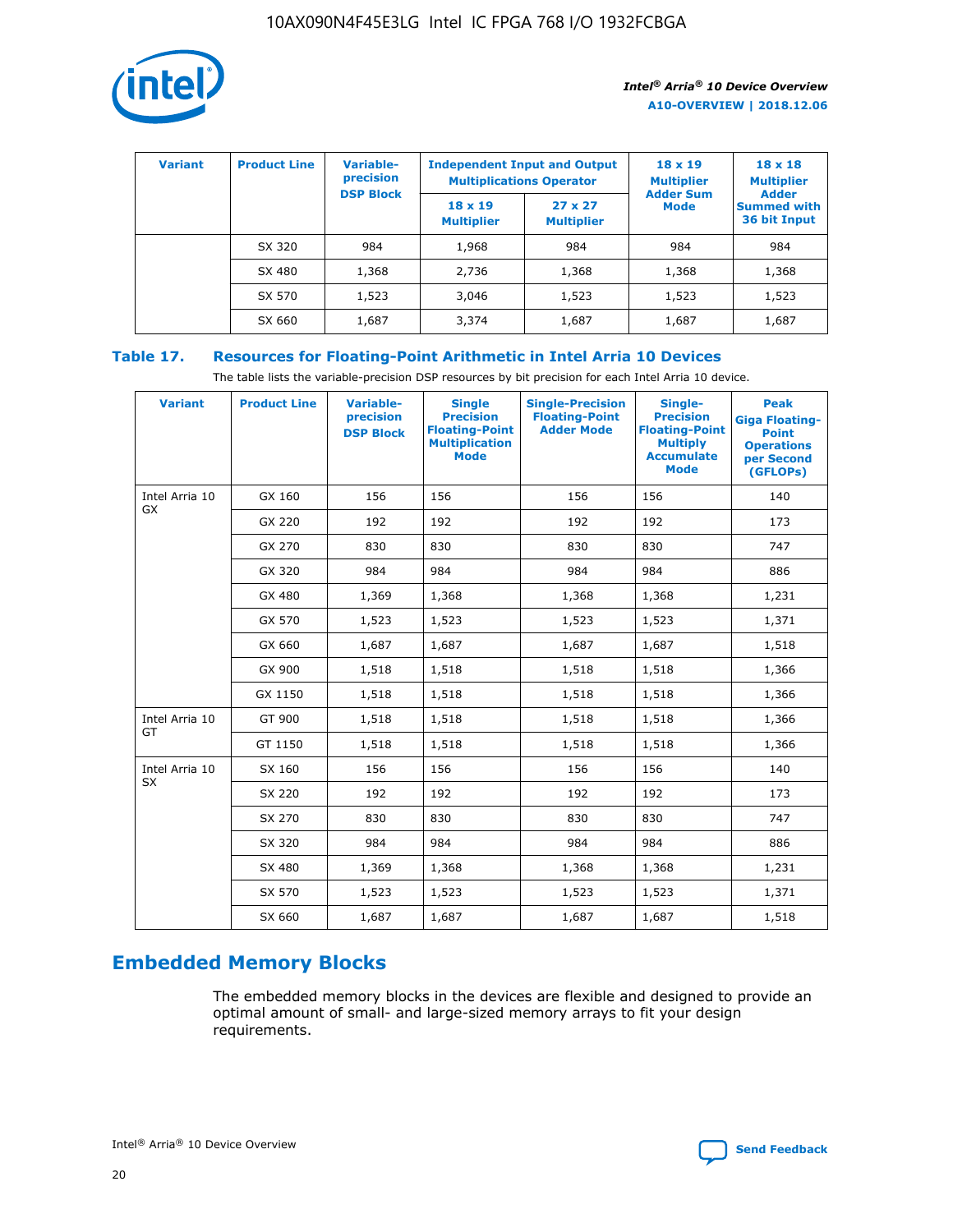

## **Types of Embedded Memory**

The Intel Arria 10 devices contain two types of memory blocks:

- 20 Kb M20K blocks—blocks of dedicated memory resources. The M20K blocks are ideal for larger memory arrays while still providing a large number of independent ports.
- 640 bit memory logic array blocks (MLABs)—enhanced memory blocks that are configured from dual-purpose logic array blocks (LABs). The MLABs are ideal for wide and shallow memory arrays. The MLABs are optimized for implementation of shift registers for digital signal processing (DSP) applications, wide and shallow FIFO buffers, and filter delay lines. Each MLAB is made up of ten adaptive logic modules (ALMs). In the Intel Arria 10 devices, you can configure these ALMs as ten 32 x 2 blocks, giving you one 32 x 20 simple dual-port SRAM block per MLAB.

## **Embedded Memory Capacity in Intel Arria 10 Devices**

|                   | <b>Product</b> |              | <b>M20K</b>         | <b>MLAB</b>  |                     | <b>Total RAM Bit</b> |
|-------------------|----------------|--------------|---------------------|--------------|---------------------|----------------------|
| <b>Variant</b>    | <b>Line</b>    | <b>Block</b> | <b>RAM Bit (Kb)</b> | <b>Block</b> | <b>RAM Bit (Kb)</b> | (Kb)                 |
| Intel Arria 10 GX | GX 160         | 440          | 8,800               | 1,680        | 1,050               | 9,850                |
|                   | GX 220         | 587          | 11,740              | 2,703        | 1,690               | 13,430               |
|                   | GX 270         | 750          | 15,000              | 3,922        | 2,452               | 17,452               |
|                   | GX 320         | 891          | 17,820              | 4,363        | 2,727               | 20,547               |
|                   | GX 480         | 1,431        | 28,620              | 6,662        | 4,164               | 32,784               |
|                   | GX 570         | 1,800        | 36,000              | 8,153        | 5,096               | 41,096               |
|                   | GX 660         | 2,131        | 42,620              | 9,260        | 5,788               | 48,408               |
|                   | GX 900         | 2,423        | 48,460              | 15,017       | 9,386               | 57,846               |
|                   | GX 1150        | 2,713        | 54,260              | 20,774       | 12,984              | 67,244               |
| Intel Arria 10 GT | GT 900         | 2,423        | 48,460              | 15,017       | 9,386               | 57,846               |
|                   | GT 1150        | 2,713        | 54,260              | 20,774       | 12,984              | 67,244               |
| Intel Arria 10 SX | SX 160         | 440          | 8,800               | 1,680        | 1,050               | 9,850                |
|                   | SX 220         | 587          | 11,740              | 2,703        | 1,690               | 13,430               |
|                   | SX 270         | 750          | 15,000              | 3,922        | 2,452               | 17,452               |
|                   | SX 320         | 891          | 17,820              | 4,363        | 2,727               | 20,547               |
|                   | SX 480         | 1,431        | 28,620              | 6,662        | 4,164               | 32,784               |
|                   | SX 570         | 1,800        | 36,000              | 8,153        | 5,096               | 41,096               |
|                   | SX 660         | 2,131        | 42,620              | 9,260        | 5,788               | 48,408               |

#### **Table 18. Embedded Memory Capacity and Distribution in Intel Arria 10 Devices**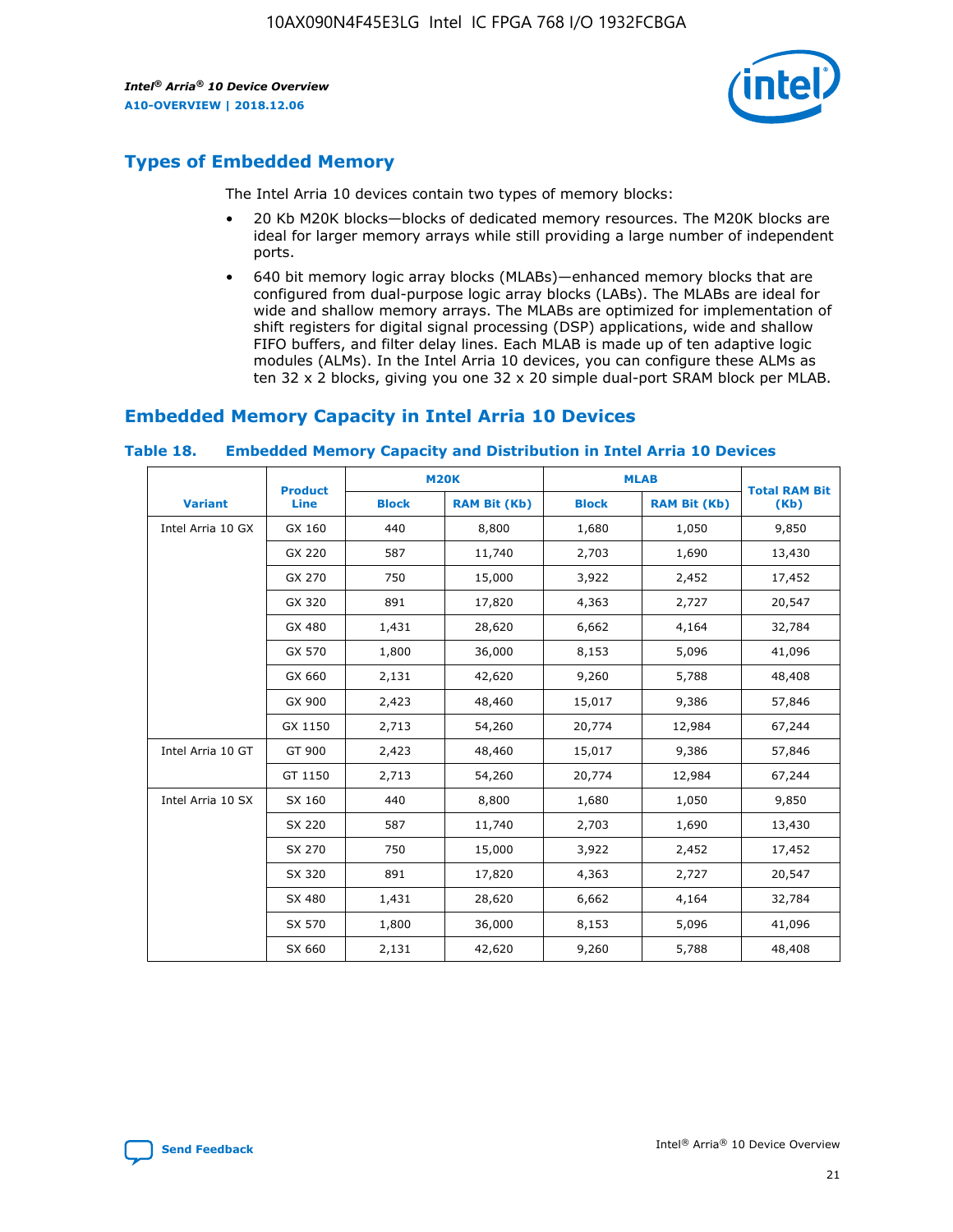

## **Embedded Memory Configurations for Single-port Mode**

#### **Table 19. Single-port Embedded Memory Configurations for Intel Arria 10 Devices**

This table lists the maximum configurations supported for single-port RAM and ROM modes.

| <b>Memory Block</b> | Depth (bits) | <b>Programmable Width</b> |
|---------------------|--------------|---------------------------|
| MLAB                | 32           | x16, x18, or x20          |
|                     | 64(10)       | x8, x9, x10               |
| M20K                | 512          | x40, x32                  |
|                     | 1K           | x20, x16                  |
|                     | 2K           | x10, x8                   |
|                     | 4K           | x5, x4                    |
|                     | 8K           | x2                        |
|                     | 16K          | x1                        |

## **Clock Networks and PLL Clock Sources**

The clock network architecture is based on Intel's global, regional, and peripheral clock structure. This clock structure is supported by dedicated clock input pins, fractional clock synthesis PLLs, and integer I/O PLLs.

#### **Clock Networks**

The Intel Arria 10 core clock networks are capable of up to 800 MHz fabric operation across the full industrial temperature range. For the external memory interface, the clock network supports the hard memory controller with speeds up to 2,400 Mbps in a quarter-rate transfer.

To reduce power consumption, the Intel Quartus Prime software identifies all unused sections of the clock network and powers them down.

## **Fractional Synthesis and I/O PLLs**

Intel Arria 10 devices contain up to 32 fractional synthesis PLLs and up to 16 I/O PLLs that are available for both specific and general purpose uses in the core:

- Fractional synthesis PLLs—located in the column adjacent to the transceiver blocks
- I/O PLLs—located in each bank of the 48 I/Os

#### **Fractional Synthesis PLLs**

You can use the fractional synthesis PLLs to:

- Reduce the number of oscillators that are required on your board
- Reduce the number of clock pins that are used in the device by synthesizing multiple clock frequencies from a single reference clock source

<sup>(10)</sup> Supported through software emulation and consumes additional MLAB blocks.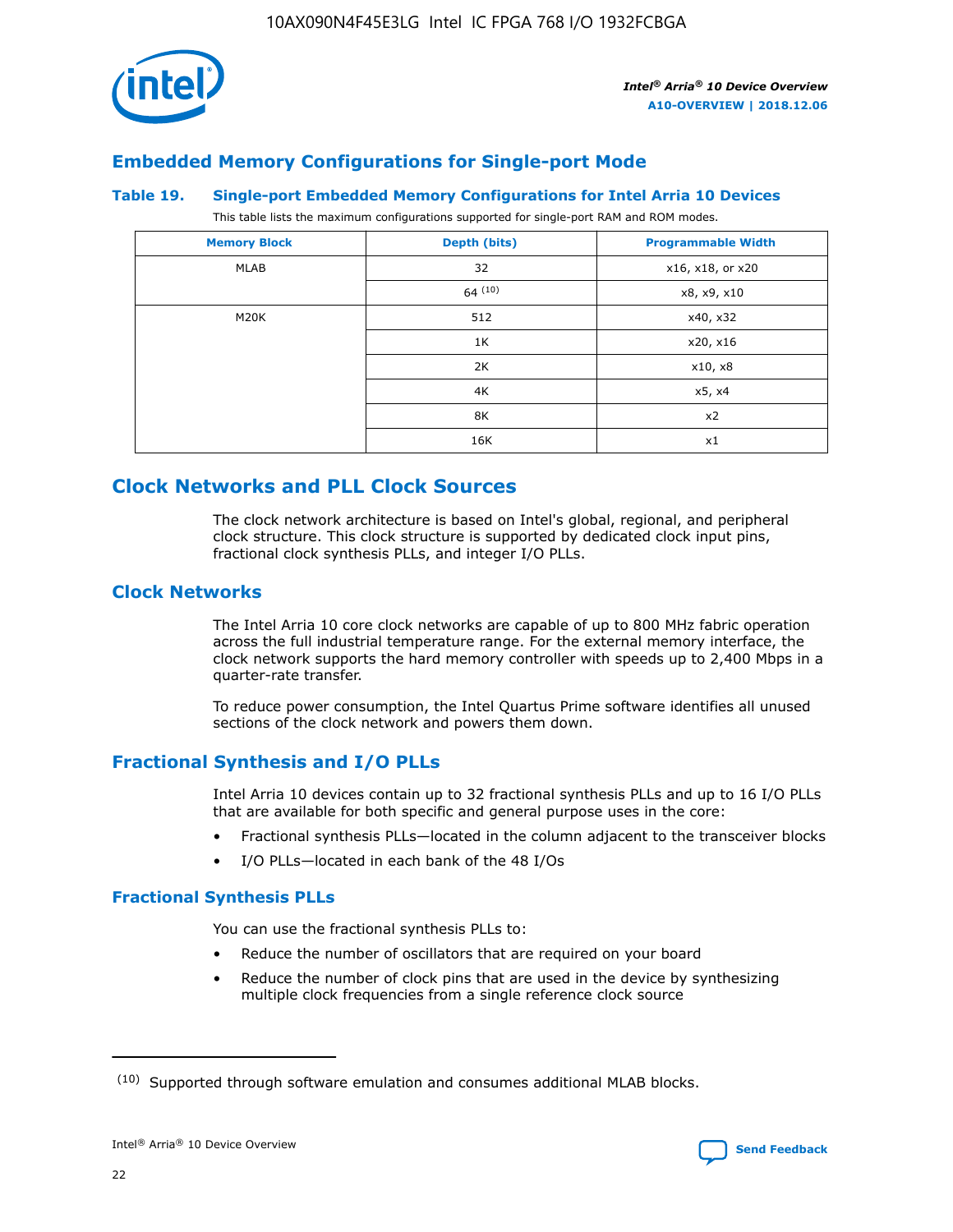10AX090N4F45E3LG Intel IC FPGA 768 I/O 1932FCBGA

*Intel® Arria® 10 Device Overview* **A10-OVERVIEW | 2018.12.06**



The fractional synthesis PLLs support the following features:

- Reference clock frequency synthesis for transceiver CMU and Advanced Transmit (ATX) PLLs
- Clock network delay compensation
- Zero-delay buffering
- Direct transmit clocking for transceivers
- Independently configurable into two modes:
	- Conventional integer mode equivalent to the general purpose PLL
	- Enhanced fractional mode with third order delta-sigma modulation
- PLL cascading

#### **I/O PLLs**

The integer mode I/O PLLs are located in each bank of 48 I/Os. You can use the I/O PLLs to simplify the design of external memory and high-speed LVDS interfaces.

In each I/O bank, the I/O PLLs are adjacent to the hard memory controllers and LVDS SERDES. Because these PLLs are tightly coupled with the I/Os that need to use them, it makes it easier to close timing.

You can use the I/O PLLs for general purpose applications in the core such as clock network delay compensation and zero-delay buffering.

Intel Arria 10 devices support PLL-to-PLL cascading.

## **FPGA General Purpose I/O**

Intel Arria 10 devices offer highly configurable GPIOs. Each I/O bank contains 48 general purpose I/Os and a high-efficiency hard memory controller.

The following list describes the features of the GPIOs:

- Consist of 3 V I/Os for high-voltage application and LVDS I/Os for differential signaling
	- Up to two 3 V I/O banks, available in some devices, that support up to 3 V I/O standards
	- LVDS I/O banks that support up to 1.8 V I/O standards
- Support a wide range of single-ended and differential I/O interfaces
- LVDS speeds up to 1.6 Gbps
- Each LVDS pair of pins has differential input and output buffers, allowing you to configure the LVDS direction for each pair.
- Programmable bus hold and weak pull-up
- Programmable differential output voltage  $(V_{OD})$  and programmable pre-emphasis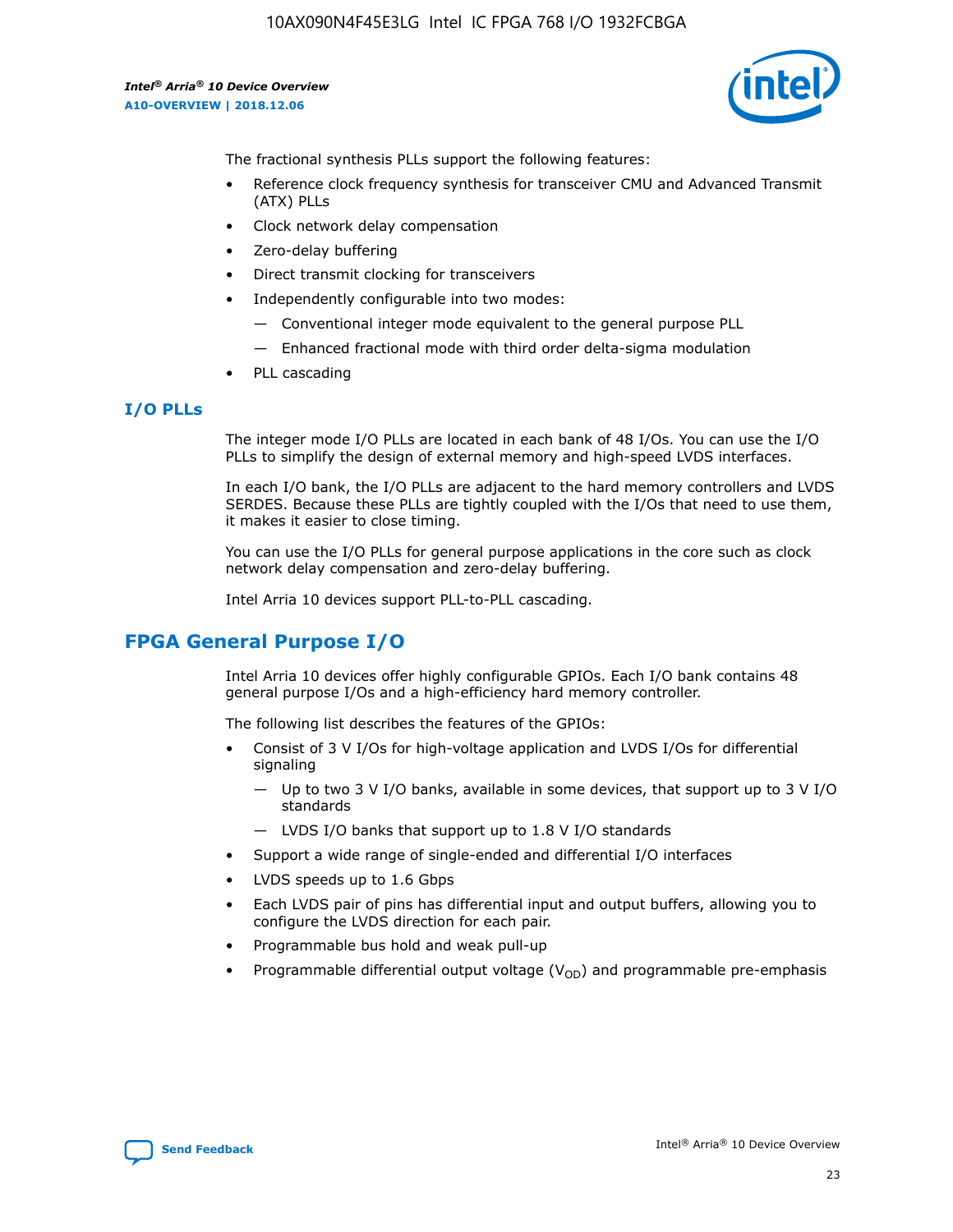

- Series (R<sub>S</sub>) and parallel (R<sub>T</sub>) on-chip termination (OCT) for all I/O banks with OCT calibration to limit the termination impedance variation
- On-chip dynamic termination that has the ability to swap between series and parallel termination, depending on whether there is read or write on a common bus for signal integrity
- Easy timing closure support using the hard read FIFO in the input register path, and delay-locked loop (DLL) delay chain with fine and coarse architecture

## **External Memory Interface**

Intel Arria 10 devices offer massive external memory bandwidth, with up to seven 32 bit DDR4 memory interfaces running at up to 2,400 Mbps. This bandwidth provides additional ease of design, lower power, and resource efficiencies of hardened highperformance memory controllers.

The memory interface within Intel Arria 10 FPGAs and SoCs delivers the highest performance and ease of use. You can configure up to a maximum width of 144 bits when using the hard or soft memory controllers. If required, you can bypass the hard memory controller and use a soft controller implemented in the user logic.

Each I/O contains a hardened DDR read/write path (PHY) capable of performing key memory interface functionality such as read/write leveling, FIFO buffering to lower latency and improve margin, timing calibration, and on-chip termination.

The timing calibration is aided by the inclusion of hard microcontrollers based on Intel's Nios® II technology, specifically tailored to control the calibration of multiple memory interfaces. This calibration allows the Intel Arria 10 device to compensate for any changes in process, voltage, or temperature either within the Intel Arria 10 device itself, or within the external memory device. The advanced calibration algorithms ensure maximum bandwidth and robust timing margin across all operating conditions.

In addition to parallel memory interfaces, Intel Arria 10 devices support serial memory technologies such as the Hybrid Memory Cube (HMC). The HMC is supported by the Intel Arria 10 high-speed serial transceivers which connect up to four HMC links, with each link running at data rates up to 15 Gbps.

#### **Related Information**

#### [External Memory Interface Spec Estimator](http://www.altera.com/technology/memory/estimator/mem-emif-index.html)

Provides a parametric tool that allows you to find and compare the performance of the supported external memory interfaces in IntelFPGAs.

## **Memory Standards Supported by Intel Arria 10 Devices**

The I/Os are designed to provide high performance support for existing and emerging external memory standards.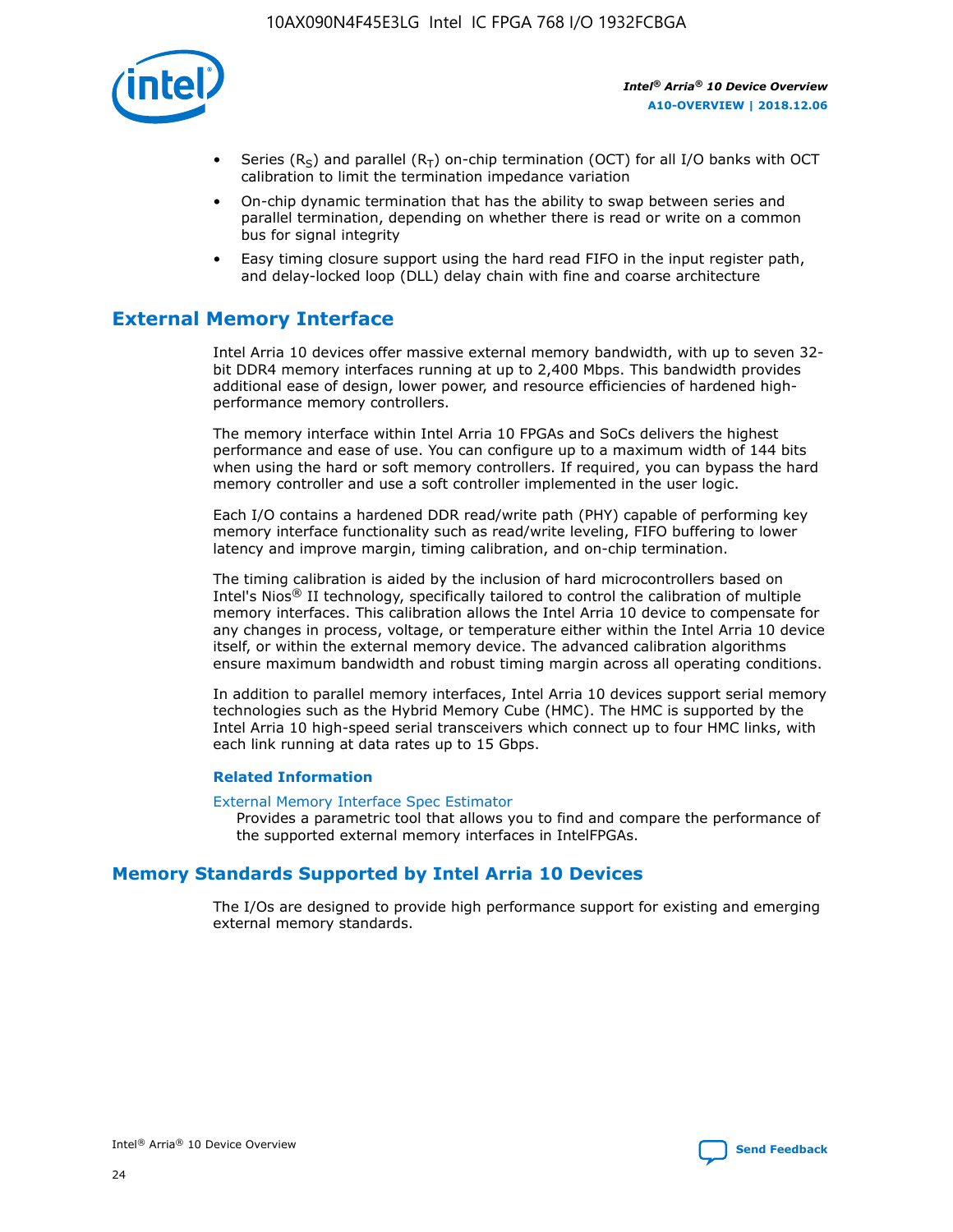

#### **Table 20. Memory Standards Supported by the Hard Memory Controller**

This table lists the overall capability of the hard memory controller. For specific details, refer to the External Memory Interface Spec Estimator and Intel Arria 10 Device Datasheet.

| <b>Memory Standard</b> | <b>Rate Support</b> | <b>Ping Pong PHY Support</b> | <b>Maximum Frequency</b><br>(MHz) |
|------------------------|---------------------|------------------------------|-----------------------------------|
| <b>DDR4 SDRAM</b>      | Quarter rate        | Yes                          | 1,067                             |
|                        |                     |                              | 1,200                             |
| DDR3 SDRAM             | Half rate           | Yes                          | 533                               |
|                        |                     |                              | 667                               |
|                        | Quarter rate        | Yes                          | 1,067                             |
|                        |                     |                              | 1,067                             |
| <b>DDR3L SDRAM</b>     | Half rate           | Yes                          | 533                               |
|                        |                     |                              | 667                               |
|                        | Quarter rate        | Yes                          | 933                               |
|                        |                     |                              | 933                               |
| LPDDR3 SDRAM           | Half rate           |                              | 533                               |
|                        | Quarter rate        |                              | 800                               |

#### **Table 21. Memory Standards Supported by the Soft Memory Controller**

| <b>Memory Standard</b>      | <b>Rate Support</b> | <b>Maximum Frequency</b><br>(MHz) |
|-----------------------------|---------------------|-----------------------------------|
| <b>RLDRAM 3 (11)</b>        | Quarter rate        | 1,200                             |
| ODR IV SRAM <sup>(11)</sup> | Quarter rate        | 1,067                             |
| <b>ODR II SRAM</b>          | Full rate           | 333                               |
|                             | Half rate           | 633                               |
| <b>ODR II+ SRAM</b>         | Full rate           | 333                               |
|                             | Half rate           | 633                               |
| <b>ODR II+ Xtreme SRAM</b>  | Full rate           | 333                               |
|                             | Half rate           | 633                               |

#### **Table 22. Memory Standards Supported by the HPS Hard Memory Controller**

The hard processor system (HPS) is available in Intel Arria 10 SoC devices only.

| <b>Memory Standard</b> | <b>Rate Support</b> | <b>Maximum Frequency</b><br>(MHz) |
|------------------------|---------------------|-----------------------------------|
| <b>DDR4 SDRAM</b>      | Half rate           | 1,200                             |
| <b>DDR3 SDRAM</b>      | Half rate           | 1,067                             |
| <b>DDR3L SDRAM</b>     | Half rate           | 933                               |

<sup>(11)</sup> Intel Arria 10 devices support this external memory interface using hard PHY with soft memory controller.

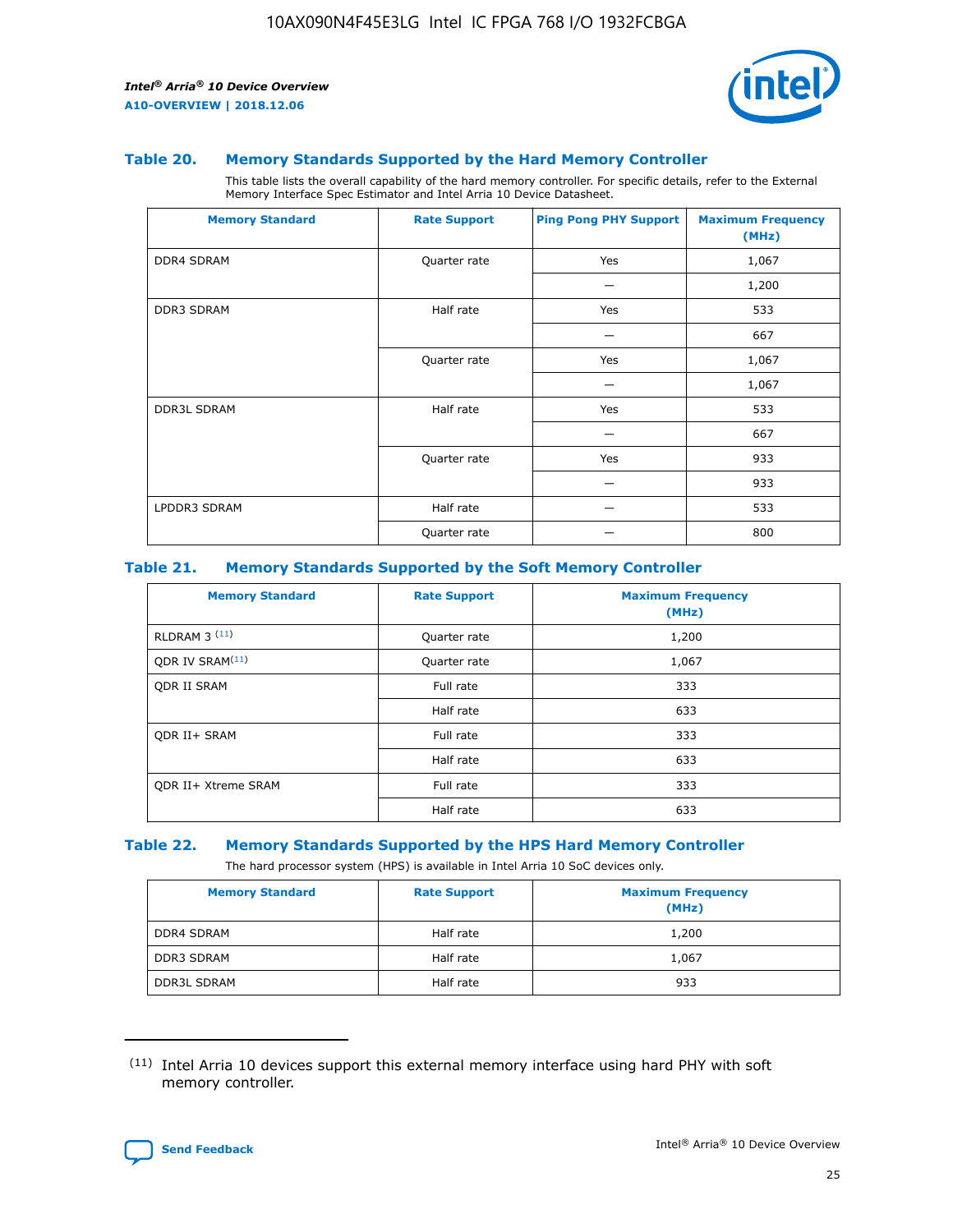

#### **Related Information**

#### [Intel Arria 10 Device Datasheet](https://www.intel.com/content/www/us/en/programmable/documentation/mcn1413182292568.html#mcn1413182153340)

Lists the memory interface performance according to memory interface standards, rank or chip select configurations, and Intel Arria 10 device speed grades.

## **PCIe Gen1, Gen2, and Gen3 Hard IP**

Intel Arria 10 devices contain PCIe hard IP that is designed for performance and ease-of-use:

- Includes all layers of the PCIe stack—transaction, data link and physical layers.
- Supports PCIe Gen3, Gen2, and Gen1 Endpoint and Root Port in x1, x2, x4, or x8 lane configuration.
- Operates independently from the core logic—optional configuration via protocol (CvP) allows the PCIe link to power up and complete link training in less than 100 ms while the Intel Arria 10 device completes loading the programming file for the rest of the FPGA.
- Provides added functionality that makes it easier to support emerging features such as Single Root I/O Virtualization (SR-IOV) and optional protocol extensions.
- Provides improved end-to-end datapath protection using ECC.
- Supports FPGA configuration via protocol (CvP) using PCIe at Gen3, Gen2, or Gen1 speed.

#### **Related Information**

PCS Features on page 30

## **Enhanced PCS Hard IP for Interlaken and 10 Gbps Ethernet**

## **Interlaken Support**

The Intel Arria 10 enhanced PCS hard IP provides integrated Interlaken PCS supporting rates up to 25.8 Gbps per lane.

The Interlaken PCS is based on the proven functionality of the PCS developed for Intel's previous generation FPGAs, which demonstrated interoperability with Interlaken ASSP vendors and third-party IP suppliers. The Interlaken PCS is present in every transceiver channel in Intel Arria 10 devices.

#### **Related Information**

PCS Features on page 30

#### **10 Gbps Ethernet Support**

The Intel Arria 10 enhanced PCS hard IP supports 10GBASE-R PCS compliant with IEEE 802.3 10 Gbps Ethernet (10GbE). The integrated hard IP support for 10GbE and the 10 Gbps transceivers save external PHY cost, board space, and system power.

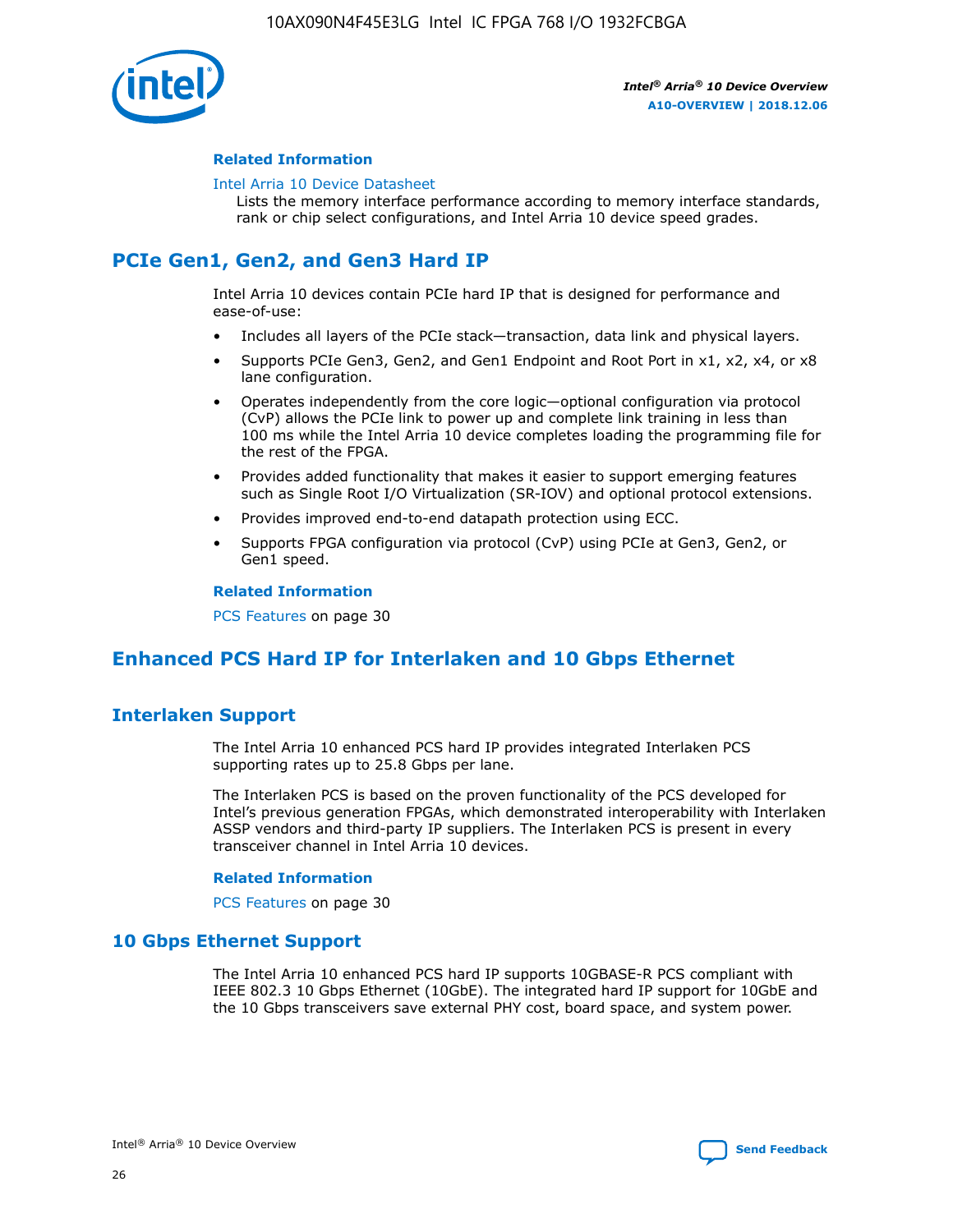

The scalable hard IP supports multiple independent 10GbE ports while using a single PLL for all the 10GBASE-R PCS instantiations, which saves on core logic resources and clock networks:

- Simplifies multiport 10GbE systems compared to XAUI interfaces that require an external XAUI-to-10G PHY.
- Incorporates Electronic Dispersion Compensation (EDC), which enables direct connection to standard 10 Gbps XFP and SFP+ pluggable optical modules.
- Supports backplane Ethernet applications and includes a hard 10GBASE-KR Forward Error Correction (FEC) circuit that you can use for 10 Gbps and 40 Gbps applications.

The 10 Gbps Ethernet PCS hard IP and 10GBASE-KR FEC are present in every transceiver channel.

#### **Related Information**

PCS Features on page 30

## **Low Power Serial Transceivers**

Intel Arria 10 FPGAs and SoCs include lowest power transceivers that deliver high bandwidth, throughput and low latency.

Intel Arria 10 devices deliver the industry's lowest power consumption per transceiver channel:

- 12.5 Gbps transceivers at as low as 242 mW
- 10 Gbps transceivers at as low as 168 mW
- 6 Gbps transceivers at as low as 117 mW

Intel Arria 10 transceivers support various data rates according to application:

- Chip-to-chip and chip-to-module applications—from 1 Gbps up to 25.8 Gbps
- Long reach and backplane applications—from 1 Gbps up to 12.5 with advanced adaptive equalization
- Critical power sensitive applications—from 1 Gbps up to 11.3 Gbps using lower power modes

The combination of 20 nm process technology and architectural advances provide the following benefits:

- Significant reduction in die area and power consumption
- Increase of up to two times in transceiver I/O density compared to previous generation devices while maintaining optimal signal integrity
- Up to 72 total transceiver channels—you can configure up to 6 of these channels to run as fast as 25.8 Gbps
- All channels feature continuous data rate support up to the maximum rated speed

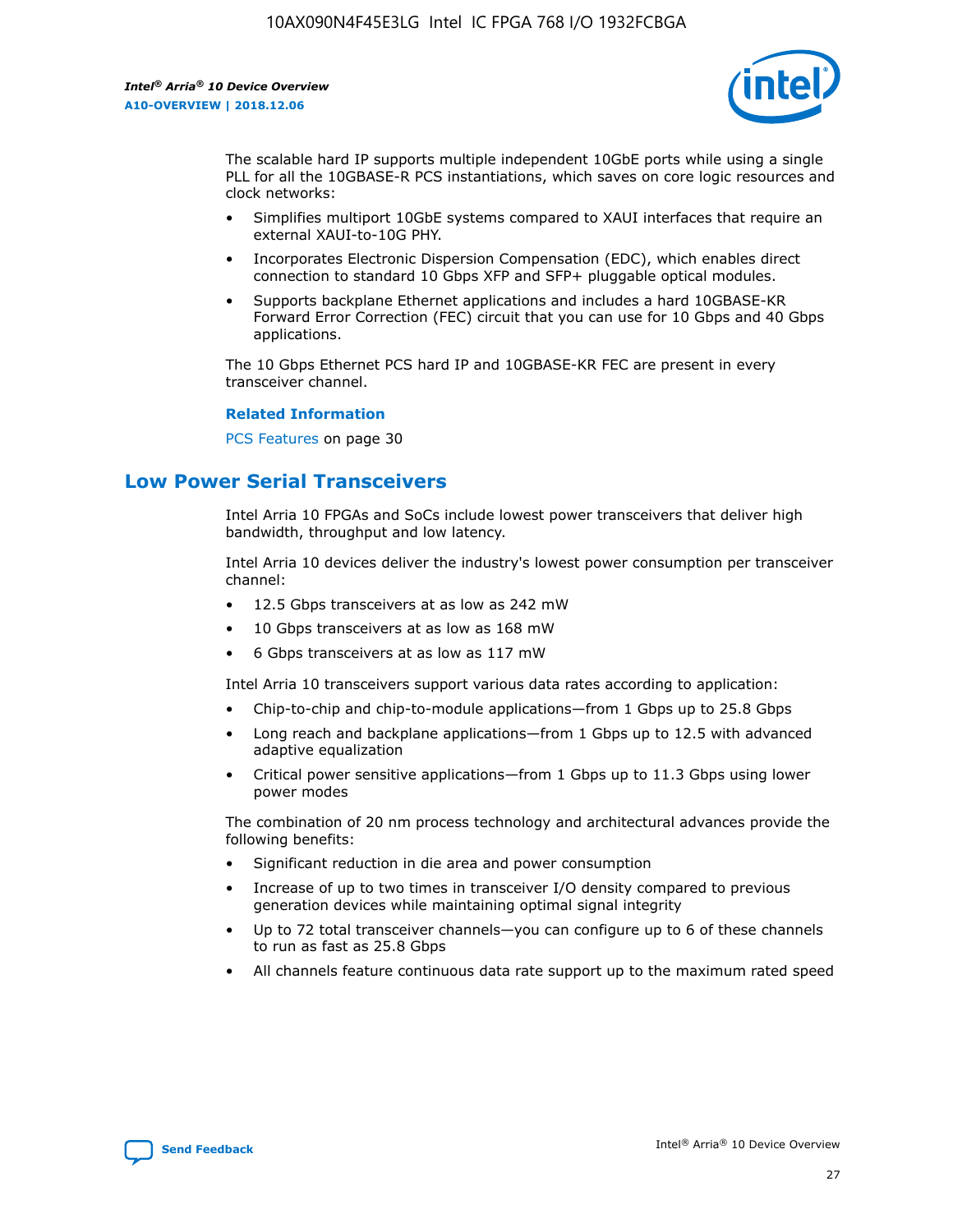

## Transceiver PMA TX/RX PCS ATX PLL Transceiver PMA TX/RX PCS fPLL Network Flexible Clock Distribution Network PCS Transceiver PMA TX/RX FPGA **Clock Distribution** Fabric PCS Transceiver PMA TX/RX ATX Flexible PLL PCS Transceiver PMA TX/RX ▲ fPLL Transceiver PMA TX/RX PCS 4

#### **Figure 6. Intel Arria 10 Transceiver Block Architecture**

#### **Transceiver Channels**

All transceiver channels feature a dedicated Physical Medium Attachment (PMA) and a hardened Physical Coding Sublayer (PCS).

- The PMA provides primary interfacing capabilities to physical channels.
- The PCS typically handles encoding/decoding, word alignment, and other preprocessing functions before transferring data to the FPGA core fabric.

A transceiver channel consists of a PMA and a PCS block. Most transceiver banks have 6 channels. There are some transceiver banks that contain only 3 channels.

A wide variety of bonded and non-bonded data rate configurations is possible using a highly configurable clock distribution network. Up to 80 independent transceiver data rates can be configured.

The following figures are graphical representations of top views of the silicon die, which correspond to reverse views for flip chip packages. Different Intel Arria 10 devices may have different floorplans than the ones shown in the figures.

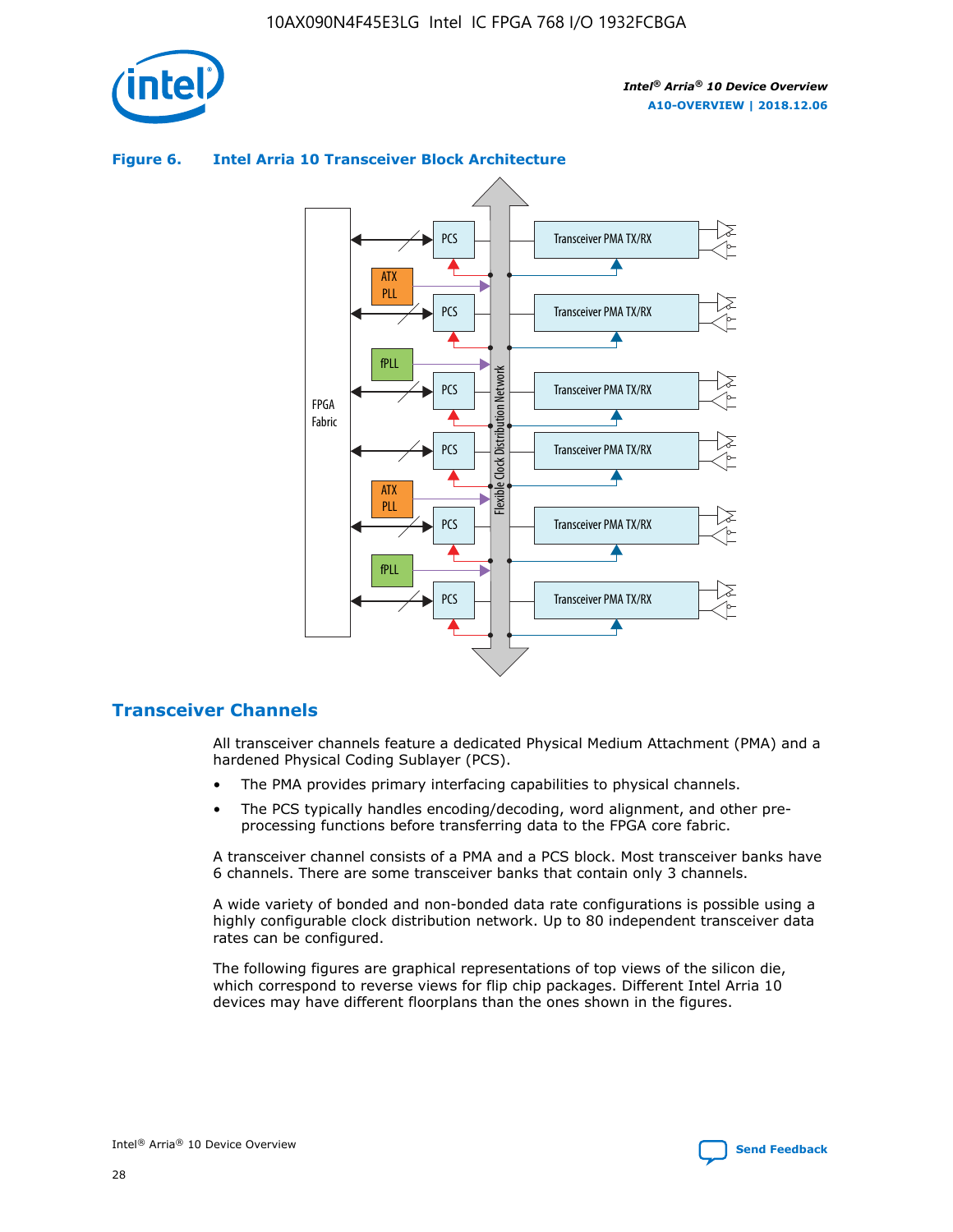

#### **Figure 7. Device Chip Overview for Intel Arria 10 GX and GT Devices**



#### **PMA Features**

Intel Arria 10 transceivers provide exceptional signal integrity at data rates up to 25.8 Gbps. Clocking options include ultra-low jitter ATX PLLs (LC tank based), clock multiplier unit (CMU) PLLs, and fractional PLLs.

Hard PCS Hard PCS Hard PCS Hard PCS Hard PCS Hard PCS Hard PCS

PLL fPLL ATX (LC) Transmi PLL fPLL ATX (LC) **Transmit** PLL

Transceiver PMA Transceiver PMA Transceiver PMA Transceiver PMA Transceiver PMA

Transceiver PMA Transceiver PMA

Transceiver Clock Networks

Unused transceiver chann can be used as additional transceiver transmit PLLs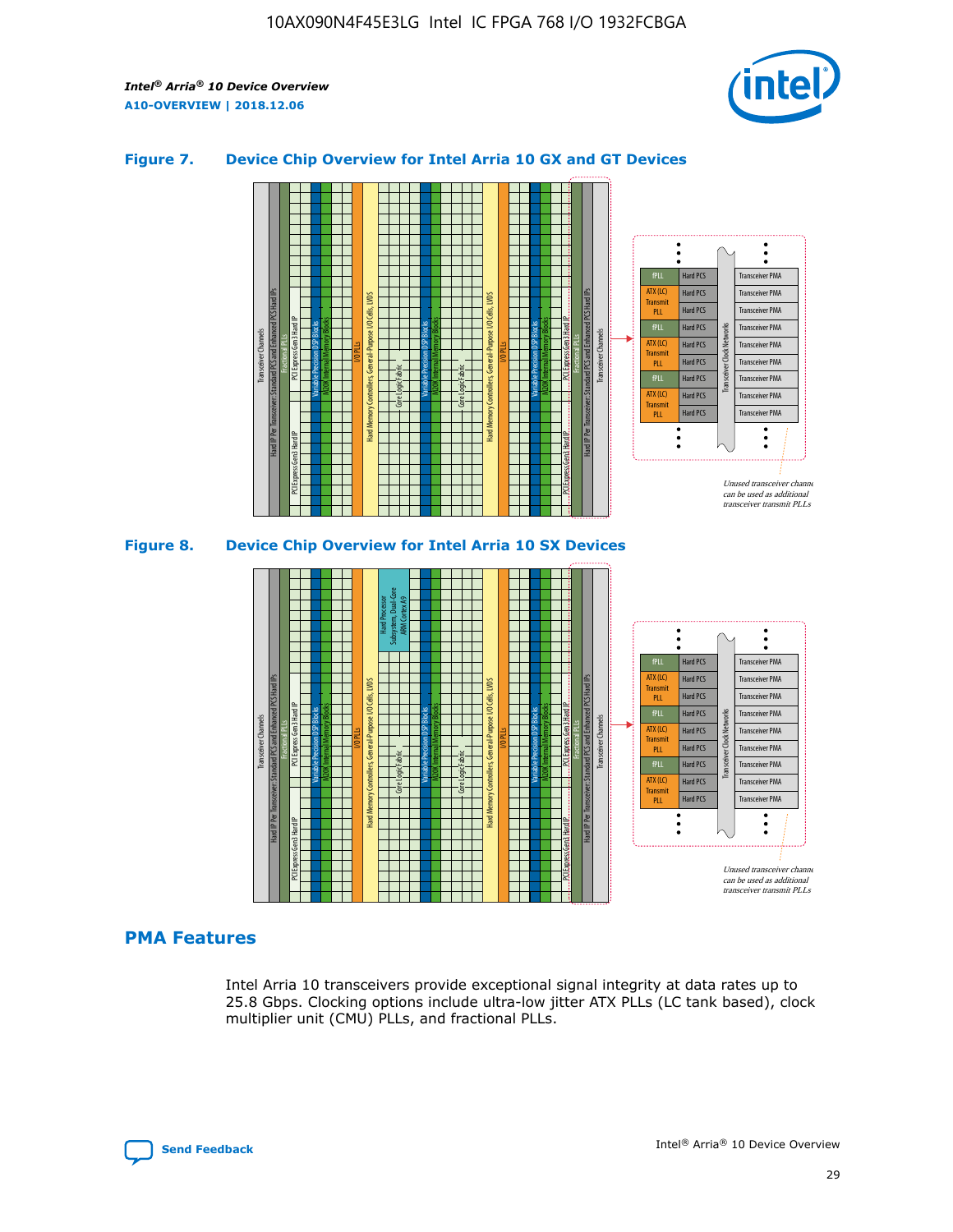

Each transceiver channel contains a channel PLL that can be used as the CMU PLL or clock data recovery (CDR) PLL. In CDR mode, the channel PLL recovers the receiver clock and data in the transceiver channel. Up to 80 independent data rates can be configured on a single Intel Arria 10 device.

#### **Table 23. PMA Features of the Transceivers in Intel Arria 10 Devices**

| <b>Feature</b>                                             | <b>Capability</b>                                                                                                                                                                                                             |
|------------------------------------------------------------|-------------------------------------------------------------------------------------------------------------------------------------------------------------------------------------------------------------------------------|
| Chip-to-Chip Data Rates                                    | 1 Gbps to 17.4 Gbps (Intel Arria 10 GX devices)<br>1 Gbps to 25.8 Gbps (Intel Arria 10 GT devices)                                                                                                                            |
| <b>Backplane Support</b>                                   | Drive backplanes at data rates up to 12.5 Gbps                                                                                                                                                                                |
| <b>Optical Module Support</b>                              | SFP+/SFP, XFP, CXP, QSFP/QSFP28, CFP/CFP2/CFP4                                                                                                                                                                                |
| Cable Driving Support                                      | SFP+ Direct Attach, PCI Express over cable, eSATA                                                                                                                                                                             |
| Transmit Pre-Emphasis                                      | 4-tap transmit pre-emphasis and de-emphasis to compensate for system channel loss                                                                                                                                             |
| Continuous Time Linear<br>Equalizer (CTLE)                 | Dual mode, high-gain, and high-data rate, linear receive equalization to compensate for<br>system channel loss                                                                                                                |
| Decision Feedback Equalizer<br>(DFE)                       | 7-fixed and 4-floating tap DFE to equalize backplane channel loss in the presence of<br>crosstalk and noisy environments                                                                                                      |
| Variable Gain Amplifier                                    | Optimizes the signal amplitude prior to the CDR sampling and operates in fixed and<br>adaptive modes                                                                                                                          |
| Altera Digital Adaptive<br>Parametric Tuning (ADAPT)       | Fully digital adaptation engine to automatically adjust all link equalization parameters-<br>including CTLE, DFE, and variable gain amplifier blocks—that provide optimal link margin<br>without intervention from user logic |
| Precision Signal Integrity<br>Calibration Engine (PreSICE) | Hardened calibration controller to quickly calibrate all transceiver control parameters on<br>power-up, which provides the optimal signal integrity and jitter performance                                                    |
| Advanced Transmit (ATX)<br><b>PLL</b>                      | Low jitter ATX (LC tank based) PLLs with continuous tuning range to cover a wide range of<br>standard and proprietary protocols                                                                                               |
| <b>Fractional PLLs</b>                                     | On-chip fractional frequency synthesizers to replace on-board crystal oscillators and reduce<br>system cost                                                                                                                   |
| Digitally Assisted Analog<br><b>CDR</b>                    | Superior jitter tolerance with fast lock time                                                                                                                                                                                 |
| Dynamic Partial<br>Reconfiguration                         | Allows independent control of the Avalon memory-mapped interface of each transceiver<br>channel for the highest transceiver flexibility                                                                                       |
| Multiple PCS-PMA and PCS-<br>PLD interface widths          | 8-, 10-, 16-, 20-, 32-, 40-, or 64-bit interface widths for flexibility of deserialization width,<br>encoding, and reduced latency                                                                                            |

## **PCS Features**

This table summarizes the Intel Arria 10 transceiver PCS features. You can use the transceiver PCS to support a wide range of protocols ranging from 1 Gbps to 25.8 Gbps.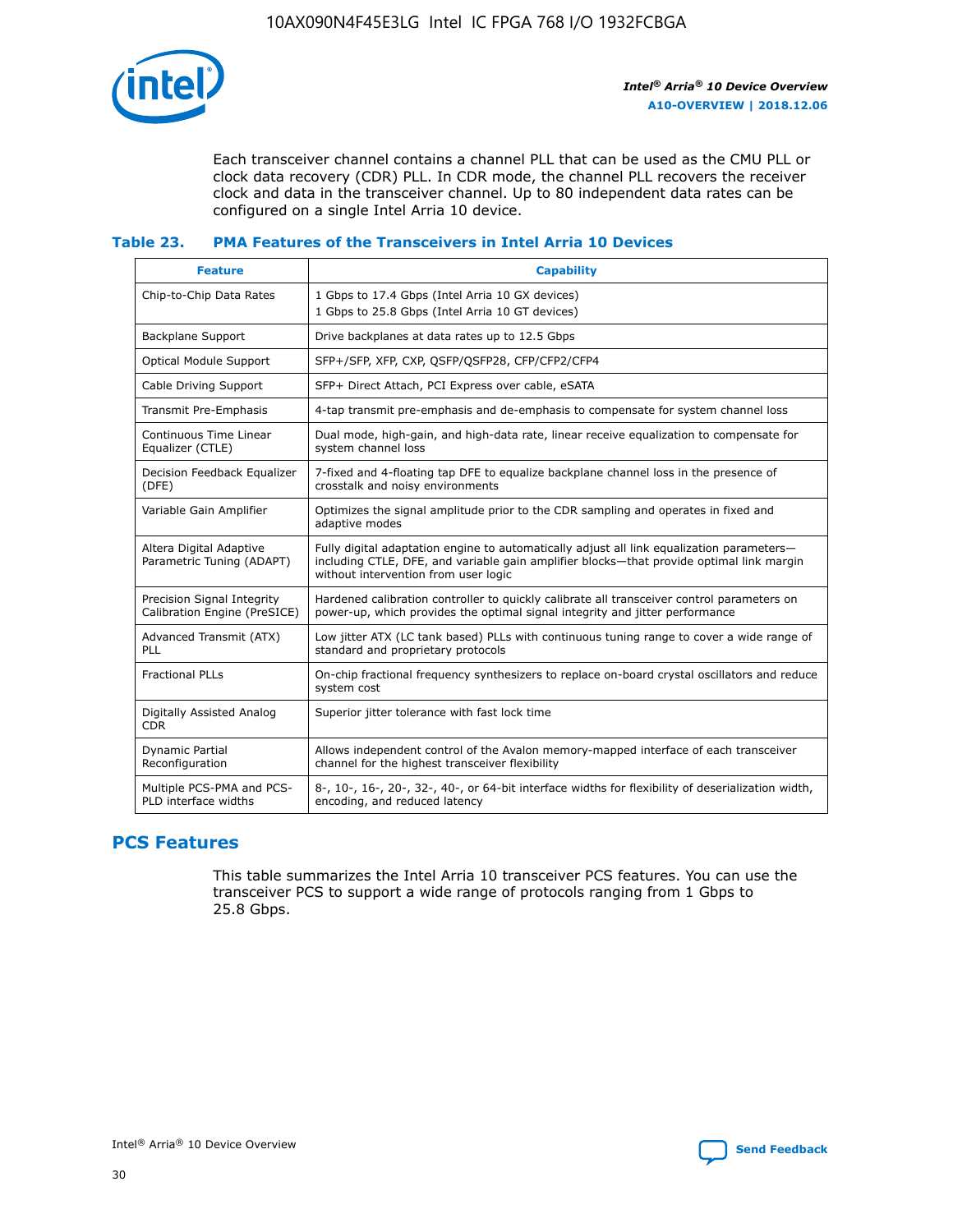

| <b>PCS</b>    | <b>Description</b>                                                                                                                                                                                                                                                                                                                                                                                             |
|---------------|----------------------------------------------------------------------------------------------------------------------------------------------------------------------------------------------------------------------------------------------------------------------------------------------------------------------------------------------------------------------------------------------------------------|
| Standard PCS  | Operates at a data rate up to 12 Gbps<br>Supports protocols such as PCI-Express, CPRI 4.2+, GigE, IEEE 1588 in Hard PCS<br>Implements other protocols using Basic/Custom (Standard PCS) transceiver<br>configuration rules.                                                                                                                                                                                    |
| Enhanced PCS  | Performs functions common to most serial data industry standards, such as word<br>alignment, encoding/decoding, and framing, before data is sent or received off-chip<br>through the PMA<br>• Handles data transfer to and from the FPGA fabric<br>Handles data transfer internally to and from the PMA<br>Provides frequency compensation<br>Performs channel bonding for multi-channel low skew applications |
| PCIe Gen3 PCS | Supports the seamless switching of Data and Clock between the Gen1, Gen2, and Gen3<br>data rates<br>Provides support for PIPE 3.0 features<br>Supports the PIPE interface with the Hard IP enabled, as well as with the Hard IP<br>bypassed                                                                                                                                                                    |

#### **Related Information**

- PCIe Gen1, Gen2, and Gen3 Hard IP on page 26
- Interlaken Support on page 26
- 10 Gbps Ethernet Support on page 26

### **PCS Protocol Support**

This table lists some of the protocols supported by the Intel Arria 10 transceiver PCS. For more information about the blocks in the transmitter and receiver data paths, refer to the related information.

| <b>Protocol</b>                                 | <b>Data Rate</b><br>(Gbps) | <b>Transceiver IP</b>       | <b>PCS Support</b>                      |
|-------------------------------------------------|----------------------------|-----------------------------|-----------------------------------------|
| PCIe Gen3 x1, x2, x4, x8                        | 8.0                        | Native PHY (PIPE)           | Standard PCS and PCIe<br>Gen3 PCS       |
| PCIe Gen2 x1, x2, x4, x8                        | 5.0                        | Native PHY (PIPE)           | <b>Standard PCS</b>                     |
| PCIe Gen1 x1, x2, x4, x8                        | 2.5                        | Native PHY (PIPE)           | Standard PCS                            |
| 1000BASE-X Gigabit Ethernet                     | 1.25                       | Native PHY                  | <b>Standard PCS</b>                     |
| 1000BASE-X Gigabit Ethernet with<br>IEEE 1588v2 | 1.25                       | Native PHY                  | Standard PCS                            |
| 10GBASE-R                                       | 10.3125                    | Native PHY                  | <b>Enhanced PCS</b>                     |
| 10GBASE-R with IEEE 1588v2                      | 10.3125                    | Native PHY                  | <b>Enhanced PCS</b>                     |
| 10GBASE-R with KR FEC                           | 10.3125                    | Native PHY                  | <b>Enhanced PCS</b>                     |
| 10GBASE-KR and 1000BASE-X                       | 10.3125                    | 1G/10GbE and 10GBASE-KR PHY | Standard PCS and<br><b>Enhanced PCS</b> |
| Interlaken (CEI-6G/11G)                         | 3.125 to 17.4              | Native PHY                  | <b>Enhanced PCS</b>                     |
| SFI-S/SFI-5.2                                   | 11.2                       | Native PHY                  | <b>Enhanced PCS</b>                     |
| $10G$ SDI                                       | 10.692                     | Native PHY                  | <b>Enhanced PCS</b>                     |
|                                                 |                            |                             | continued                               |

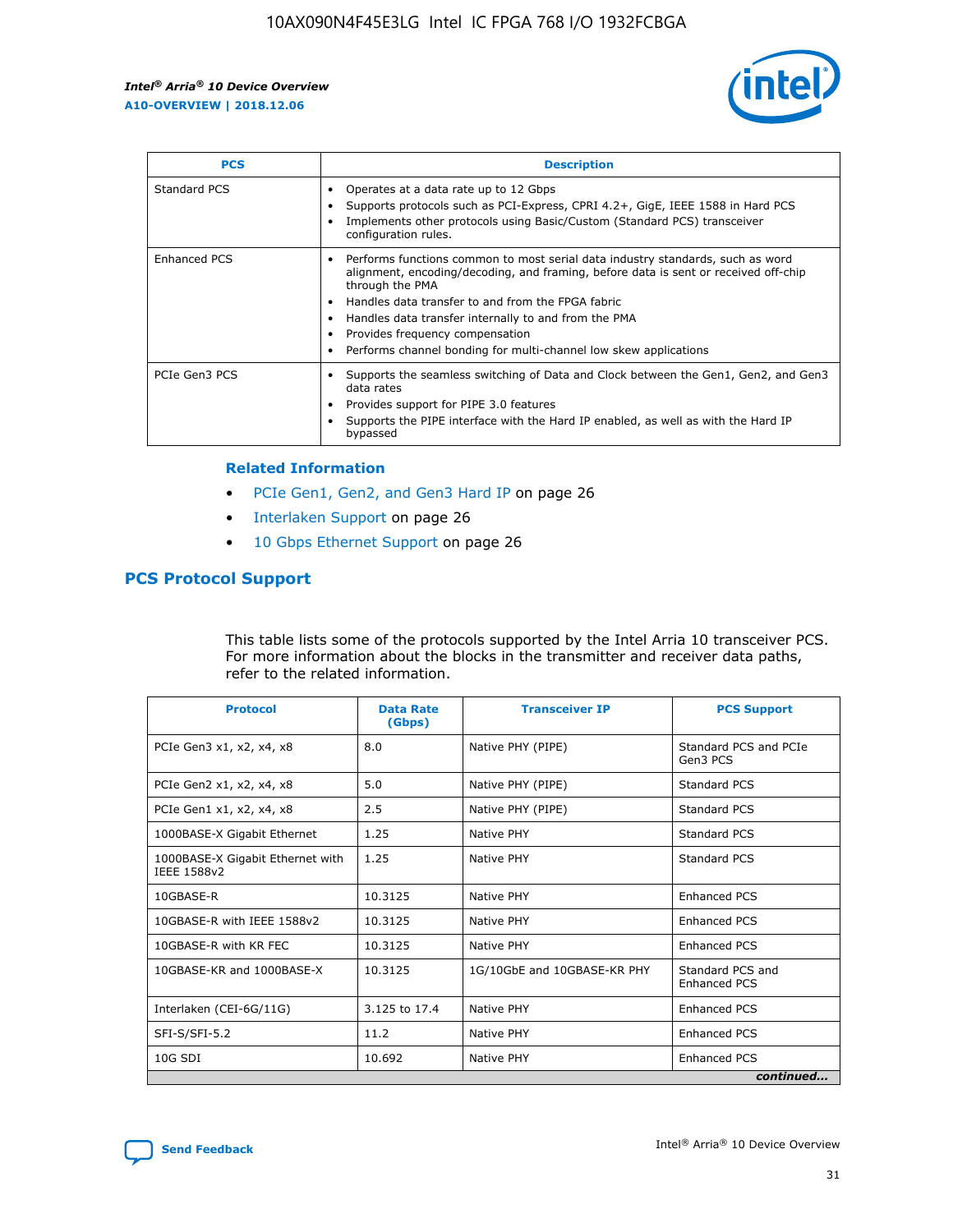

| <b>Protocol</b>      | <b>Data Rate</b><br>(Gbps) | <b>Transceiver IP</b> | <b>PCS Support</b> |
|----------------------|----------------------------|-----------------------|--------------------|
| CPRI 6.0 (64B/66B)   | 0.6144 to<br>10.1376       | Native PHY            | Enhanced PCS       |
| CPRI 4.2 (8B/10B)    | 0.6144 to<br>9.8304        | Native PHY            | Standard PCS       |
| OBSAI RP3 v4.2       | 0.6144 to 6.144            | Native PHY            | Standard PCS       |
| SD-SDI/HD-SDI/3G-SDI | $0.143(12)$ to<br>2.97     | Native PHY            | Standard PCS       |

#### **Related Information**

#### [Intel Arria 10 Transceiver PHY User Guide](https://www.intel.com/content/www/us/en/programmable/documentation/nik1398707230472.html#nik1398707091164)

Provides more information about the supported transceiver protocols and PHY IP, the PMA architecture, and the standard, enhanced, and PCIe Gen3 PCS architecture.

## **SoC with Hard Processor System**

Each SoC device combines an FPGA fabric and a hard processor system (HPS) in a single device. This combination delivers the flexibility of programmable logic with the power and cost savings of hard IP in these ways:

- Reduces board space, system power, and bill of materials cost by eliminating a discrete embedded processor
- Allows you to differentiate the end product in both hardware and software, and to support virtually any interface standard
- Extends the product life and revenue through in-field hardware and software updates

 $(12)$  The 0.143 Gbps data rate is supported using oversampling of user logic that you must implement in the FPGA fabric.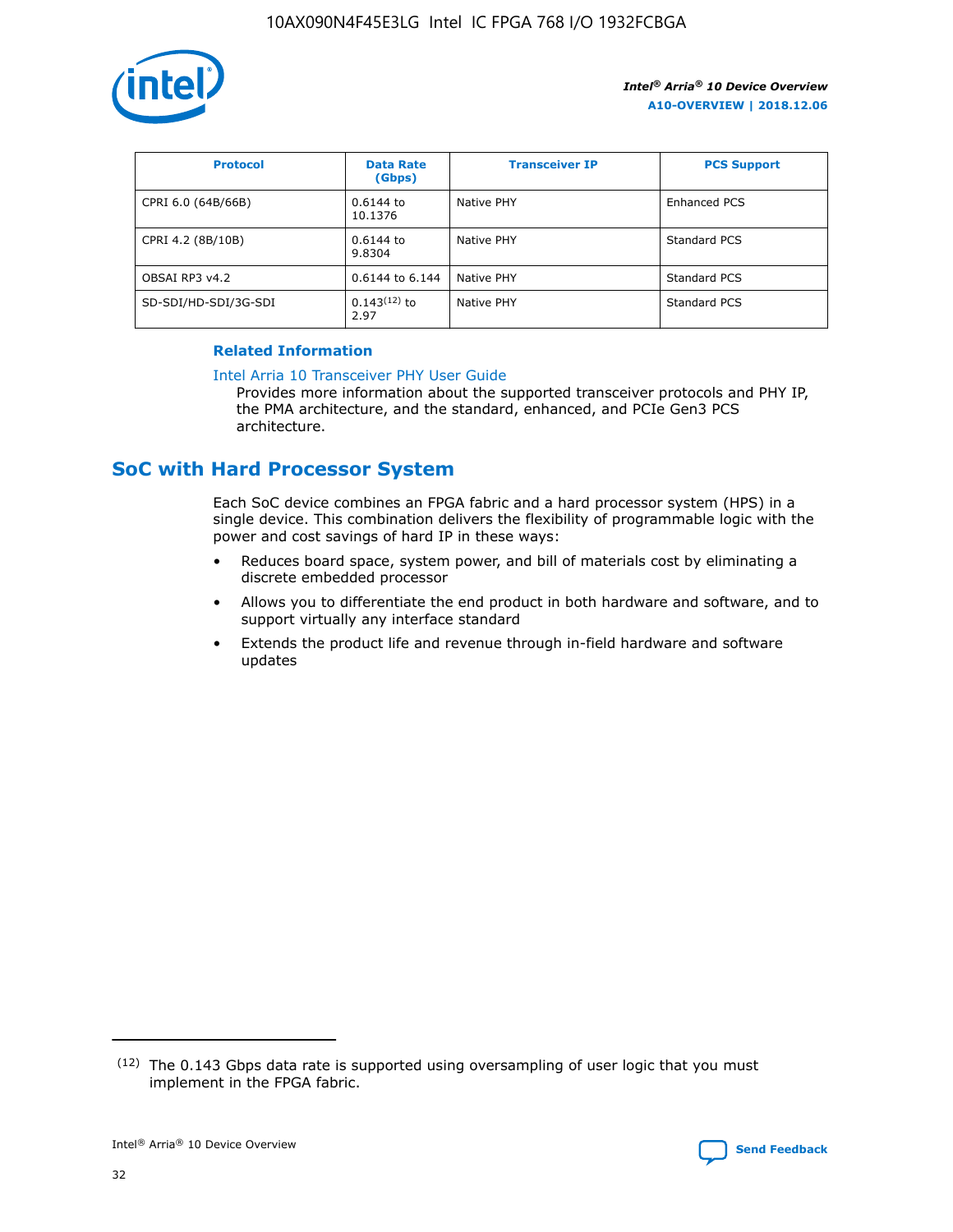

#### **Figure 9. HPS Block Diagram**

This figure shows a block diagram of the HPS with the dual ARM Cortex-A9 MPCore processor.



## **Key Advantages of 20-nm HPS**

The 20-nm HPS strikes a balance between enabling maximum software compatibility with 28-nm SoCs while still improving upon the 28-nm HPS architecture. These improvements address the requirements of the next generation target markets such as wireless and wireline communications, compute and storage equipment, broadcast and military in terms of performance, memory bandwidth, connectivity via backplane and security.

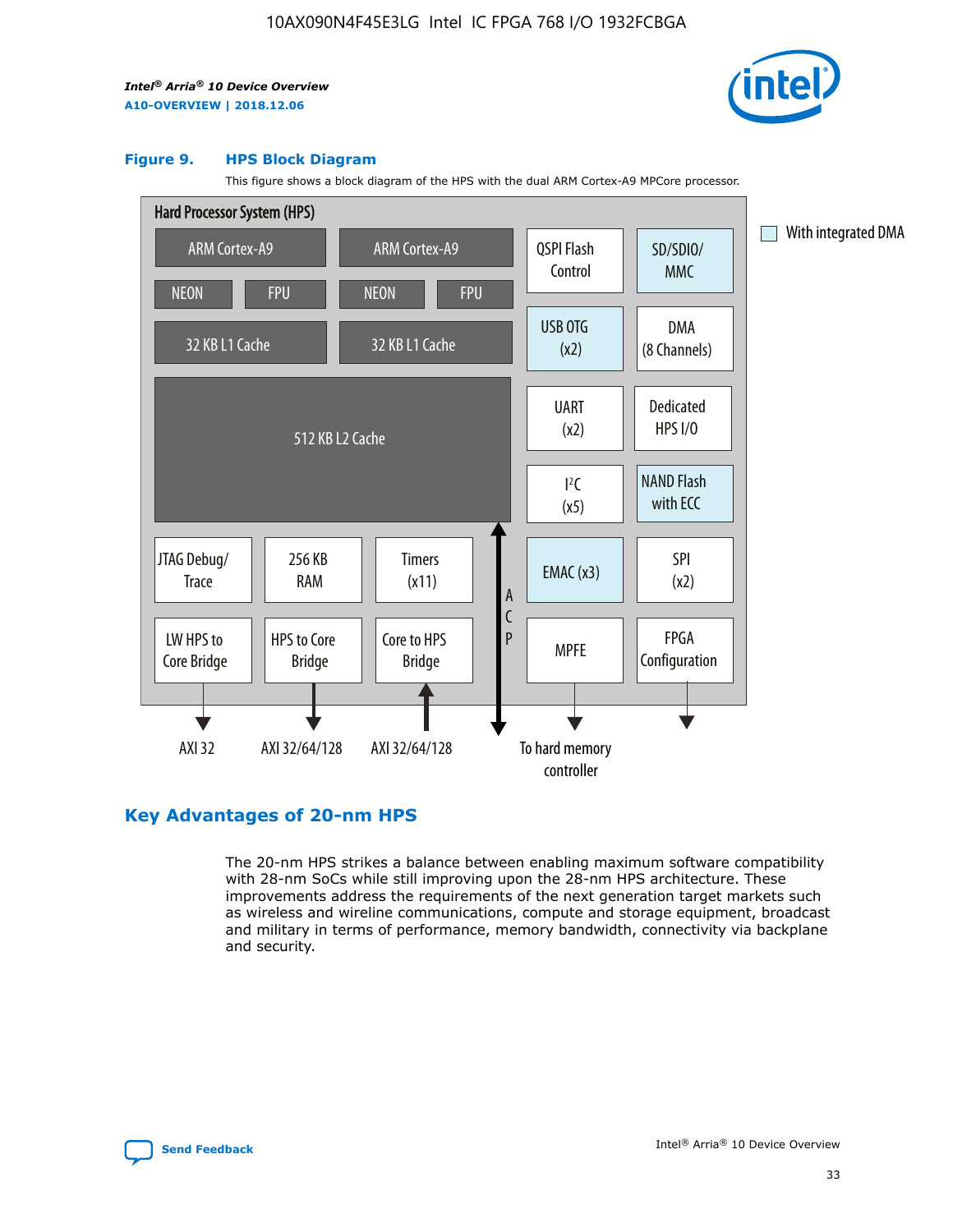

#### **Table 24. Improvements in 20 nm HPS**

This table lists the key improvements of the 20 nm HPS compared to the 28 nm HPS.

| Advantages/<br><b>Improvements</b>                          | <b>Description</b>                                                                                                                                                                                                                                                                                                                                                                                                                                                                                                                                                                                                                                                                                                                                                                                                                                                                                                      |
|-------------------------------------------------------------|-------------------------------------------------------------------------------------------------------------------------------------------------------------------------------------------------------------------------------------------------------------------------------------------------------------------------------------------------------------------------------------------------------------------------------------------------------------------------------------------------------------------------------------------------------------------------------------------------------------------------------------------------------------------------------------------------------------------------------------------------------------------------------------------------------------------------------------------------------------------------------------------------------------------------|
| Increased performance and<br>overdrive capability           | While the nominal processor frequency is 1.2 GHz, the 20 nm HPS offers an "overdrive"<br>feature which enables a higher processor operating frequency. This requires a higher supply<br>voltage value that is unique to the HPS and may require a separate regulator.                                                                                                                                                                                                                                                                                                                                                                                                                                                                                                                                                                                                                                                   |
| Increased processor memory<br>bandwidth and DDR4<br>support | Up to 64-bit DDR4 memory at 2,400 Mbps support is available for the processor. The hard<br>memory controller for the HPS comprises a multi-port front end that manages connections<br>to a single port memory controller. The multi-port front end allows logic core and the HPS<br>to share ports and thereby the available bandwidth of the memory controller.                                                                                                                                                                                                                                                                                                                                                                                                                                                                                                                                                        |
| Flexible I/O sharing                                        | An advanced I/O pin muxing scheme allows improved sharing of I/O between the HPS and<br>the core logic. The following types of I/O are available for SoC:<br>17 dedicated I/Os-physically located inside the HPS block and are not accessible to<br>logic within the core. The 17 dedicated I/Os are used for HPS clock, resets, and<br>interfacing with boot devices, QSPI, and SD/MMC.<br>48 direct shared I/O-located closest to the HPS block and are ideal for high speed HPS<br>peripherals such as EMAC, USB, and others. There is one bank of 48 I/Os that supports<br>direct sharing where the 48 I/Os can be shared 12 I/Os at a time.<br>Standard (shared) I/O-all standard I/Os can be shared by the HPS peripherals and any<br>logic within the core. For designs where more than 48 I/Os are reguired to fully use all<br>the peripherals in the HPS, these I/Os can be connected through the core logic. |
| <b>EMAC</b> core                                            | Three EMAC cores are available in the HPS. The EMAC cores enable an application to<br>support two redundant Ethernet connections; for example, backplane, or two EMAC cores<br>for managing IEEE 1588 time stamp information while allowing a third EMAC core for debug<br>and configuration. All three EMACs can potentially share the same time stamps, simplifying<br>the 1588 time stamping implementation. A new serial time stamp interface allows core<br>logic to access and read the time stamp values. The integrated EMAC controllers can be<br>connected to external Ethernet PHY through the provided MDIO or I <sup>2</sup> C interface.                                                                                                                                                                                                                                                                  |
| On-chip memory                                              | The on-chip memory is updated to 256 KB support and can support larger data sets and<br>real time algorithms.                                                                                                                                                                                                                                                                                                                                                                                                                                                                                                                                                                                                                                                                                                                                                                                                           |
| <b>ECC</b> enhancements                                     | Improvements in L2 Cache ECC management allow identification of errors down to the<br>address level. ECC enhancements also enable improved error injection and status reporting<br>via the introduction of new memory mapped access to syndrome and data signals.                                                                                                                                                                                                                                                                                                                                                                                                                                                                                                                                                                                                                                                       |
| HPS to FPGA Interconnect<br>Backbone                        | Although the HPS and the Logic Core can operate independently, they are tightly coupled<br>via a high-bandwidth system interconnect built from high-performance ARM AMBA AXI bus<br>bridges. IP bus masters in the FPGA fabric have access to HPS bus slaves via the FPGA-to-<br>HPS interconnect. Similarly, HPS bus masters have access to bus slaves in the core fabric<br>via the HPS-to-FPGA bridge. Both bridges are AMBA AXI-3 compliant and support<br>simultaneous read and write transactions. Up to three masters within the core fabric can<br>share the HPS SDRAM controller with the processor. Additionally, the processor can be used<br>to configure the core fabric under program control via a dedicated 32-bit configuration port.                                                                                                                                                                  |
| FPGA configuration and HPS<br>booting                       | The FPGA fabric and HPS in the SoCs are powered independently. You can reduce the clock<br>frequencies or gate the clocks to reduce dynamic power.<br>You can configure the FPGA fabric and boot the HPS independently, in any order, providing<br>you with more design flexibility.                                                                                                                                                                                                                                                                                                                                                                                                                                                                                                                                                                                                                                    |
| Security                                                    | New security features have been introduced for anti-tamper management, secure boot,<br>encryption (AES), and authentication (SHA).                                                                                                                                                                                                                                                                                                                                                                                                                                                                                                                                                                                                                                                                                                                                                                                      |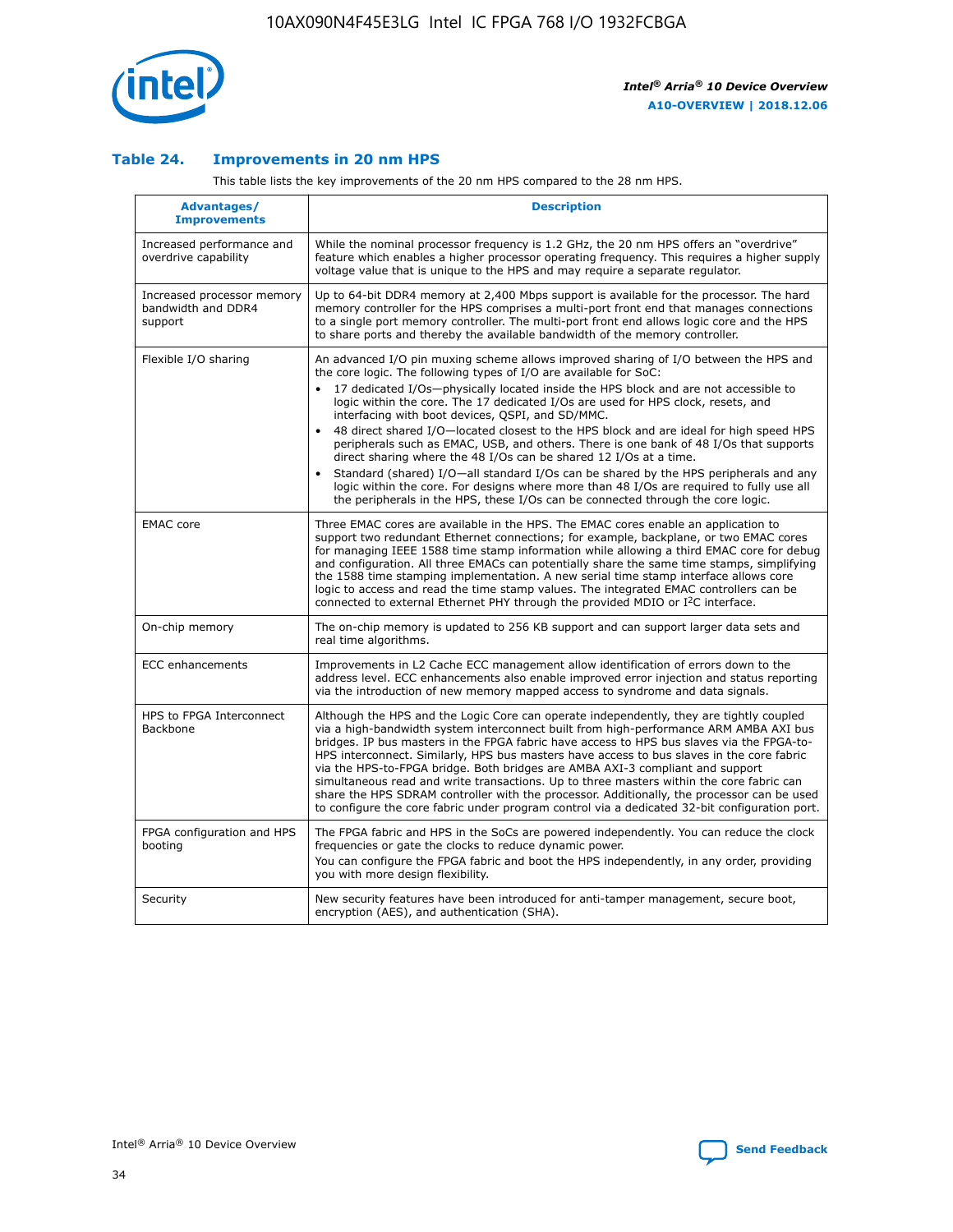

## **Features of the HPS**

The HPS has the following features:

- 1.2-GHz, dual-core ARM Cortex-A9 MPCore processor with up to 1.5-GHz via overdrive
	- ARMv7-A architecture that runs 32-bit ARM instructions, 16-bit and 32-bit Thumb instructions, and 8-bit Java byte codes in Jazelle style
	- Superscalar, variable length, out-of-order pipeline with dynamic branch prediction
	- Instruction Efficiency 2.5 MIPS/MHz, which provides total performance of 7500 MIPS at 1.5 GHz
- Each processor core includes:
	- 32 KB of L1 instruction cache, 32 KB of L1 data cache
	- Single- and double-precision floating-point unit and NEON media engine
	- CoreSight debug and trace technology
	- Snoop Control Unit (SCU) and Acceleration Coherency Port (ACP)
- 512 KB of shared L2 cache
- 256 KB of scratch RAM
- Hard memory controller with support for DDR3, DDR4 and optional error correction code (ECC) support
- Multiport Front End (MPFE) Scheduler interface to the hard memory controller
- 8-channel direct memory access (DMA) controller
- QSPI flash controller with SIO, DIO, QIO SPI Flash support
- NAND flash controller (ONFI 1.0 or later) with DMA and ECC support, updated to support 8 and 16-bit Flash devices and new command DMA to offload CPU for fast power down recovery
- Updated SD/SDIO/MMC controller to eMMC 4.5 with DMA with CE-ATA digital command support
- 3 10/100/1000 Ethernet media access control (MAC) with DMA
- 2 USB On-the-Go (OTG) controllers with DMA
- $\bullet$  5 I<sup>2</sup>C controllers (3 can be used by EMAC for MIO to external PHY)
- 2 UART 16550 Compatible controllers
- 4 serial peripheral interfaces (SPI) (2 Master, 2 Slaves)
- 62 programmable general-purpose I/Os, which includes 48 direct share I/Os that allows the HPS peripherals to connect directly to the FPGA I/Os
- 7 general-purpose timers
- 4 watchdog timers
- Anti-tamper, Secure Boot, Encryption (AES) and Authentication (SHA)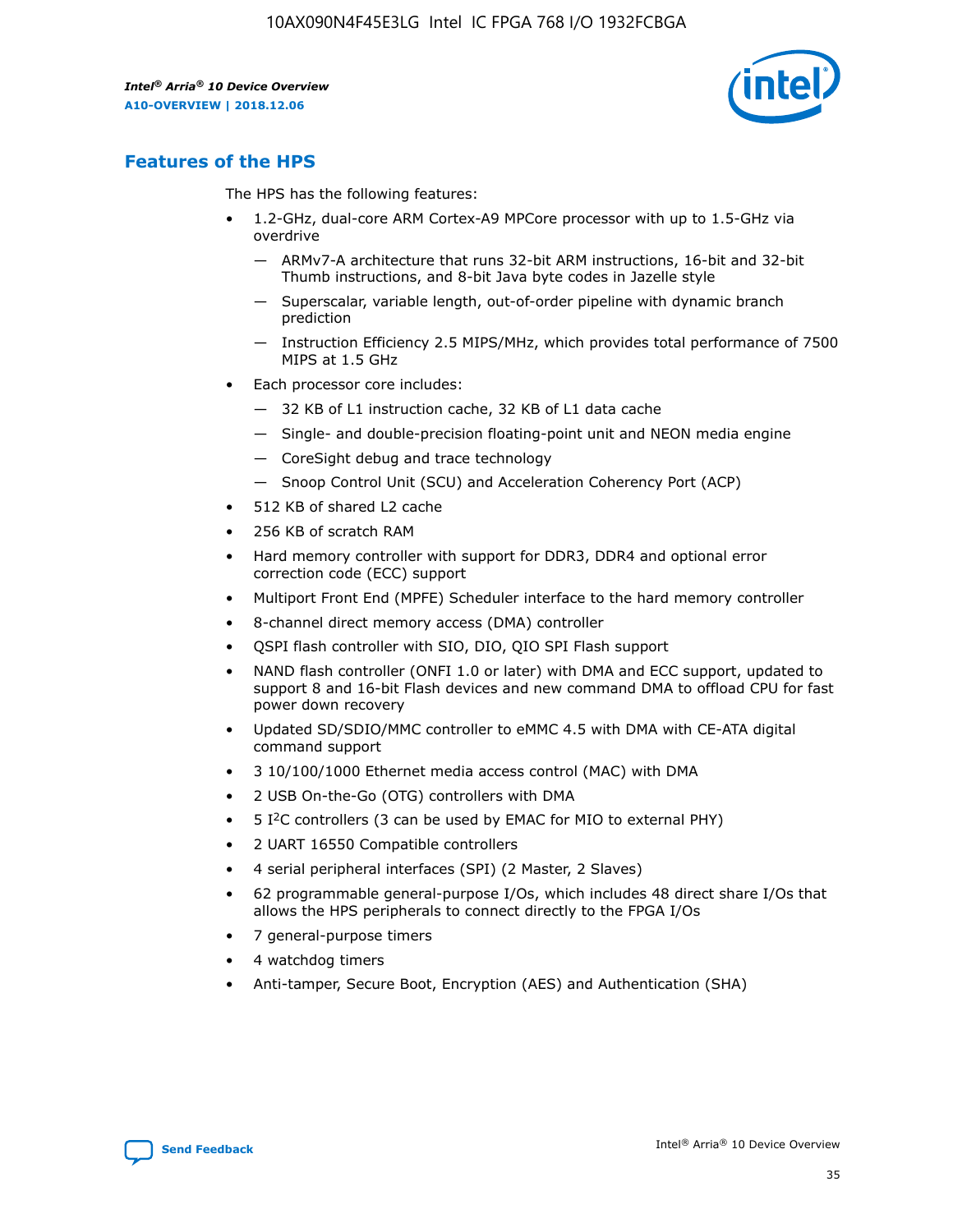

#### **System Peripherals and Debug Access Port**

Each Ethernet MAC, USB OTG, NAND flash controller, and SD/MMC controller module has an integrated DMA controller. For modules without an integrated DMA controller, an additional DMA controller module provides up to eight channels of high-bandwidth data transfers. Peripherals that communicate off-chip are multiplexed with other peripherals at the HPS pin level. This allows you to choose which peripherals interface with other devices on your PCB.

The debug access port provides interfaces to industry standard JTAG debug probes and supports ARM CoreSight debug and core traces to facilitate software development.

#### **HPS–FPGA AXI Bridges**

The HPS–FPGA bridges, which support the Advanced Microcontroller Bus Architecture (AMBA) Advanced eXtensible Interface (AXI™) specifications, consist of the following bridges:

- FPGA-to-HPS AMBA AXI bridge—a high-performance bus supporting 32, 64, and 128 bit data widths that allows the FPGA fabric to issue transactions to slaves in the HPS.
- HPS-to-FPGA Avalon/AMBA AXI bridge—a high-performance bus supporting 32, 64, and 128 bit data widths that allows the HPS to issue transactions to slaves in the FPGA fabric.
- Lightweight HPS-to-FPGA AXI bridge—a lower latency 32 bit width bus that allows the HPS to issue transactions to soft peripherals in the FPGA fabric. This bridge is primarily used for control and status register (CSR) accesses to peripherals in the FPGA fabric.

The HPS–FPGA AXI bridges allow masters in the FPGA fabric to communicate with slaves in the HPS logic, and vice versa. For example, the HPS-to-FPGA AXI bridge allows you to share memories instantiated in the FPGA fabric with one or both microprocessors in the HPS, while the FPGA-to-HPS AXI bridge allows logic in the FPGA fabric to access the memory and peripherals in the HPS.

Each HPS–FPGA bridge also provides asynchronous clock crossing for data transferred between the FPGA fabric and the HPS.

#### **HPS SDRAM Controller Subsystem**

The HPS SDRAM controller subsystem contains a multiport SDRAM controller and DDR PHY that are shared between the FPGA fabric (through the FPGA-to-HPS SDRAM interface), the level 2 (L2) cache, and the level 3 (L3) system interconnect. The FPGA-to-HPS SDRAM interface supports AMBA AXI and Avalon® Memory-Mapped (Avalon-MM) interface standards, and provides up to six individual ports for access by masters implemented in the FPGA fabric.

The HPS SDRAM controller supports up to 3 masters (command ports), 3x 64-bit read data ports and 3x 64-bit write data ports.

To maximize memory performance, the SDRAM controller subsystem supports command and data reordering, deficit round-robin arbitration with aging, and high-priority bypass features.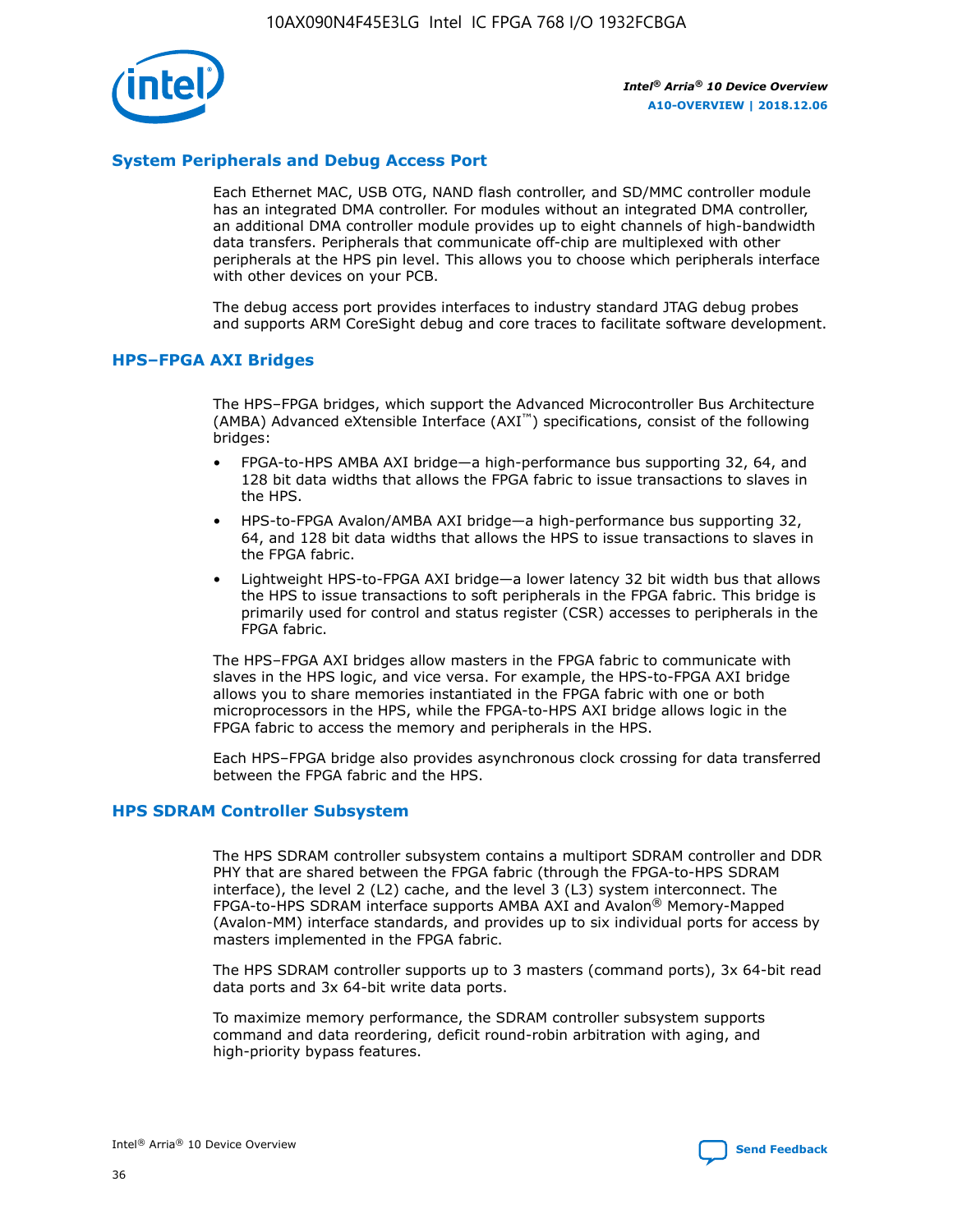

## **FPGA Configuration and HPS Booting**

The FPGA fabric and HPS in the SoC FPGA must be powered at the same time. You can reduce the clock frequencies or gate the clocks to reduce dynamic power.

Once powered, the FPGA fabric and HPS can be configured independently thus providing you with more design flexibility:

- You can boot the HPS independently. After the HPS is running, the HPS can fully or partially reconfigure the FPGA fabric at any time under software control. The HPS can also configure other FPGAs on the board through the FPGA configuration controller.
- Configure the FPGA fabric first, and then boot the HPS from memory accessible to the FPGA fabric.

#### **Hardware and Software Development**

For hardware development, you can configure the HPS and connect your soft logic in the FPGA fabric to the HPS interfaces using the Platform Designer system integration tool in the Intel Quartus Prime software.

For software development, the ARM-based SoC FPGA devices inherit the rich software development ecosystem available for the ARM Cortex-A9 MPCore processor. The software development process for Intel SoC FPGAs follows the same steps as those for other SoC devices from other manufacturers. Support for Linux\*, VxWorks\*, and other operating systems are available for the SoC FPGAs. For more information on the operating systems support availability, contact the Intel FPGA sales team.

You can begin device-specific firmware and software development on the Intel SoC FPGA Virtual Target. The Virtual Target is a fast PC-based functional simulation of a target development system—a model of a complete development board. The Virtual Target enables the development of device-specific production software that can run unmodified on actual hardware.

## **Dynamic and Partial Reconfiguration**

The Intel Arria 10 devices support dynamic and partial reconfiguration. You can use dynamic and partial reconfiguration simultaneously to enable seamless reconfiguration of both the device core and transceivers.

## **Dynamic Reconfiguration**

You can reconfigure the PMA and PCS blocks while the device continues to operate. This feature allows you to change the data rates, protocol, and analog settings of a channel in a transceiver bank without affecting on-going data transfer in other transceiver banks. This feature is ideal for applications that require dynamic multiprotocol or multirate support.

## **Partial Reconfiguration**

Using partial reconfiguration, you can reconfigure some parts of the device while keeping the device in operation.

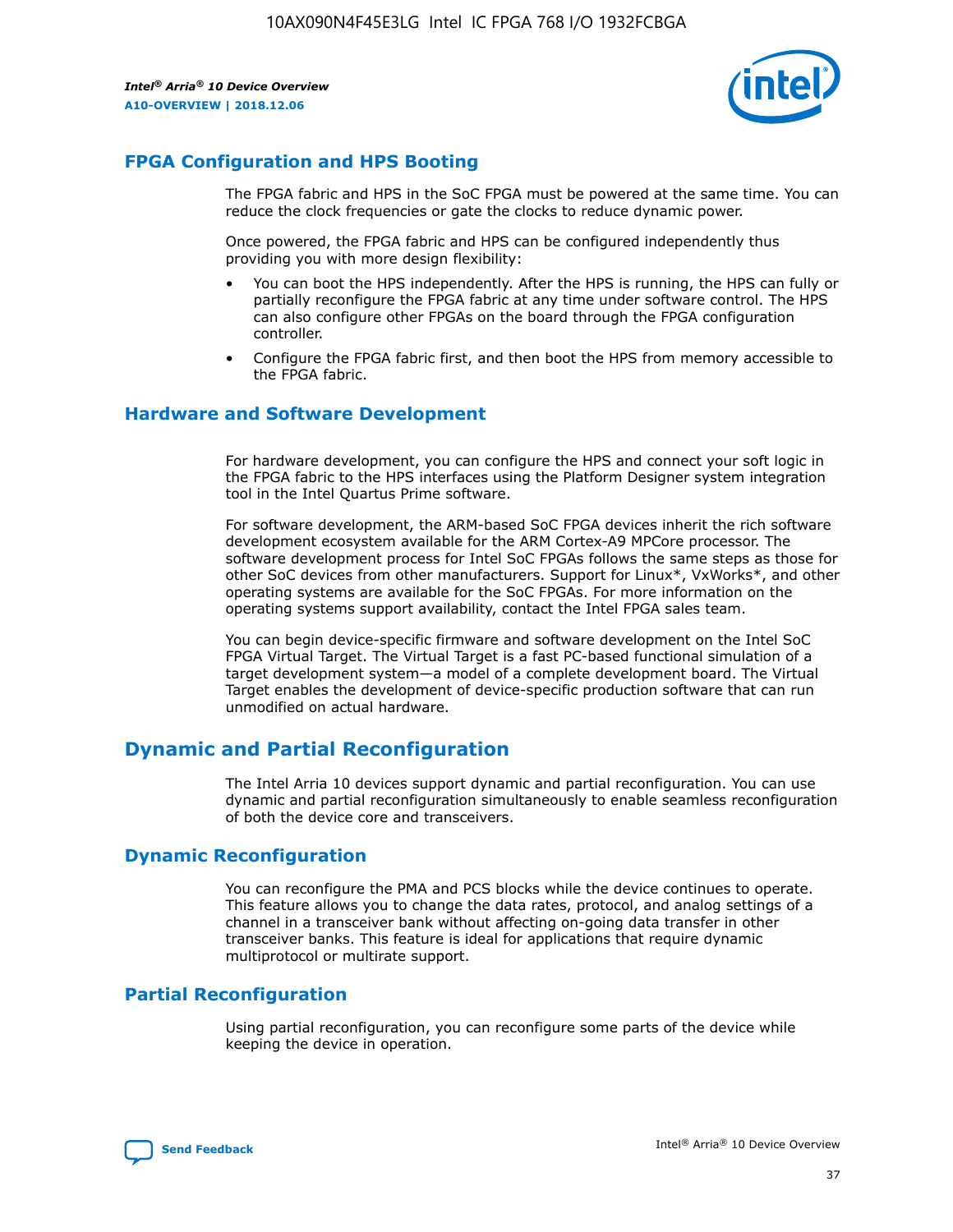

Instead of placing all device functions in the FPGA fabric, you can store some functions that do not run simultaneously in external memory and load them only when required. This capability increases the effective logic density of the device, and lowers cost and power consumption.

In the Intel solution, you do not have to worry about intricate device architecture to perform a partial reconfiguration. The partial reconfiguration capability is built into the Intel Quartus Prime design software, making such time-intensive task simple.

Intel Arria 10 devices support partial reconfiguration in the following configuration options:

- Using an internal host:
	- All supported configuration modes where the FPGA has access to external memory devices such as serial and parallel flash memory.
	- Configuration via Protocol [CvP (PCIe)]
- Using an external host—passive serial (PS), fast passive parallel (FPP) x8, FPP x16, and FPP x32 I/O interface.

## **Enhanced Configuration and Configuration via Protocol**

#### **Table 25. Configuration Schemes and Features of Intel Arria 10 Devices**

Intel Arria 10 devices support 1.8 V programming voltage and several configuration schemes.

| <b>Scheme</b>                                                          | <b>Data</b><br><b>Width</b> | <b>Max Clock</b><br>Rate<br>(MHz) | <b>Max Data</b><br>Rate<br>(Mbps)<br>(13) | <b>Decompression</b> | <b>Design</b><br>Security <sup>(1</sup><br>4) | <b>Partial</b><br><b>Reconfiguration</b><br>(15) | <b>Remote</b><br><b>System</b><br><b>Update</b> |
|------------------------------------------------------------------------|-----------------------------|-----------------------------------|-------------------------------------------|----------------------|-----------------------------------------------|--------------------------------------------------|-------------------------------------------------|
| <b>JTAG</b>                                                            | 1 bit                       | 33                                | 33                                        |                      |                                               | Yes <sup>(16)</sup>                              |                                                 |
| Active Serial (AS)<br>through the<br>EPCO-L<br>configuration<br>device | 1 bit,<br>4 bits            | 100                               | 400                                       | Yes                  | Yes                                           | $Y_{PS}(16)$                                     | Yes                                             |
| Passive serial (PS)<br>through CPLD or<br>external<br>microcontroller  | 1 bit                       | 100                               | 100                                       | Yes                  | Yes                                           | Yes(16)                                          | Parallel<br>Flash<br>Loader<br>(PFL) IP<br>core |
|                                                                        |                             |                                   |                                           |                      |                                               |                                                  | continued                                       |

<sup>(13)</sup> Enabling either compression or design security features affects the maximum data rate. Refer to the Intel Arria 10 Device Datasheet for more information.

<sup>(14)</sup> Encryption and compression cannot be used simultaneously.

 $<sup>(15)</sup>$  Partial reconfiguration is an advanced feature of the device family. If you are interested in</sup> using partial reconfiguration, contact Intel for support.

 $(16)$  Partial configuration can be performed only when it is configured as internal host.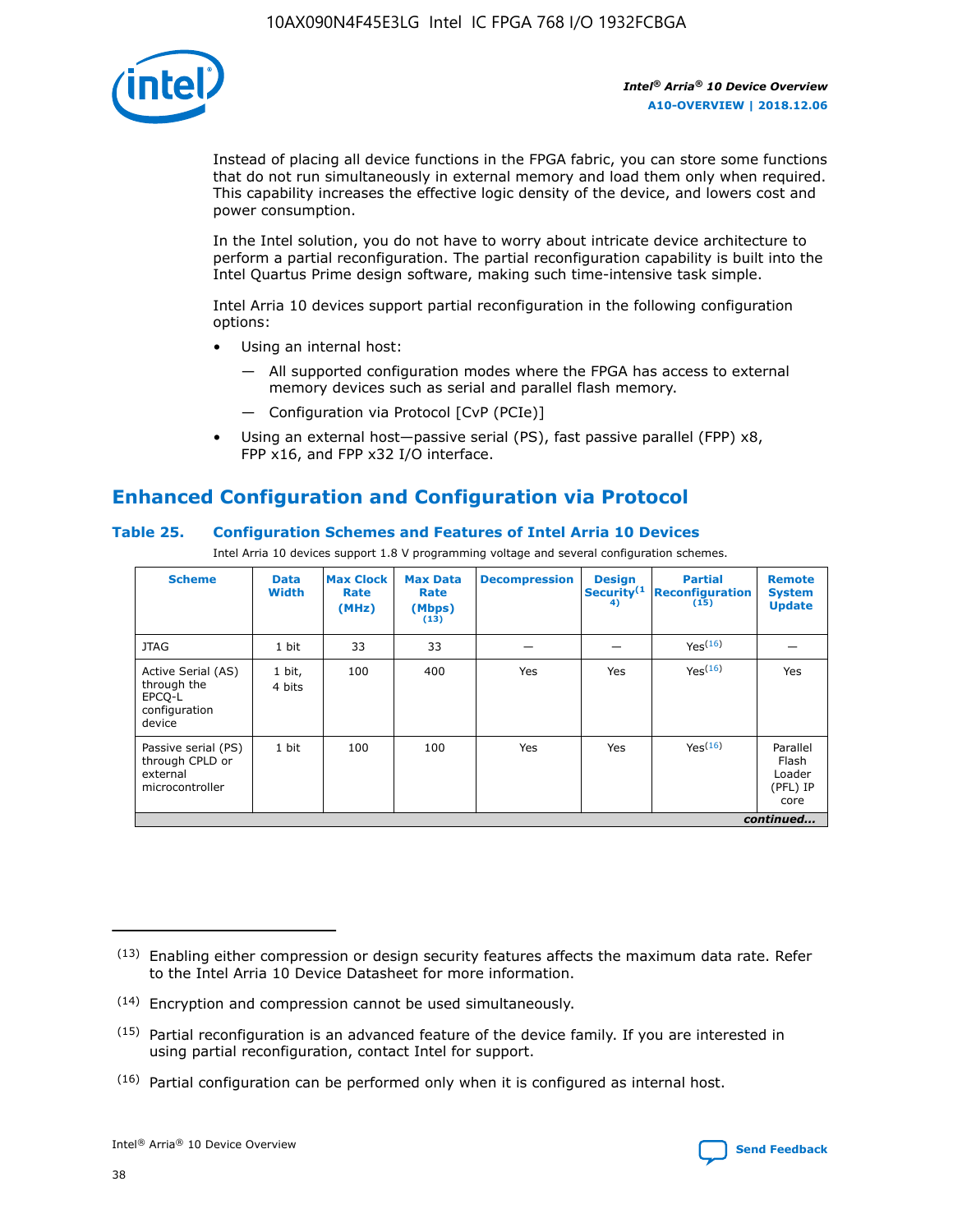

| <b>Scheme</b>                                    | <b>Data</b><br><b>Width</b> | <b>Max Clock</b><br>Rate<br>(MHz) | <b>Max Data</b><br>Rate<br>(Mbps)<br>(13) | <b>Decompression</b> | <b>Design</b><br>Security <sup>(1</sup><br>4) | <b>Partial</b><br><b>Reconfiguration</b><br>(15) | <b>Remote</b><br><b>System</b><br><b>Update</b> |
|--------------------------------------------------|-----------------------------|-----------------------------------|-------------------------------------------|----------------------|-----------------------------------------------|--------------------------------------------------|-------------------------------------------------|
| Fast passive                                     | 8 bits                      | 100                               | 3200                                      | Yes                  | Yes                                           | Yes(17)                                          | PFL IP                                          |
| parallel (FPP)<br>through CPLD or                | 16 bits                     |                                   |                                           | Yes                  | Yes                                           |                                                  | core                                            |
| external<br>microcontroller                      | 32 bits                     |                                   |                                           | Yes                  | Yes                                           |                                                  |                                                 |
| Configuration via                                | 16 bits                     | 100                               | 3200                                      | Yes                  | Yes                                           | Yes <sup>(17)</sup>                              |                                                 |
| <b>HPS</b>                                       | 32 bits                     |                                   |                                           | Yes                  | Yes                                           |                                                  |                                                 |
| Configuration via<br>Protocol [CvP<br>$(PCIe^*)$ | x1, x2,<br>x4, x8<br>lanes  |                                   | 8000                                      | Yes                  | Yes                                           | Yes(16)                                          |                                                 |

You can configure Intel Arria 10 devices through PCIe using Configuration via Protocol (CvP). The Intel Arria 10 CvP implementation conforms to the PCIe 100 ms power-up-to-active time requirement.

#### **Related Information**

[Configuration via Protocol \(CvP\) Implementation in Intel FPGAs User Guide](https://www.intel.com/content/www/us/en/programmable/documentation/dsu1441819344145.html#dsu1442269728522) Provides more information about the CvP configuration scheme.

## **SEU Error Detection and Correction**

Intel Arria 10 devices offer robust and easy-to-use single-event upset (SEU) error detection and correction circuitry.

The detection and correction circuitry includes protection for Configuration RAM (CRAM) programming bits and user memories. The CRAM is protected by a continuously running CRC error detection circuit with integrated ECC that automatically corrects one or two errors and detects higher order multi-bit errors. When more than two errors occur, correction is available through reloading of the core programming file, providing a complete design refresh while the FPGA continues to operate.

The physical layout of the Intel Arria 10 CRAM array is optimized to make the majority of multi-bit upsets appear as independent single-bit or double-bit errors which are automatically corrected by the integrated CRAM ECC circuitry. In addition to the CRAM protection, the M20K memory blocks also include integrated ECC circuitry and are layout-optimized for error detection and correction. The MLAB does not have ECC.

<sup>(17)</sup> Supported at a maximum clock rate of 100 MHz.



 $(13)$  Enabling either compression or design security features affects the maximum data rate. Refer to the Intel Arria 10 Device Datasheet for more information.

<sup>(14)</sup> Encryption and compression cannot be used simultaneously.

 $(15)$  Partial reconfiguration is an advanced feature of the device family. If you are interested in using partial reconfiguration, contact Intel for support.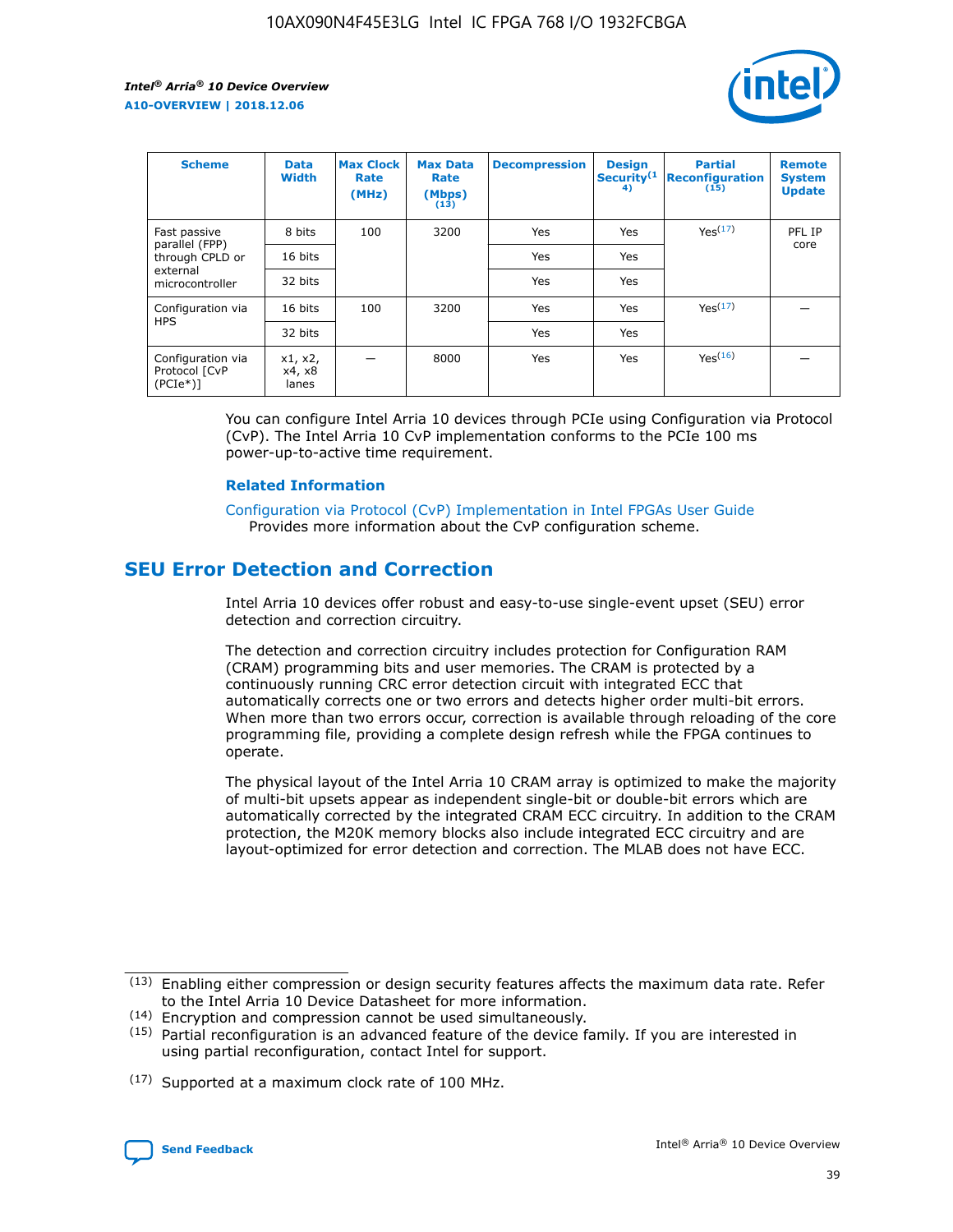

## **Power Management**

Intel Arria 10 devices leverage the advanced 20 nm process technology, a low 0.9 V core power supply, an enhanced core architecture, and several optional power reduction techniques to reduce total power consumption by as much as 40% compared to Arria V devices and as much as 60% compared to Stratix V devices.

The optional power reduction techniques in Intel Arria 10 devices include:

- **SmartVID**—a code is programmed into each device during manufacturing that allows a smart regulator to operate the device at lower core  $V_{CC}$  while maintaining performance
- **Programmable Power Technology**—non-critical timing paths are identified by the Intel Quartus Prime software and the logic in these paths is biased for low power instead of high performance
- **Low Static Power Options**—devices are available with either standard static power or low static power while maintaining performance

Furthermore, Intel Arria 10 devices feature Intel's industry-leading low power transceivers and include a number of hard IP blocks that not only reduce logic resources but also deliver substantial power savings compared to soft implementations. In general, hard IP blocks consume up to 90% less power than the equivalent soft logic implementations.

## **Incremental Compilation**

The Intel Quartus Prime software incremental compilation feature reduces compilation time and helps preserve performance to ease timing closure. The incremental compilation feature enables the partial reconfiguration flow for Intel Arria 10 devices.

Incremental compilation supports top-down, bottom-up, and team-based design flows. This feature facilitates modular, hierarchical, and team-based design flows where different designers compile their respective design sections in parallel. Furthermore, different designers or IP providers can develop and optimize different blocks of the design independently. These blocks can then be imported into the top level project.

## **Document Revision History for Intel Arria 10 Device Overview**

| <b>Document</b><br><b>Version</b> | <b>Changes</b>                                                                                                                                                                                                                                                              |
|-----------------------------------|-----------------------------------------------------------------------------------------------------------------------------------------------------------------------------------------------------------------------------------------------------------------------------|
| 2018.12.06                        | Added links to Intel Arria 10 device errata documents.<br>Removed automotive temperature option from the Intel Arria 10 GX devices.<br>Removed -3 fabric speed grade from the Intel Arria 10 GT devices.<br>Updated power options for the Intel Arria 10 GX and GT devices. |
| 2018.04.09                        | Updated the lowest $V_{CC}$ from 0.83 V to 0.82 V in the topic listing a summary of the device features.                                                                                                                                                                    |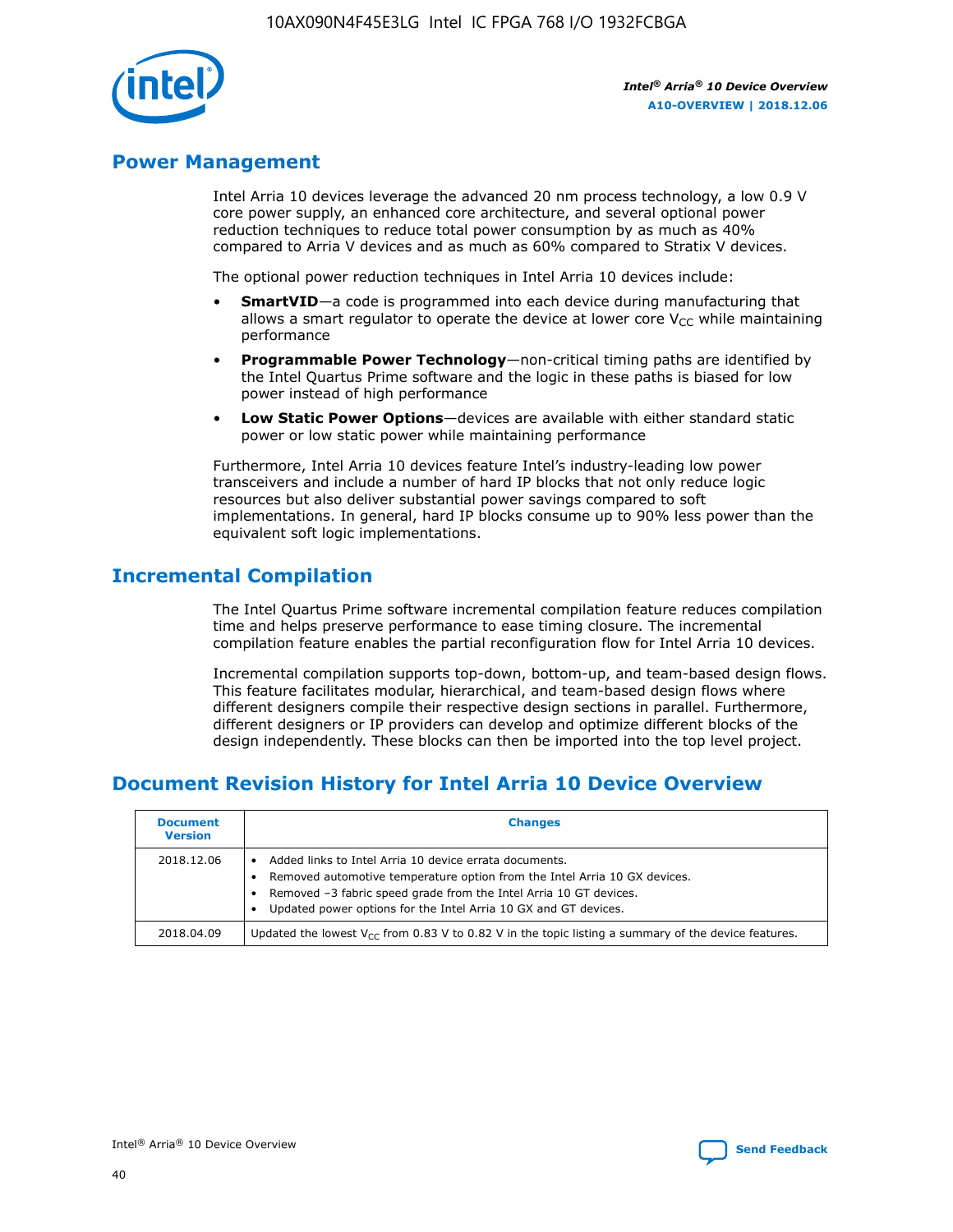*Intel® Arria® 10 Device Overview* **A10-OVERVIEW | 2018.12.06**



| <b>Date</b>    | <b>Version</b> | <b>Changes</b>                                                                                                                                                                                                                                                                                                                                                                                                                                                                                                                                                                                                                                                                                                                                                                                                                                                                                                                                                            |
|----------------|----------------|---------------------------------------------------------------------------------------------------------------------------------------------------------------------------------------------------------------------------------------------------------------------------------------------------------------------------------------------------------------------------------------------------------------------------------------------------------------------------------------------------------------------------------------------------------------------------------------------------------------------------------------------------------------------------------------------------------------------------------------------------------------------------------------------------------------------------------------------------------------------------------------------------------------------------------------------------------------------------|
| January 2018   | 2018.01.17     | Updated the maximum data rate for HPS (Intel Arria 10 SX devices<br>external memory interface DDR3 controller from 2,166 Mbps to 2,133<br>Mbps.<br>Updated maximum frequency supported for half rate QDRII and QDRII<br>+ SRAM to 633 MHz in Memory Standards Supported by the Soft<br>Memory Controller table.<br>Updated transceiver backplane capability to 12.5 Gbps.<br>$\bullet$<br>Removed transceiver speed grade 5 in Sample Ordering Core and<br>Available Options for Intel Arria 10 GX Devices figure.<br>Removed package code 40, low static power, SmartVID, industrial, and<br>military operating temperature support from Sample Ordering Core and<br>Available Options for Intel Arria 10 GT Devices figure.<br>Updated short reach transceiver rate for Intel Arria 10 GT devices to<br>25.8 Gbps.<br>Removed On-Die Instrumentation - EyeQ and Jitter Margin Tool<br>support from PMA Features of the Transceivers in Intel Arria 10 Devices<br>table. |
| September 2017 | 2017.09.20     | Updated the maximum speed of the DDR4 external memory interface from<br>1,333 MHz/2,666 Mbps to 1,200 MHz/2,400 Mbps.                                                                                                                                                                                                                                                                                                                                                                                                                                                                                                                                                                                                                                                                                                                                                                                                                                                     |
| July 2017      | 2017.07.13     | Corrected the automotive temperature range in the figure showing the<br>available options for the Intel Arria 10 GX devices from "-40°C to 100°C"<br>to "-40°C to 125°C".                                                                                                                                                                                                                                                                                                                                                                                                                                                                                                                                                                                                                                                                                                                                                                                                 |
| July 2017      | 2017.07.06     | Added automotive temperature option to Intel Arria 10 GX device family.                                                                                                                                                                                                                                                                                                                                                                                                                                                                                                                                                                                                                                                                                                                                                                                                                                                                                                   |
| May 2017       | 2017.05.08     | Corrected protocol names with "1588" to "IEEE 1588v2".<br>$\bullet$<br>Updated the vertical migration table to remove vertical migration<br>$\bullet$<br>between Intel Arria 10 GX and Intel Arria 10 SX device variants.<br>Removed all "Preliminary" marks.<br>$\bullet$                                                                                                                                                                                                                                                                                                                                                                                                                                                                                                                                                                                                                                                                                                |
| March 2017     | 2017.03.15     | Removed the topic about migration from Intel Arria 10 to Intel Stratix<br>10 devices.<br>Rebranded as Intel.<br>$\bullet$                                                                                                                                                                                                                                                                                                                                                                                                                                                                                                                                                                                                                                                                                                                                                                                                                                                 |
| October 2016   | 2016.10.31     | Removed package F36 from Intel Arria 10 GX devices.<br>Updated Intel Arria 10 GT sample ordering code and maximum GX<br>$\bullet$<br>transceiver count. Intel Arria 10 GT devices are available only in the<br>SF45 package option with a maximum of 72 transceivers.                                                                                                                                                                                                                                                                                                                                                                                                                                                                                                                                                                                                                                                                                                     |
| May 2016       | 2016.05.02     | Updated the FPGA Configuration and HPS Booting topic.<br>$\bullet$<br>Remove V <sub>CC</sub> PowerManager from the Summary of Features, Power<br>Management and Arria 10 Device Variants and packages topics. This<br>feature is no longer supported in Arria 10 devices.<br>Removed LPDDR3 from the Memory Standards Supported by the HPS<br>Hard Memory Controller table in the Memory Standards Supported by<br>Intel Arria 10 Devices topic. This standard is only supported by the<br>FPGA.<br>Removed transceiver speed grade 5 from the Device Variants and<br>Packages topic for Arria 10 GX and SX devices.                                                                                                                                                                                                                                                                                                                                                      |
| February 2016  | 2016.02.11     | Changed the maximum Arria 10 GT datarate to 25.8 Gbps and the<br>minimum datarate to 1 Gbps globally.<br>Revised the state for Core clock networks in the Summary of Features<br>$\bullet$<br>topic.<br>Changed the transceiver parameters in the "Summary of Features for<br>$\bullet$<br>Arria 10 Devices" table.<br>• Changed the transceiver parameters in the "Maximum Resource Counts<br>for Arria 10 GT Devices" table.<br>Changed the package availability for GT devices in the "Package Plan<br>for Arria 10 GT Devices" table.<br>Changed the package configurations for GT devices in the "Migration"<br>Capability Across Arria 10 Product Lines" figure.<br>continued                                                                                                                                                                                                                                                                                       |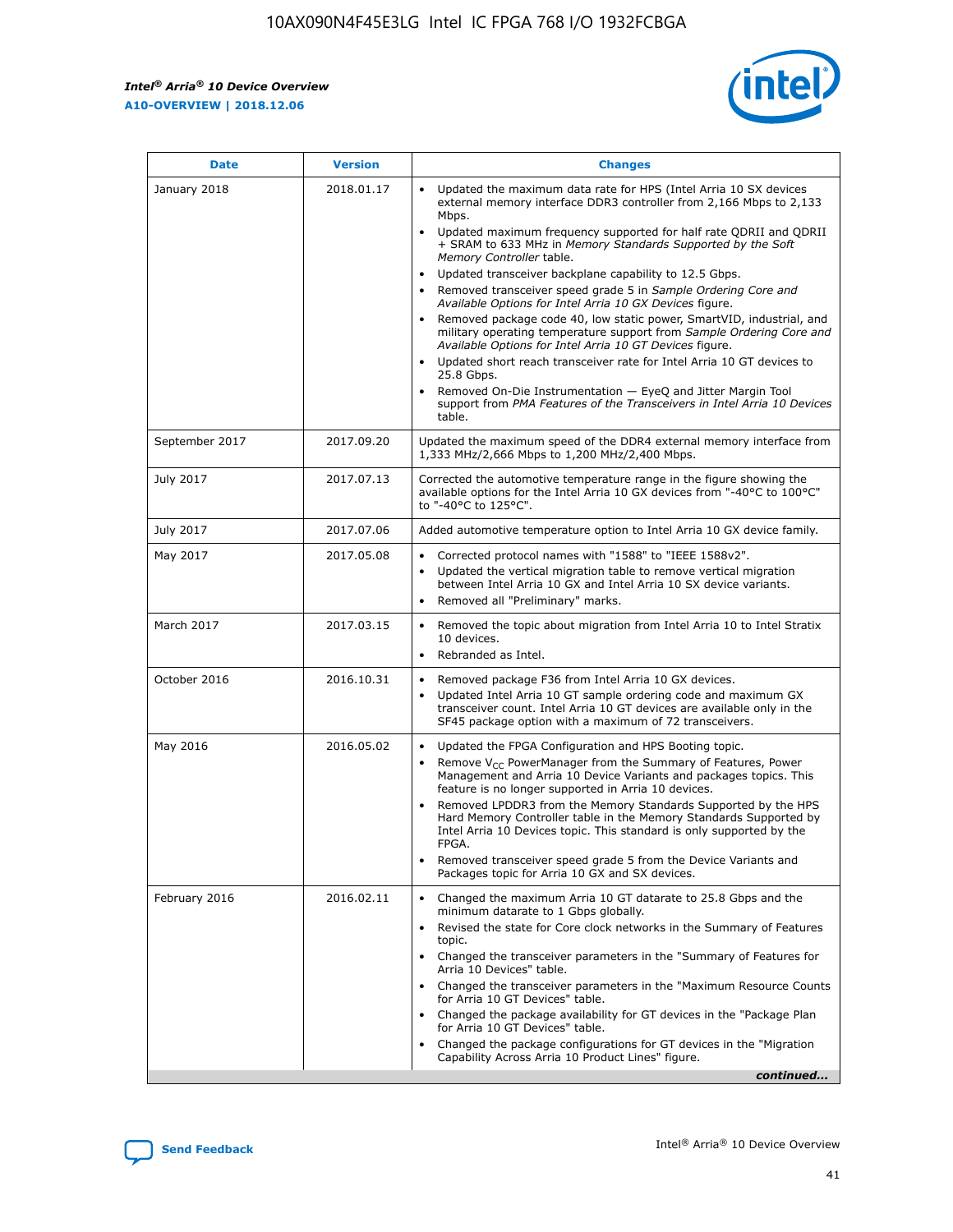

| <b>Date</b>   | <b>Version</b> | <b>Changes</b>                                                                                                                                                               |
|---------------|----------------|------------------------------------------------------------------------------------------------------------------------------------------------------------------------------|
|               |                | • Changed transceiver parameters in the "Low Power Serial Transceivers"<br>section.                                                                                          |
|               |                | • Changed the transceiver descriptions in the "Device Variants for the<br>Arria 10 Device Family" table.                                                                     |
|               |                | Changed the "Sample Ordering Code and Available Options for Arria 10<br>$\bullet$<br>GT Devices" figure.                                                                     |
|               |                | Changed the datarates for GT devices in the "PMA Features" section.                                                                                                          |
|               |                | Changed the datarates for GT devices in the "PCS Features" section.<br>$\bullet$                                                                                             |
| December 2015 | 2015.12.14     | Updated the number of M20K memory blocks for Arria 10 GX 660 from<br>2133 to 2131 and corrected the total RAM bit from 48,448 Kb to<br>48,408 Kb.                            |
|               |                | Corrected the number of DSP blocks for Arria 10 GX 660 from 1688 to<br>1687 in the table listing floating-point arithmetic resources.                                        |
| November 2015 | 2015.11.02     | Updated the maximum resources for Arria 10 GX 220, GX 320, GX 480,<br>$\bullet$<br>GX 660, SX 220, SX 320, SX 480, and SX 660.                                               |
|               |                | • Updated resource count for Arria 10 GX 320, GX 480, GX 660, SX 320,<br>SX 480, a SX 660 devices in Number of Multipliers in Intel Arria 10<br><b>Devices</b> table.        |
|               |                | Updated the available options for Arria 10 GX, GT, and SX.                                                                                                                   |
|               |                | Changed instances of Quartus II to Quartus Prime.<br>$\bullet$                                                                                                               |
| June 2015     | 2015.06.15     | Corrected label for Intel Arria 10 GT product lines in the vertical migration<br>figure.                                                                                     |
| May 2015      | 2015.05.15     | Corrected the DDR3 half rate and quarter rate maximum frequencies in the<br>table that lists the memory standards supported by the Intel Arria 10 hard<br>memory controller. |
| May 2015      | 2015.05.04     | • Added support for 13.5G JESD204b in the Summary of Features table.<br>• Added a link to Arria 10 GT Channel Usage in the Arria 10 GT Package<br>Plan topic.                |
|               |                | • Added a note to the table, Maximum Resource Counts for Arria 10 GT<br>devices.                                                                                             |
|               |                | • Updated the power requirements of the transceivers in the Low Power<br>Serial Transceivers topic.                                                                          |
| January 2015  | 2015.01.23     | • Added floating point arithmetic features in the Summary of Features<br>table.                                                                                              |
|               |                | • Updated the total embedded memory from 38.38 megabits (Mb) to<br>65.6 Mb.                                                                                                  |
|               |                | • Updated the table that lists the memory standards supported by Intel<br>Arria 10 devices.                                                                                  |
|               |                | Removed support for DDR3U, LPDDR3 SDRAM, RLDRAM 2, and DDR2.                                                                                                                 |
|               |                | Moved RLDRAM 3 support from hard memory controller to soft memory<br>controller. RLDRAM 3 support uses hard PHY with soft memory<br>controller.                              |
|               |                | Added soft memory controller support for QDR IV.<br>٠                                                                                                                        |
|               |                | Updated the maximum resource count table to include the number of<br>hard memory controllers available in each device variant.                                               |
|               |                | Updated the transceiver PCS data rate from 12.5 Gbps to 12 Gbps.<br>$\bullet$                                                                                                |
|               |                | Updated the max clock rate of PS, FPP x8, FPP x16, and Configuration<br>via HPS from 125 MHz to 100 MHz.                                                                     |
|               |                | Added a feature for fractional synthesis PLLs: PLL cascading.                                                                                                                |
|               |                | Updated the HPS programmable general-purpose I/Os from 54 to 62.<br>$\bullet$<br>continued                                                                                   |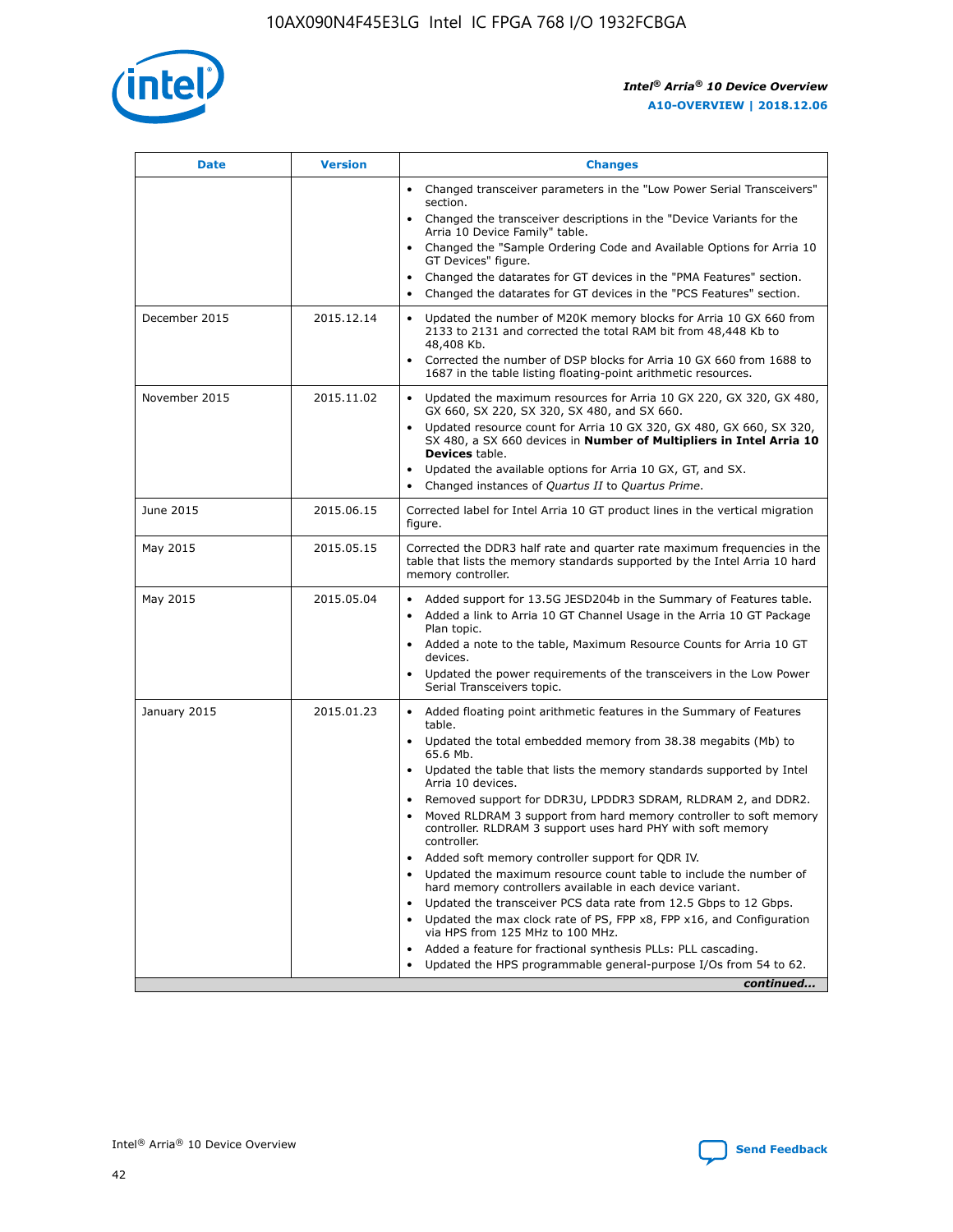r



| <b>Date</b>    | <b>Version</b> | <b>Changes</b>                                                                                                                                                                                                                                                                                                                                                                                                                                                                                                                                      |
|----------------|----------------|-----------------------------------------------------------------------------------------------------------------------------------------------------------------------------------------------------------------------------------------------------------------------------------------------------------------------------------------------------------------------------------------------------------------------------------------------------------------------------------------------------------------------------------------------------|
| September 2014 | 2014.09.30     | Corrected the 3 V I/O and LVDS I/O counts for F35 and F36 packages<br>$\bullet$<br>of Arria 10 GX.<br>Corrected the 3 V I/O, LVDS I/O, and transceiver counts for the NF40<br>$\bullet$<br>package of the Arria GX 570 and 660.<br>Removed 3 V I/O, LVDS I/O, and transceiver counts for the NF40<br>$\bullet$<br>package of the Arria GX 900 and 1150. The NF40 package is not<br>available for Arria 10 GX 900 and 1150.                                                                                                                          |
| August 2014    | 2014.08.18     | Updated Memory (Kb) M20K maximum resources for Arria 10 GX 660<br>devices from 42,660 to 42,620.<br>Added GPIO columns consisting of LVDS I/O Bank and 3V I/O Bank in<br>$\bullet$<br>the Package Plan table.<br>Added how to use memory interface clock frequency higher than 533<br>$\bullet$<br>MHz in the I/O vertical migration.<br>Added information to clarify that RLDRAM3 support uses hard PHY with<br>$\bullet$<br>soft memory controller.<br>Added variable precision DSP blocks support for floating-point<br>$\bullet$<br>arithmetic. |
| June 2014      | 2014.06.19     | Updated number of dedicated I/Os in the HPS block to 17.                                                                                                                                                                                                                                                                                                                                                                                                                                                                                            |
| February 2014  | 2014.02.21     | Updated transceiver speed grade options for GT devices in Figure 2.                                                                                                                                                                                                                                                                                                                                                                                                                                                                                 |
| February 2014  | 2014.02.06     | Updated data rate for Arria 10 GT devices from 28.1 Gbps to 28.3 Gbps.                                                                                                                                                                                                                                                                                                                                                                                                                                                                              |
| December 2013  | 2013.12.10     | Updated the HPS memory standards support from LPDDR2 to LPDDR3.<br>Updated HPS block diagram to include dedicated HPS I/O and FPGA<br>$\bullet$<br>Configuration blocks as well as repositioned SD/SDIO/MMC, DMA, SPI<br>and NAND Flash with ECC blocks.                                                                                                                                                                                                                                                                                            |
| December 2013  | 2013.12.02     | Initial release.                                                                                                                                                                                                                                                                                                                                                                                                                                                                                                                                    |